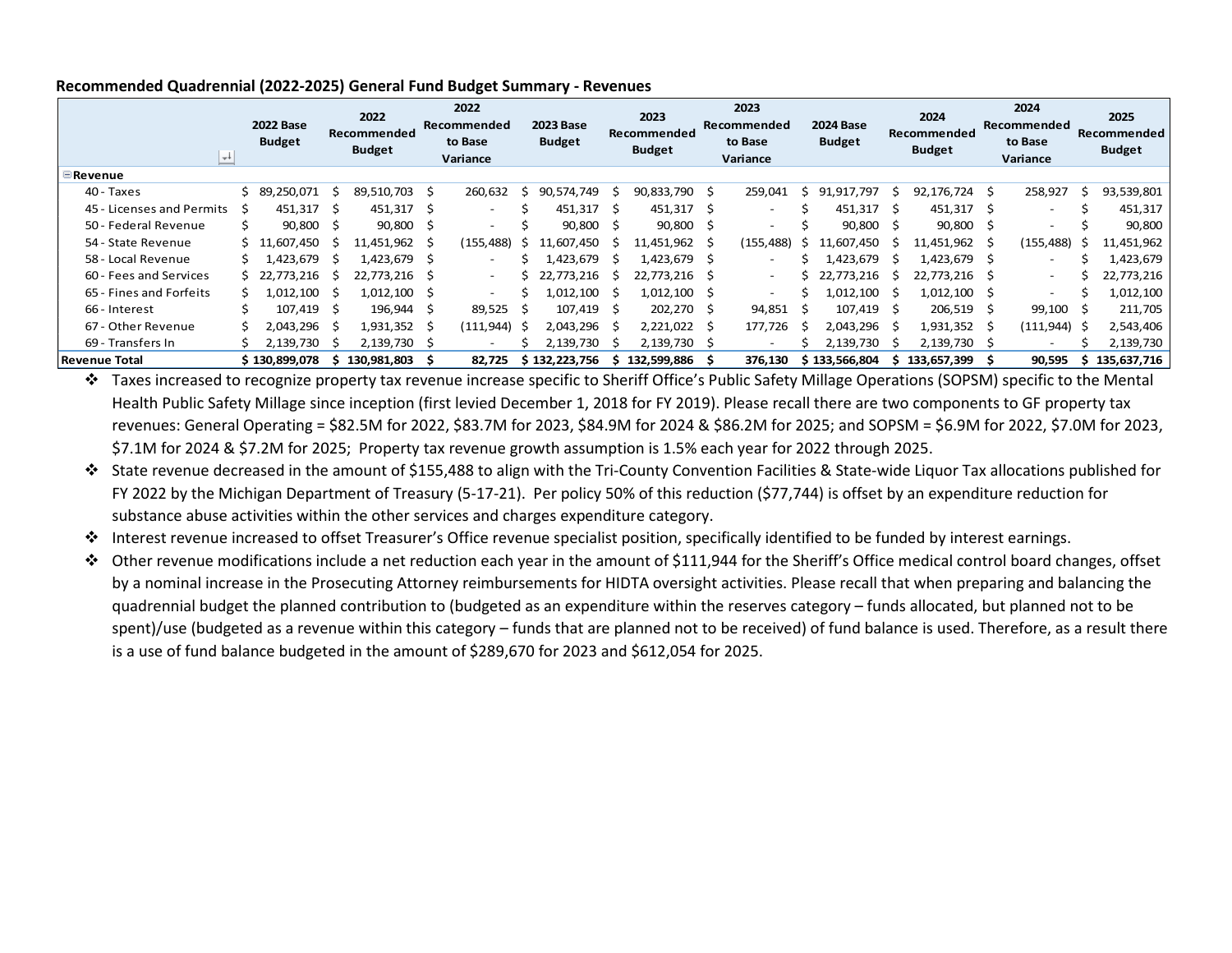|                          | $+$ | <b>2022 Base</b><br><b>Budget</b> | 2022<br>Recommended<br><b>Budget</b> |                          |              | 2022<br>Recommended<br>to Base<br>Variance |    | <b>2023 Base</b><br><b>Budget</b> |      | 2023<br>Recommended<br><b>Budget</b> | 2023<br>Recommended<br>to Base<br>Variance |     | <b>2024 Base</b><br><b>Budget</b> | 2024<br>Recommended<br><b>Budget</b> |    | 2024<br>Recommended<br>to Base<br>Variance | 2025<br>Recommended<br><b>Budget</b> |
|--------------------------|-----|-----------------------------------|--------------------------------------|--------------------------|--------------|--------------------------------------------|----|-----------------------------------|------|--------------------------------------|--------------------------------------------|-----|-----------------------------------|--------------------------------------|----|--------------------------------------------|--------------------------------------|
| <b>Expenditure</b>       |     |                                   |                                      |                          |              |                                            |    |                                   |      |                                      |                                            |     |                                   |                                      |    |                                            |                                      |
| 70 - Personal Services   |     | \$ 81,984,379                     |                                      | 82,839,537               | Ŝ            | 855,158                                    | S  | 83.618.944                        |      | 85,201,242                           | 1,582,298                                  | s   | 86,556,985                        | 87,184,905 \$                        |    | 627,920                                    | 89,386,154                           |
| 75 - Supplies            |     | 1,667,503                         |                                      | 1,662,838                |              | (4,665)                                    | -S | L,518,503                         |      | 1,513,838                            | (4,665)                                    | s   | 1,667,503                         | l,662,838 \$                         |    | $(4,665)$ \$                               | 1,513,838                            |
| 80 - Other Svcs and Chgs |     | .540.005<br>S 15.                 |                                      | 13.743.597               |              | (1,796,408)                                | S  | 15.786.351                        |      | 13.791.097                           | 1.995.254                                  | S   | 15.644.423                        | 13.900.503                           |    | (1.743.920) \$                             | 13,982,946                           |
| 95 - Internal Svc Chgs   |     | (349,572) \$                      |                                      | 827.660                  | -S           | 1.177.232                                  |    | (298,815) \$                      |      | 972.866                              | 1.271.681                                  | S   | (206,581) \$                      | 855,549                              | -S | 1,062,130                                  | 1,047,662                            |
| 96 - Capital Outlay      |     | 88,625                            |                                      | 88,625                   |              |                                            |    | 88,625                            | - \$ | 88,625                               |                                            |     | 88,625                            | 88,625 \$                            |    |                                            | 88,625                               |
| 97 - Debt Service        |     | $\overline{\phantom{0}}$          |                                      | $\overline{\phantom{0}}$ |              | $\overline{\phantom{0}}$                   |    | $\overline{\phantom{0}}$          |      | $\overline{\phantom{0}}$             | $\overline{\phantom{0}}$                   |     | $\overline{\phantom{a}}$          | $\overline{\phantom{a}}$             |    |                                            |                                      |
| 98 - Reserves            |     | 895,871                           |                                      | 1,143,057                | <sub>S</sub> | 247.186                                    | -S | 866,315                           |      | 800.000 \$                           | (66, 315)                                  | - Ś | 807.566                           | 1,358,668                            |    | 551,102                                    | 800,000                              |
| 99 - Transfers Out       |     | \$31,072,267                      |                                      | 30,676,489               |              | (395,778)                                  |    | 30.643.833                        |      | 30,232,218                           | (411, 615)                                 | S   | 29,008,283                        | 28,606,311                           |    | (401, 972)                                 | 28,818,491                           |
| <b>Expenditure Total</b> |     | \$130,899,078                     |                                      | \$130,981,803            |              | 82.725                                     |    | \$132,223,756                     | S    | 132,599,886                          | 376,130                                    |     | \$133,566,804                     | \$133,657,399                        |    | 90,595                                     | \$135,637,716                        |

#### **Recommended Quadrennial (2022-2025) General Fund Budget Summary – Expenditures**

 Personal Services have been modified from updated salary projections and additional allocations in alignment with policy, the .5% (of the 1.5%) taxable value growth assumptions specifically set aside to offset future salary and fringe benefit cost increases in alignment with negotiated union contracts, and an additional administrator allocation above policy for specific planned initiatives. Therefore, the recommended budget includes structural allocations in the amount of \$3,409,048 (an increase of \$914,048) each year for implementation of the compensation study, an additional \$393K compounded each year for 2022-2025 (2022 = \$393K, 2023 = \$787K, 2024 = \$1.2M and 2025 = \$1.6M) to offset future personnel costs increases and additional personal services increased budget assumptions for 2024 and 2025 in preparation for labor negotiations and departmental reorganizations.

- Departmental operating budgets (Supplies, Other Services & Charges and Capital Outlay categories) were held flat except for a small technical adjustment in supplies. Please recall that even years include printing for Clerk/Register of Deeds for election ballots and odd years do not include these costs.
- Other Services & Charges has a net decrease because of reducing the undesignated allocation to offset the net increase in operations for internal service charges (see below) and Information Technology activities for a lump sum reduction carried over from 2021 due to revenue loss of (\$343K) from service contracts with local municipalities and support for current hardware/software maintenance agreements over the next four years resulting in an increased allocation of \$491K for 2022, \$437K for 2023, \$542K for 2024 and \$625K for 2025. The undesignated allocation is budgeted in the amount of \$250K each year and the BOC priority allocation is budgeted in the amount of \$250K each year. Because of the state revenue reduction for the Tri-County Convention Facilities & State-wide Liquor Tax per policy the allocation for substance abuse activities was reduced to cover half of the loss in revenues (\$77,744) within this category.
- Internal Service Charges has a net increase because of updated cost allocation plan and fleet services based on current vehicle inventory and replacement schedule over the next four years.
- Reserves (current) included \$800K contingencies (\$500K for infrastructure reserves, \$200K for Sheriff's Office-Inmate contracts & \$100K for unearmarked reserves). Please recall that when preparing and balancing the quadrennial budget the planned contribution to is budgeted as an expenditure within this category – funds allocated but planned not to be spent. Therefore, as a result there is a planned contribution to fund balance budgeted in the amount of \$343,057 for 2022 and \$558,668 for 2024.
- Transfers Out has net decrease because of updated salary projections, cost allocation plan and fleet services for mandated non-general fund programs.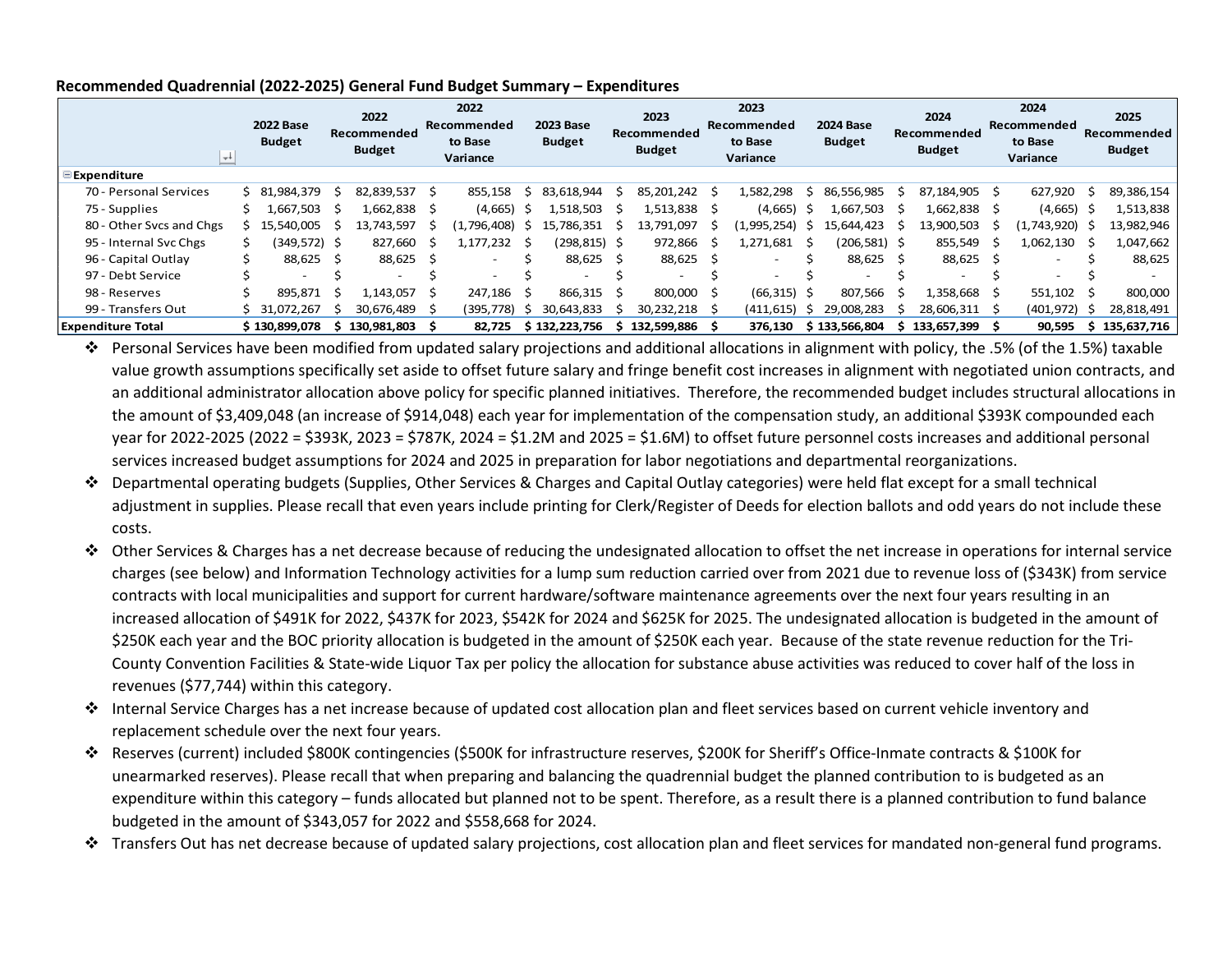

COUNTY ADMINISTRATOR 220 NORTH MAIN STREET, P.O. BOX 8645 ANN ARBOR, MICHIGAN 48107-8645 (734) 222-6850 FAX (734) 222-6715

| TO:      | Justin Hodge, Chair<br><b>Ways &amp; Means Committee</b>                              |
|----------|---------------------------------------------------------------------------------------|
| FROM:    | <b>Gregory Dill</b><br><b>County Administrator</b>                                    |
| DATE:    | October 6, 2021                                                                       |
| SUBJECT: | 2022 Budget Reaffirmation and the 2023 - 2025 Recommended Projected<br><b>Budgets</b> |

# **BOARD ACTION REQUESTED:**

The County Administrator is recommending that the Board of Commissioners amend the 2022 Budget to reflect changes that have occurred since the adoption of the budget in December of 2020 and approve the Recommended Projected 2023 - 2025 Budgets.

### **BACKGROUND:**

The County has created multi-year budgets since 1993. The County created a quadrennial (2014- 2017) budget for the first time during 2013. Reaffirmations of multi-year budgets are required to follow the legal requirement for an annual budget adoption, and to update the budget for any significant changes. The organization spent the 2018 calendar year going through intense planning and budget deliberations that resulted in new investments of \$4 million (\$1.5 million in structural and \$2.5 million in non-structural allocations) and resulted in adoption of the County's sixth Quadrennial 2019-2022 Budget on November 28, 2018. It was a great undertaking to attempt to balance all the allocation requests and competing budget commitments (\$73.9 million) with the limited resources available for investment (\$4 million). The allocations recommended and ultimately approved for funding were in alignment with the Board of Commissioners' priorities and principles, the needs of the community, county operations and mandatory funding requirements.

The economic situation continues to evolve with an impact on our community and our financial condition. The County monitors the budget on a monthly basis with quarterly updates provided to the Board of Commissioners throughout the year. Furthermore, the 2021-2024 Budget Resolution provided the direction to present a four-year budget view into the future to always provide a visual of all financial impact decisions for all to be and stay informed. A thorough review was completed to understand how 2020 and 2021 budget issues would likely impact the 2022-2025 budgets. The proposed modifications to the adopted 2022 carried forward through the 2025 recommended budgets are outlined below.

#### **DISCUSSION:**

On December 2, 2020, the 2022-2024 budgets for the General Fund were originally adopted at \$128,036,531 for fiscal year 2022, \$129,313,099 for fiscal year 2023 and \$130,067,315 for fiscal year 2024. The most significant assumption in the budget was the level of property taxes the County would realize as this is the largest funding source in the General Fund comprising of approximately 68% of the budget. The 2022-2024 budgets assumed that property taxes will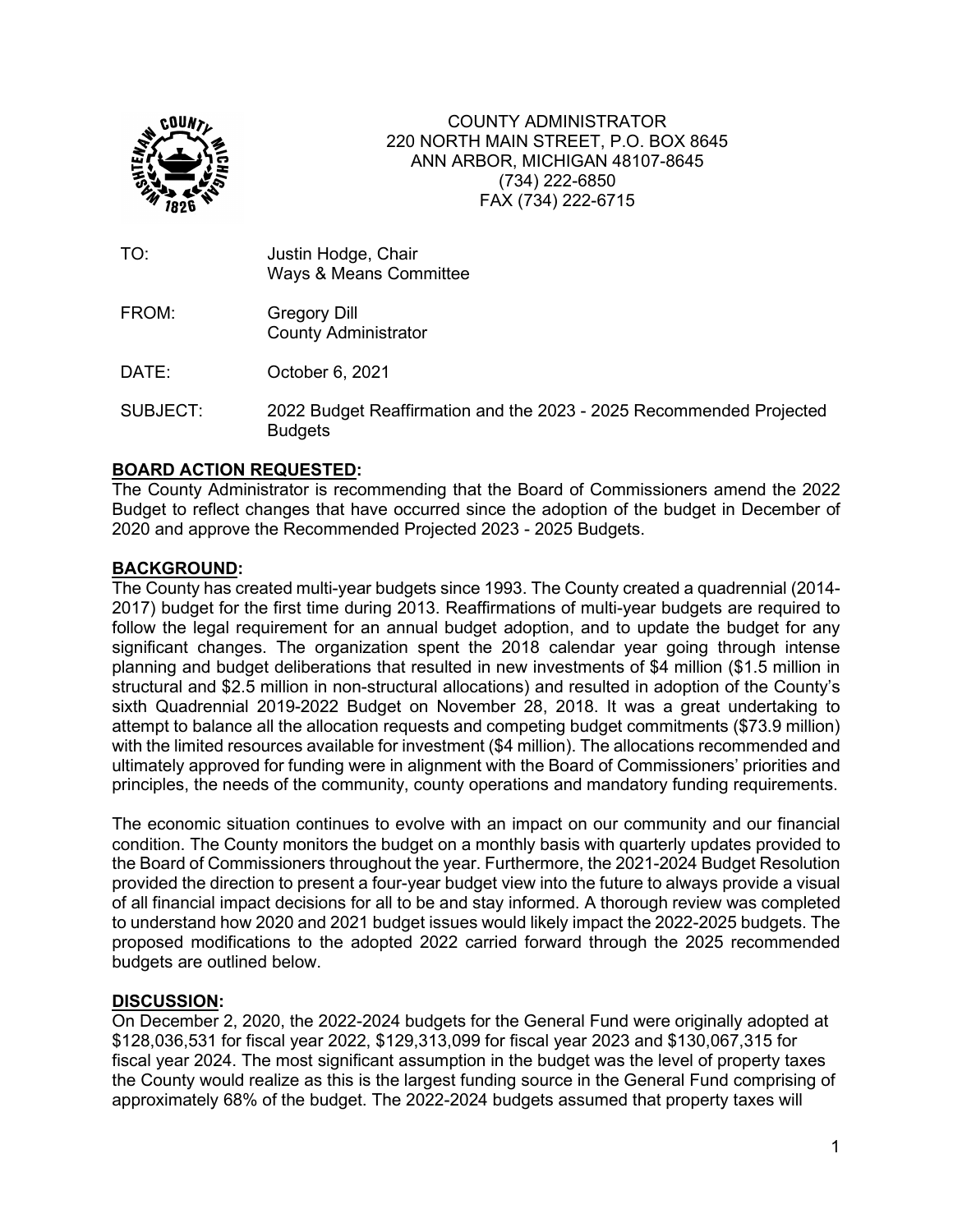stabilize at 1.5% growth in taxable value for 2022 and beyond. The 2021 Equalization Report provided a better outlook with an actual increase of 3.1%, but was offset by the impact of the Headlee reduction fraction (.9962), applicable for the sixth consecutive year, and an increase in support of tax increment financing for net additional property tax revenues in the amount of \$2,439,062 in 2021 above the budget assumption.

Furthermore, estimated General Fund support of Tax Increment Financing Captures (which includes Brownfield Redevelopment Financing, Corridor Improvement Authorities, Downtown Development Authorities, Local Development Financing and Tax Increment Financing Authorities) across the County increased \$96K over the prior year and is summarized below using the 2021 estimated property tax revenues:



After the 1st quarter review of the status of the 2021 fiscal year budget was complete, on June 2, 2021, the Board of Commissioners per Resolution #21-097 authorized both structural and nonstructural adjustments to the 2022-2024 General Fund Budget that increased both revenues and expenditures in the amount of \$2,862,547 for fiscal year 2022, \$2,910,657 for fiscal year 2023 and \$2,959,489 for fiscal year 2024. It is recommended to maintain the original assumption from the quadrennial budget of 1.5% growth in taxable value each year for 2022-2025. Therefore, the current adopted General Fund Budgets are: \$130,899,078 for fiscal year 2022, \$132,223,756 for fiscal year 2023 and \$133,566,804 for fiscal year 2024.

# **General Fund Revenues**

Property taxes are recommended to increase to recognize property tax revenue increase specific to Sheriff Office's Public Safety Millage Operations (SOPSM) specific to the Mental Health Public Safety Millage since inception (first levied December 1, 2018 for FY 2019). Please recall there are two components to GF property tax revenues: General Operating = \$82.5M for 2022, \$83.7M for 2023, \$84.9M for 2024 & \$86.2M for 2025; and SOPSM = \$6.9M for 2022, \$7.0M for 2023, \$7.1M for 2024 & \$7.2M for 2025.

Other revenues throughout the County's General Fund have fluctuated because of the economic situation. Below are major proposed changes to other General Fund revenue assumptions for the 2022-2025 budgets:

# **Operational Changes:**

- State Revenues State-wide liquor tax collections are reduced by \$155,488 per the allocations published by the State of Michigan for 2022. These amounts are held flat for the four years of the quadrennial budget. Per policy 50% of this reduction (\$77,744) is offset by an expenditure reduction for substance abuse activities within the other services and charges expenditure category.
- Interest Charges Interest revenue is increased to offset Treasurer's Office Revenue Specialist position, specifically identified to be funded by interest earnings.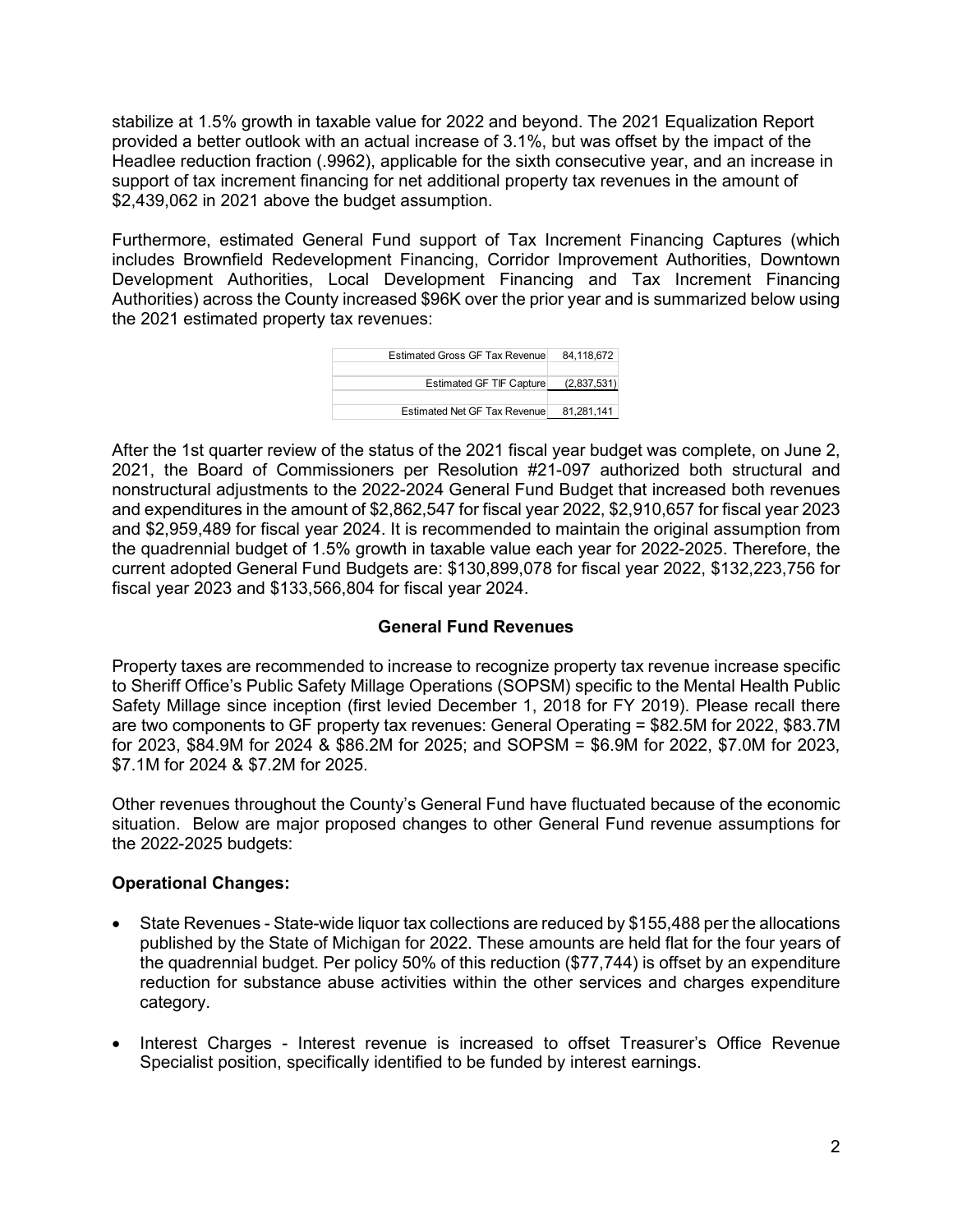Other Revenue & Reimbursement - There is a net reduction of \$111,944 structurally due to a reduction the Sheriff's Office Medical Authority board changes which are balanced by expenditure reductions, offset by a nominal increase in HIDTA oversight reimbursements for the Prosecuting Attorney's Office. Additionally, please recall that when preparing and balancing the quadrennial budget the planned contribution to fund balance is budgeted as an expenditure and the planned use of fund balance is budgeted as a revenue within this category. There is a budgeted use of fund balance in 2023 in the amount of \$289,670 and in 2025 in the amount of \$612,054.

## **General Fund Expenditures**

Budget decisions are not always easy but are made with the utmost respect for the priorities and principles of the Board of Commissioners, the needs of the community and the employees of the County. Last year given the numerous unknown impacts of the required response to COVID-19, the County's budget took a conservative approach in recommending the 2022-2024 budget. Fortunately, the impact on County funds was less than expected given an influx of other Federal and State revenues. We have many great things going for us here in Washtenaw County and we can maintain the quality of life we value and have come to expect. The investments detailed will have a positive impact in this community, and we know we must continue to focus on economic development, human services, our employees and equity to preserve and execute the level of services our residents expect now and in the future.

Personal Services is the largest expenditure within the General Fund, comprising approximately 63% of direct operating allocation plus additional support to County staff through appropriations to non-general fund programs. The 2022-2025 budgets were based on assumed projected costs in alignment with approved labor contracts. Fringe benefit costs continue to grow, but at a slower rate or contained when compared to national indices. All retirement plans and retiree health care actuarial evaluations have been completed for 2020 to determine the County's funding requirements for 2022. Employer paid medical costs, as determined by the County's agent of record, continue to rise year over year. Cost containment efforts (modifying the health care plan for actives with increased co-pays and deductibles, as well as PA 152 compliance, closing the defined benefit and retiree healthcare plans and shifting to a defined contribution and a heath retirement savings account for new hires) are continuing to pay off and our net increase in these costs (5%) each year are below national industry levels (of 8% to 12%).

Salary projections have been updated for 2021 position modifications, approved departmental staffing levels effective January 1, 2022, and all employees using the approved labor contracts and me too clauses, step increases for nonunion employees to address pay compression issues as authorized to move towards union and nonunion parity, elected official salary increases as proposed in the Budget Resolution (attached under Section II. B. Items #16 - #18), as well as revised fringe benefit rates based on updated actuarial valuations for Washtenaw County Employees Retirement System (WCERS), Voluntary Employees' Beneficiary Association (VEBA) and Municipal Employees' Retirement System of Michigan (MERS), and recommended medical composite rates by the County's agent of record and trend analysis

The current Quadrennial Budget included an approved allocation in the amount of \$2,495,000 for fiscal years 2022 and beyond by the Board of Commissioner for implementation of the compensation study results. As mentioned under the property tax revenue discussion, the 2021 budget assumed flat taxable value increase and the 2021 Equalization Report provided a better outlook with an actual increase of 3.51%, (but remember was offset by the impact of the Headlee reduction fraction (.9962), applicable for the sixth consecutive year, and an increase in support of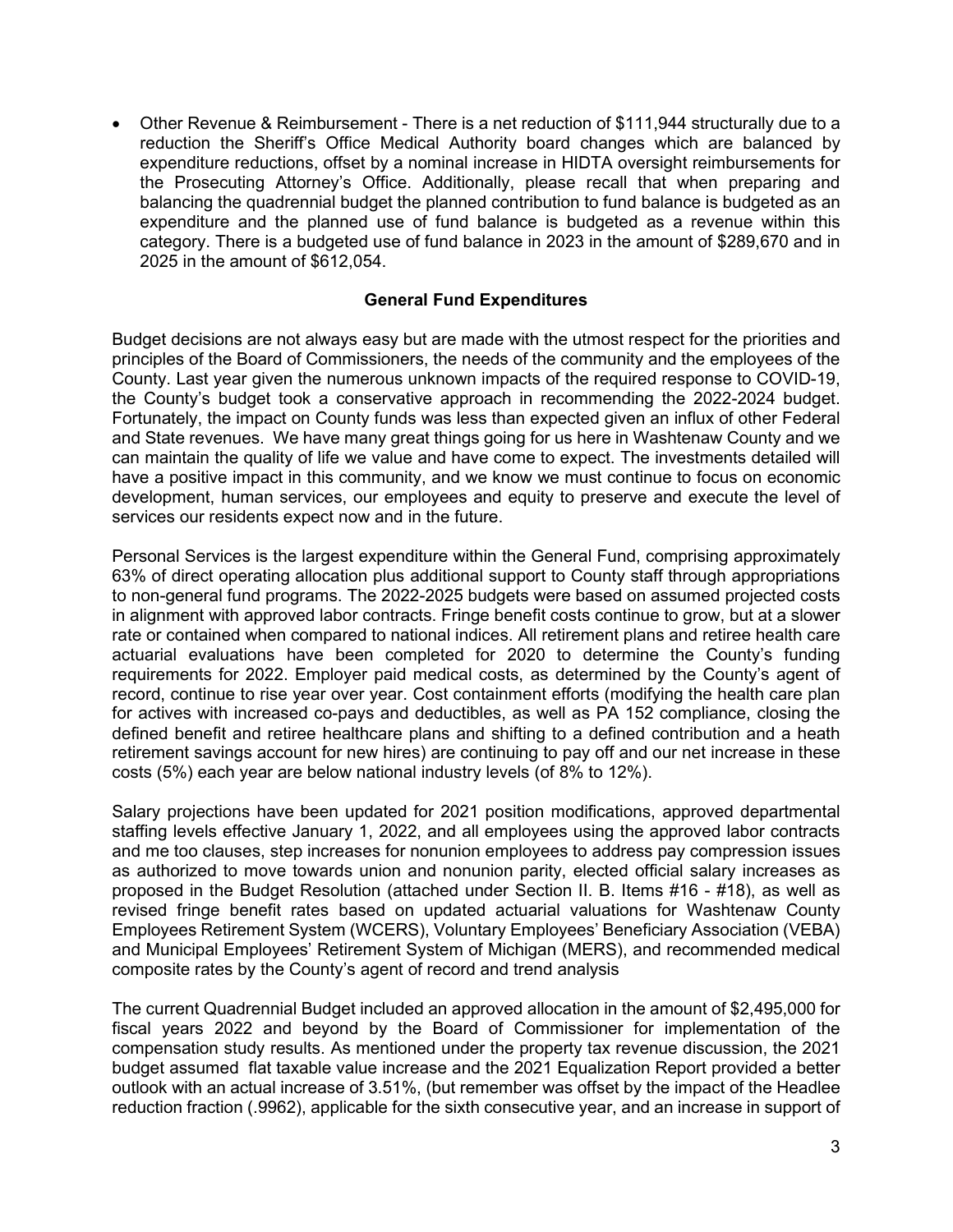tax increment financing) for net additional property tax revenues in the amount of \$2,439,062. In alignment with County policy as adopted through the 2021-2024 Quadrennial County Budget on December 2, 2020, Budget Resolution (#20-198) section II. D. #40., revenue growth above the budget assumption, in an amount not to exceed \$500K and if funds are available and necessary, will be reserved for personnel services increases for salary and fringe benefit costs for 2022-2025 as a result of the compensation study. This structural 2021 property tax revenue excess above the budget assumption increased expenditures for personal services each year 2022-2025. In addition, also in alignment with this stated policy, the budget assumption of +1.5% taxable value (equating to \$393K) increase compounded per year for 2023 through 2025 from the 2021 tax base has been reserved to offset future personnel cost increases in alignment with negotiated union contracts. Finally, as a result of the allocations within policy the recommended budget includes \$3,409,048 (an increase of \$914,048) each year for 2022-2025 specifically for the implementation of the compensation study and an additional \$393K compounded each year for 2022-2025 (2022 = \$393K, 2023 = \$786K, 2024 = \$1.2M, and 2025 = \$1.6M) to offset future personnel cost increases in alignment with already negotiated union contracts.

Therefore, based on updated salary projections, benefit renewals, actuarial evaluations, budget modifications aligned with policy and those recommended by administration the proposed budget reaffirmation includes a net increase to the personal services category in the amount of \$855K for fiscal year 2022, and net increases of \$1.5M for fiscal year 2023 and \$627K for fiscal year 2024, and a recommended personal services budget of \$89,386,154 for fiscal year 2024.

The programmatic and operational modifications to General Fund expenditure assumptions for the 2022-2025 budgets are outlined below:

# **Aligning with Current Trends:**

- Appropriations within Central Charges Net decrease because of updated salary projections, cost allocation plan and fleet services for mandated non-general fund programs (Child Care Fund, Friend of the Court Cooperative Reimbursement, Public Defender/Michigan Indigent Defense Commission and Prosecuting Attorney Cooperative Reimbursement). Additional decrease to IT Replacements for the OIM Reorganization to Information Technologies and Facilities Management.
- BOC Priority Allocation The recommended budget continues to include an allocation of \$250K each year for 2022-2025 to fund Board of Commissioner specific priorities to be allocated in alignment with the budget priorities and principles outlined within the Budget Resolution section II. C. #1. attached to this cover memo.
- Undesignated Allocation The recommended budget continues to include an allocation of \$250K each year for 2022-2025.

# **Operational Changes:**

 Other Services & Charges – This category has a net reduction from reducing the Undesignated Allocation to offset the net increase in operations for internal service charges (see below) and Information Technology activities for a lump sum reduction carried over from 2021 due to revenue loss (\$343K) from service contracts with local municipalities and support for current hardware/software maintenance agreements over the next four years resulting in an increased allocation of \$491K in 2022, \$437K in 2023, \$542K for 2024 and \$625K for 2025.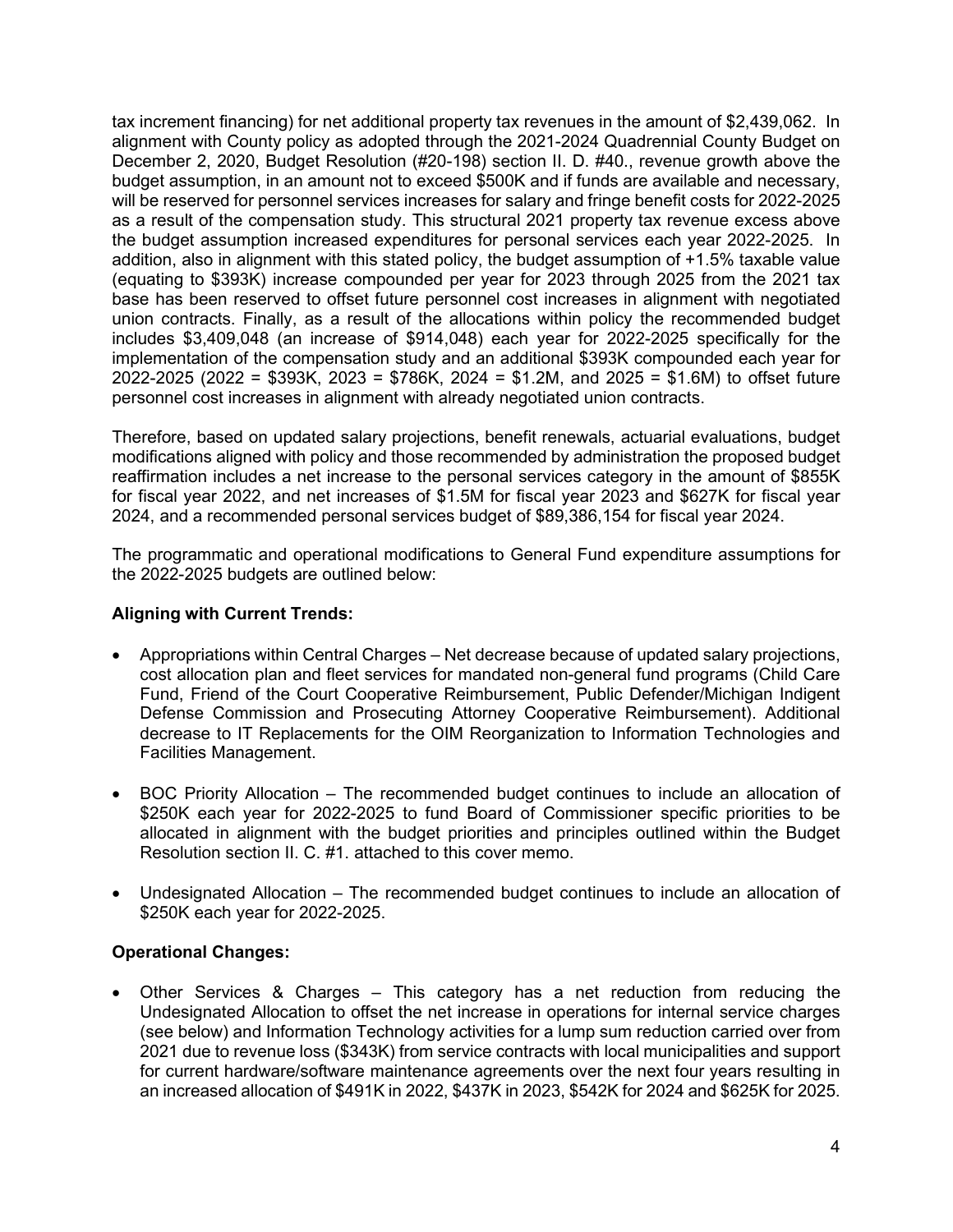Additionally, due to the state revenue reduction for the Tri-County Convention Facilities & State-wide Liquor Tax per policy the allocation for substance abuse activities was reduced to cover half of the loss in revenues (\$77,744) within this category.

- Internal Service Charges Updated for 2020 Cost Allocation Plan (CAP) and Fleet Services. The County contracts with Maximus, Inc. to complete an annual cost allocation plan in accordance with federal requirements of 2 CFR Part 200, Uniform Administrative Requirements, Cost Principles, and Audit Requirements for Federal Awards to distribute indirect costs to County programs. All General Fund budgets and those non general fund programs that are charged CAP have been updated to align charges with the 2020 CAP plan. As a rule, CAP increases over time as a result of normal operational cost increases. In addition, all departments operating budgets have been updated for vehicle lease payments, expected fuel and maintenance costs based on their current planned vehicle inventory and replacement schedule, resulting in an expenditure credit in this category. However, given the operational changes and county closure in 2020, 2020 had a decrease in the overall cost allocation plan to external departments resulting in an increased demand on the General Fund. When combined with fleet increases, the net impact on the General Fund is an increase of \$1.2M in 2022, \$1.3M in 2023, and \$1.0M in 2024 and establishing a 2025 budget of \$1,047,662.
- Outside Agencies (table of allocations by agency and year may be found on the last page of the 2022-2025 Budget Reaffirmation Resolution in your packet) – Outside Agency allocations have been held steady from 2021 into 2022.
- Reserves Annually this budget includes \$800K in contingencies (\$500K for infrastructure reserves, \$200K for Sheriff's Office Inmate contracts and \$100K for unearmarked reserves). When preparing and balancing the quadrennial budget the planned contribution to fund balance is budgeted as an expenditure within this category, but the allocated funds are not planned to be spent. There is a planned contribution to fund balance in the amount of \$343,057 for 2022 and \$558,668 for 2024.
- No other departmental specific operational changes were recommended in the budget. Net variances by department are a result of personnel services modifications to align budgeted expenditures with updated salary projections based on current full-time equivalent positions, and internal service charges modifications to align budgeted expenditures with the 2020 CAP plan and current and planned vehicle inventory for the next four years.

# **Accounting Changes:**

 Central Charges – These expense activities have been used for organization wide expenditures. Expenses in Central Charges include appropriations, tax refunds/overpayments, contingency or reserves, and any budgeted planned contribution to fund balance. The recommended budgets also include salary increases in alignment with negotiated labor agreements, assumptions for union contracts that are set to expire, as mentioned previously, increased allocations for implementation of the compensation study results, and are also offset by a -\$1M attrition factor compounded each year based on the actual attained attrition experienced over the past five years.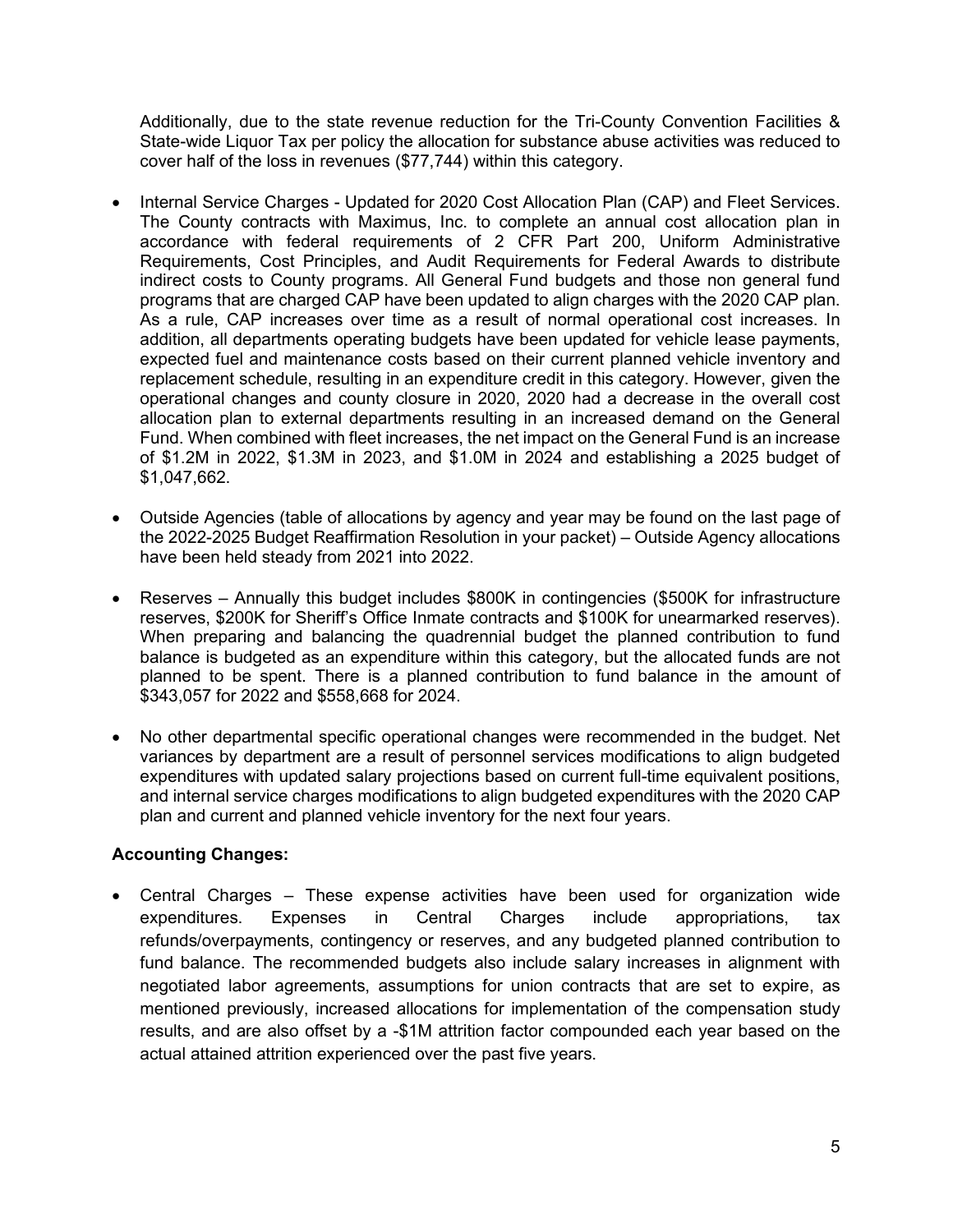Other small adjustments in expenditures were made to align with trends and adjust for operational and accounting changes within the supplies, other services & changes and transfers out/appropriations categories.

The proposed adjustments to General Fund expenditures outlined above increased expenditures by \$83K for a recommended total 2022 General Fund expenditure budget of \$130,981,803, increased expenditures by \$376K for a recommended total 2023 General Fund expenditure budget of \$132,599,886, increased expenditures by \$91K for a recommended total 2024 General Fund expenditure budget of \$133,657,399, and carrying forward the assumptions used to amend the 2022-2024 budgets, the 2025 recommended General Fund expenditure budget has been established at \$135,637,716.

# **Non-general Fund Program Budgets**

The proposed modifications to the originally adopted 2022-2024 Non-general fund budgets are outlined below with assumptions carried forward to recommend the 2025 Non-general fund budgets as well.

- As mentioned previously all Non-general fund budgets have been updated for 2020 Cost Allocation Plan used for the 2022 budget amounts, updated for fleet services based on current vehicle inventory and replacement schedule and updated salary and fringe benefits for fiscal years 2022-2025. All other variances are explained below.
- Aerial Photo Budget is adjusted in alignment with expected operational cost increases.
- Child Care Fund The Child Care Fund funds the Trial Court Child Care Fund (CCF) component, the Children's Services Department and CCF related operations of the Washtenaw County Department of Human Service's office. The 2022 recommended budget is in alignment with the 2021/22 Child Care Fund Budget approved by the Board per Resolution #21-139. Year over year increases for 2023 and beyond only reflect salary and fringe benefit cost increases in alignment with union agreements.
- Community Corrections Budget modifications are in alignment with the 2021/2022 Comprehensive Plan as approved by the Board per Resolution #21-117. Year over year increases for 2023 and beyond only reflect salary and fringe benefit cost increases in alignment with union agreements.
- Community Mental Health (CMH) Increased to be in alignment with the Community Mental Health's FY 2022 Budget and the service agreement with the Community Mental Health Partnership of Southeast Michigan as adopted by the Board per Resolution #21-153. 2023- 2025 Budget was held flat with the anticipation that Medicaid and state funding will remain relative flat and expenditures will need to align with revenues.
- Community & Economic Development Operations and Grants Adjustments within multiple funds to reflect anticipated changes in revenue over the next four years. After an increase in federal grants for fiscal year 2021-22 due to COVID specific grant funding, OCED's largest source of revenue is expected to reduce in years 2023 through 2025. Expenditures were brought into alignment with anticipated revenues for services provided to low- and moderateincome residents.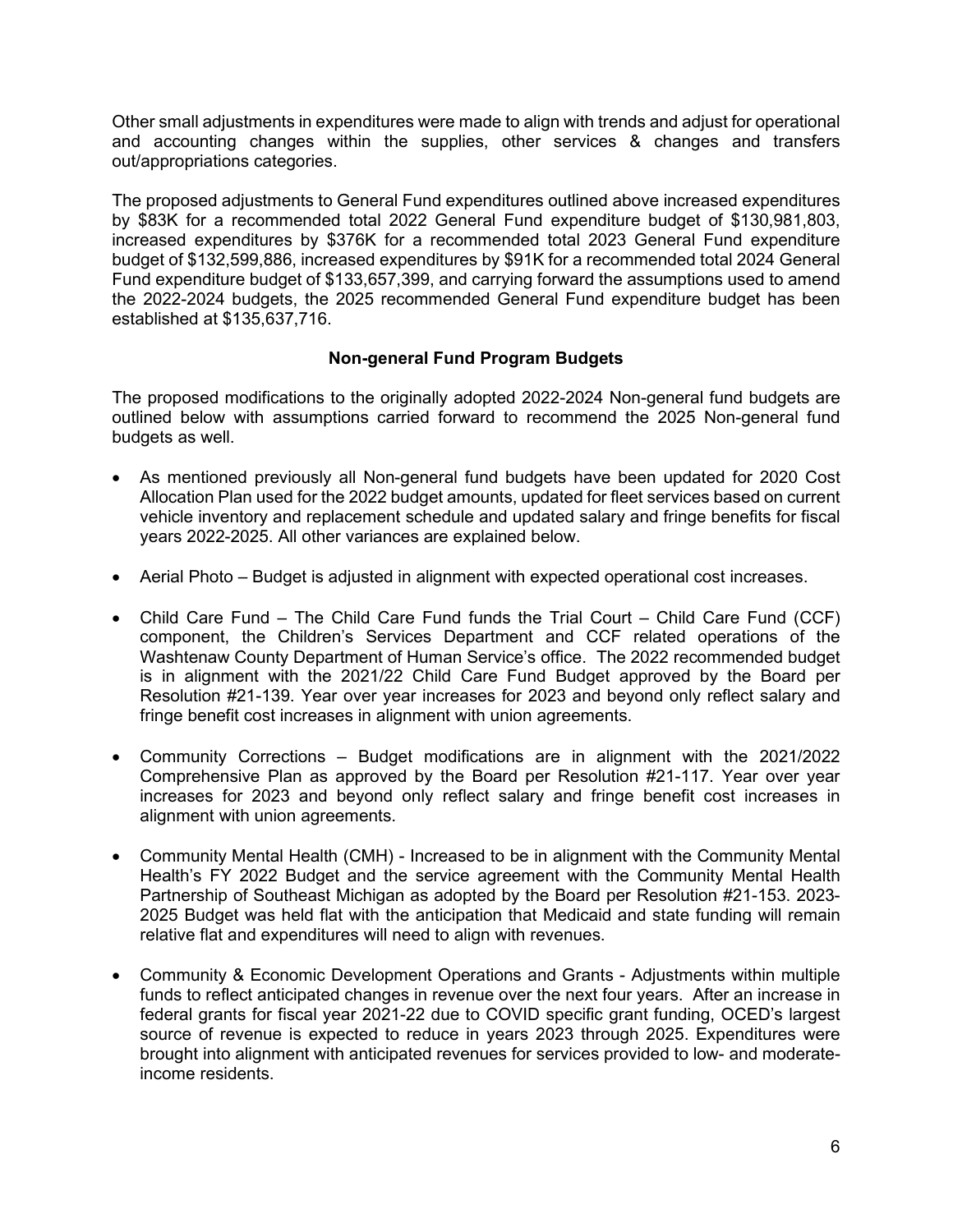- Debt Service Funds Adjustments to align with debt service payment schedules for principal and interest due over the next four years for Building Authority and Public Works.
- Emergency Management Increased to align with current operations based on formula disbursement allocations by the State of Michigan specifically for technology improvements authorized by the Emergency Telephone District Board.
- Employee Severance Decreases each year to align with updated salary projections for 2022-2025.
- Fleet Services Updated for vehicle lease payments, expected fuel and maintenance costs based on current planned vehicle inventory and replacement schedule for the next four years.
- Fringe Benefit Revolving Net decreases each year to align with updated salary projections for 2022-2025 based on benefit renewals.
- Health Department Increased to be in alignment with the Public Health Comprehensive Planning, Budgeting and Contracting (CPBC) Agreement and the 2021/2022 Budget adopted by the Board per Resolution #21-155. Year over year increases for 2023 and beyond only reflect salary and fringe benefit cost increases in alignment with union agreements.
- Indigent Defense Budget is in alignment with the 2021/2023 Michigan Indigent Defense Commission Compliance Plan and Budget adopted by the Board per Resolution #21-151. Year over year increases for 2023 and beyond only reflect salary and fringe benefit cost increases in alignment with union agreements.
- Mental Health Millage Funds Increases are due to increased property tax growth of 1.5% each year from 2022 through 2025
- Medical Insurance Update per the County's medical renewal for 2022 and adjusted to align with current claims and trends, an increase, with a 5% growth factor for 2023 and beyond.
- Parks and Recreation and Natural Areas Funds– Modifications due to taxable value growth for the various millage rates with an assumption of 1.5% taxable value growth for 2022-2025. Operational adjustments were made in the budget as determined appropriate by the Parks & Recreation Commission. Any net revenue collected without expenditures for the current year increases reserves until park projects and land purchases are identified and completed in future years sometime resulting in planned contribution to and/or use of fund balance from year to year.
- Road Millage Recommended 2022-2024 budgets in alignment with the current voter approved four-year millage of .5000 mills and assumed property tax revenue in alignment with budget assumptions of 1.5% growth in taxable value each year for 2022-2024.
- Solid Waste Decreases due to reduction in Cost Allocation Plan offset by increases in personal services expenditures
- Sheriff In Car Video Increased to align with current operations for capital lease agreements, equipment purchases and replacement schedule.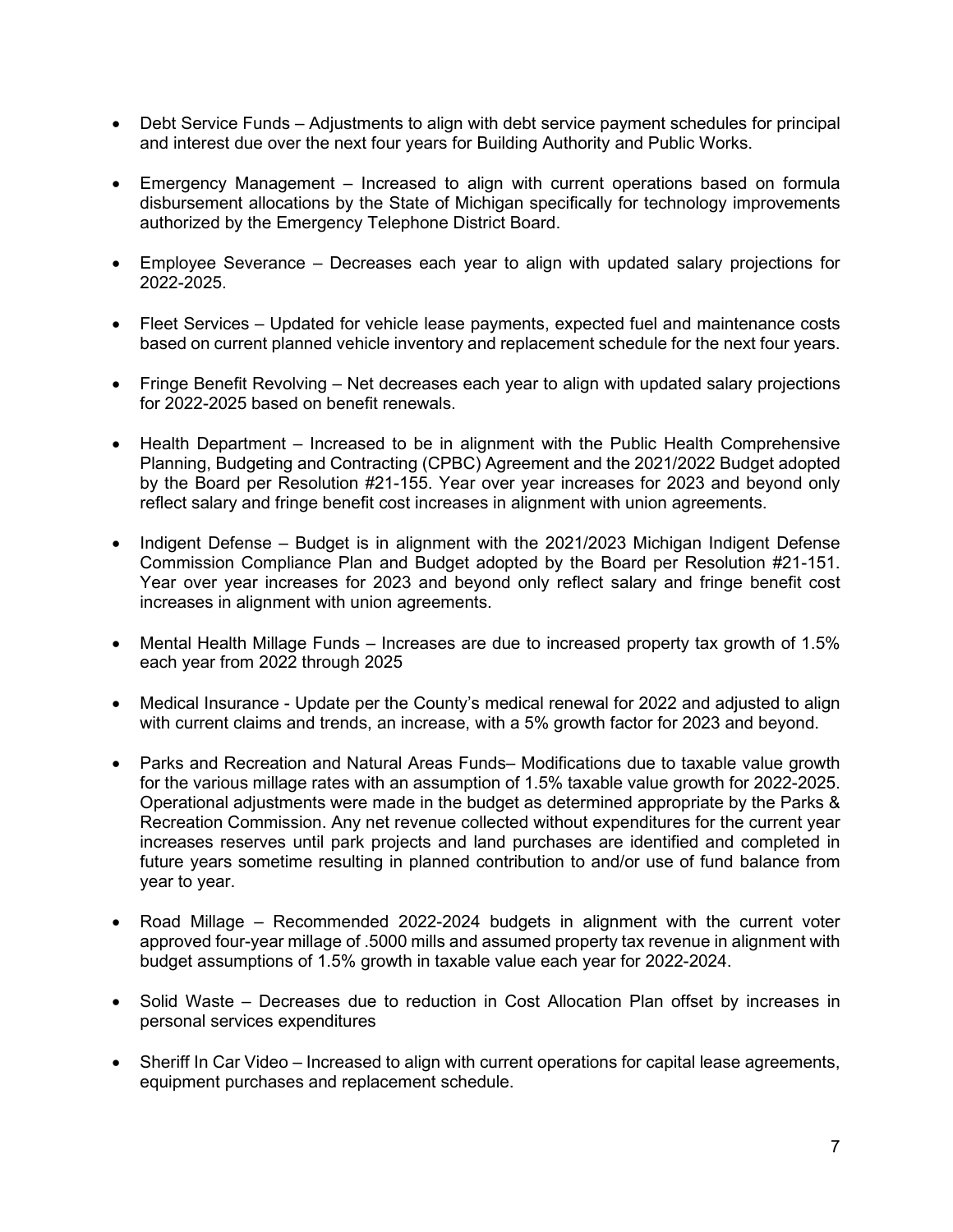- Self-Insurance/Risk Management Increases for operational changes and insurance renewals and premiums for surety bond payments.
- Workers Compensation Revolving Decreases each year to align with current claims and trends, annual insurance renewal and updated salary projections for 2022-2025.

## **IMPACT ON HUMAN RESOURCES:**

The overall personnel impact on the budget results in a net increase in 5.5 FTE (creating 15.6 FTE and eliminating 10.1 FTE). The modifications are a result of reclassifications as part of the labor agreements and PDQ process, as well as departmental increases to service delivery.

### **IMPACT ON BUDGET:**

The impact on budget is outlined above within the Discussion section. If approved the reaffirmed 2022 General Fund Budget would be \$130,981,803, an increase of \$82,725, the reaffirmed 2023 General Fund Budget would be \$132,599,886, an increase of \$376,130, the reaffirmed 2024 General Fund Budget would be \$133,657,399, an increase of \$90,595 from the original adopted 2022-2024 quadrennial budget. Furthermore, carrying forward the assumptions used to amend the 2022-2024 budgets, the 2025 recommended General Fund Budget has been established at \$135,637,716.

### **IMPACT ON INFRASTRUCTURE**:

No infrastructure modifications are being recommended.

### **IMPACT ON EQUITY:**

The investments detailed will have a positive impact in this community, and we know we must continue to focus on economic development, human services, our employees and equity to preserve and grow the level of services our residents expect now and in the future.

#### **IMPACT ON INDIRECT COSTS:**

Indirect costs charges are being amended for all program units in alignment with the 2020 Cost Allocation Plan. The net increase across all departments and funds for internal services charges is a result of the stabilizing economy with higher operating costs within the Support Services departments to meet the infrastructure needs as well as increased resource allocations throughout the organization.

#### **IMPACT ON OTHER COUNTY DEPARTMENTS OR AGENCIES:**

Nearly all county departments and internal agencies have been impacted by the county's budget over the past few years and have been partners in containing costs and identifying solutions to help balance the budget. This cover memo outlines all significant changes in proposed resource allocations for the next four years.

# **CONFORMITY TO COUNTY POLICIES:**

This action conforms to all appropriate County policies. It is consistent with Guiding Principle #1: Ensuring the long-term fiscal stability for the County.

### **ATTACHMENTS/APPENDICES:**

Quadrennial General Fund Budget by Category Account **Resolution**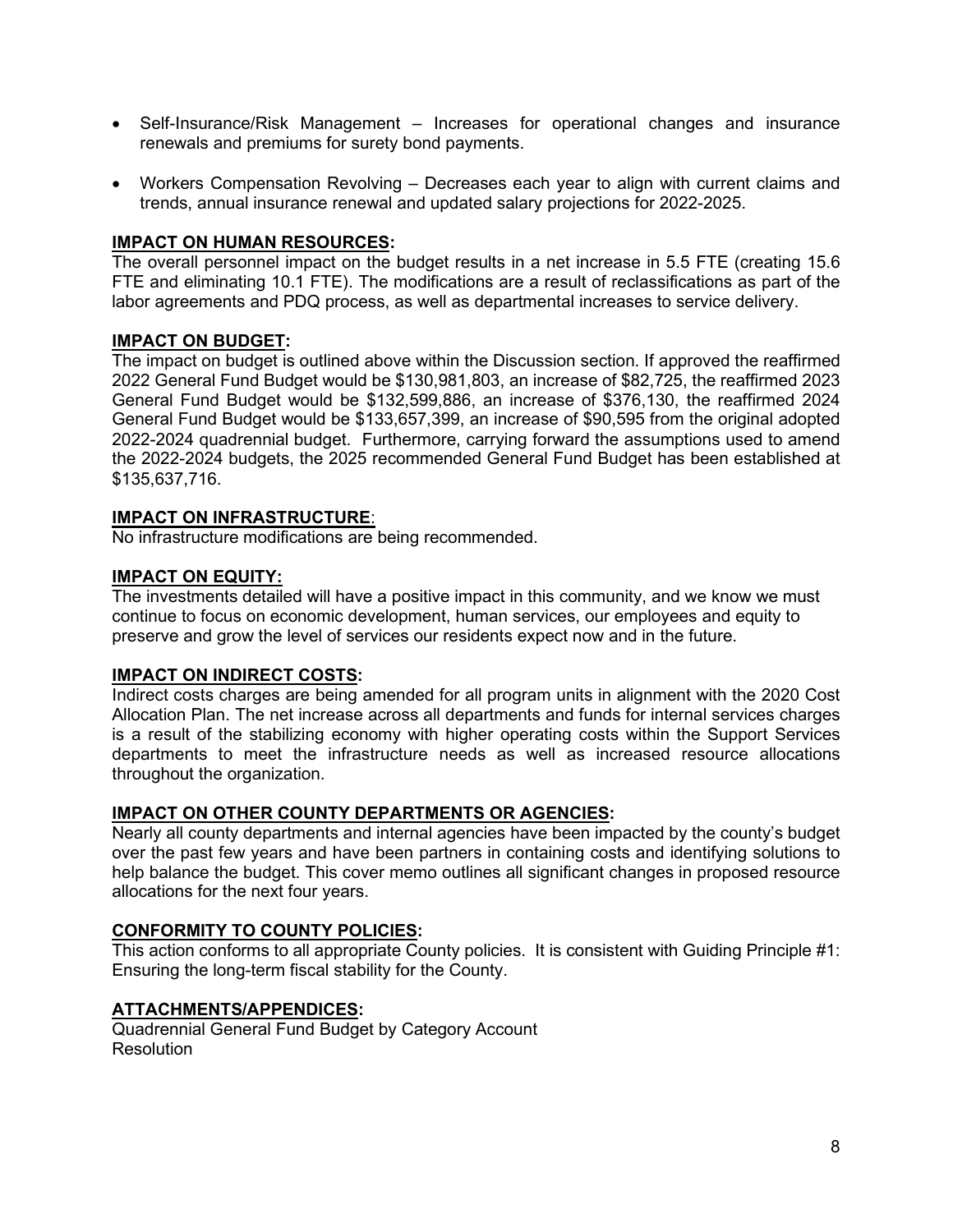#### **A RESOLUTION APPROVING AND ADOPTING THE 2022 - 2025 QUADRENNIAL COUNTY BUDGET**

#### **WASHTENAW COUNTY BOARD OF COMMISSIONERS**

*Prepared by Tina R. Gavalier, Chief Financial Officer* 

November 17, 2021

WHEREAS, in 1993, the County implemented a biennial budget in an effort to improve the efficiency of the entire budget process; and

WHEREAS, on May 1, 2013, per Resolution 13-0077 the Board of Commissioners approved the development of a Quadrennial (4-year) budget; and

WHEREAS, the County Administrator was directed to prepare a quadrennial budget for 2022-2025 with the 2022 budget for approval and adoption, and the 2023-2025 budget based on information available at the time; and

WHEREAS, on October 6, 2021, the County Administrator presented the budgets for 2022 through 2025; and

WHEREAS, the 2022 budget is based on 2021 operating millage rate of 4.3780 with a projected revenue increase rate applied to the property tax revenue budget pending the 2022 Equalization Report to be made available in April 2022; and

WHEREAS, the budget assumes a +1.5% taxable value increase for 2022 from the 2021 tax base and a +1.5% increase each year for 2023 through 2025 from the 2021 tax base; and

WHEREAS, the additional +0.5% increase in the budget assumption for 2023 through 2025 property tax revenues will be reserved for future personnel cost increases in alignment with negotiated union contracts; and

WHEREAS, all future property tax revenue growth above the budget assumption, in an amount not to exceed \$500,000 and if funds are available and necessary, will be reserved for personnel services increases for salary and fringe benefit costs as a result of the compensation study; and

WHEREAS, 50% of the proceeds of the Convention Facilities/Liquor Tax revenue received from the state are used for the specific purpose of substance abuse prevention programs in the County; and

WHEREAS, during the period from October 6, and ending November 17, 2021 the Ways & Means Committee conducted a budget review session and recommended adjustments to bring revenues and expenditures into conformity at a General Fund expenditure level of \$130,981,803 for 2022, \$132,599,886 for 2023, \$133,657,399 for 2024 and \$135,637,716 for 2025; and

WHEREAS, a public hearing on the proposed 2021-2024 Budget was held on Wednesday, November 3, 2021, in compliance with Section 2 of P.A. 1963, 2nd Ex. Session (M.C.L.A. 131.412), Section 24e of Act 206; and

WHEREAS, the proposed budget for fiscal years 2022 - 2025 was filed with the County Clerk/Register on October 6, 2021; and

WHEREAS, the Board of Commissioners directs the County Administrator to present a four year budget view into the future to always provide a visual of all financial impact decisions for all to be and stay informed; and

WHEREAS, revenues have been estimated by source for each fund and are sufficient to defray expenditures and meet all liabilities for the 2022-2025 fiscal years; and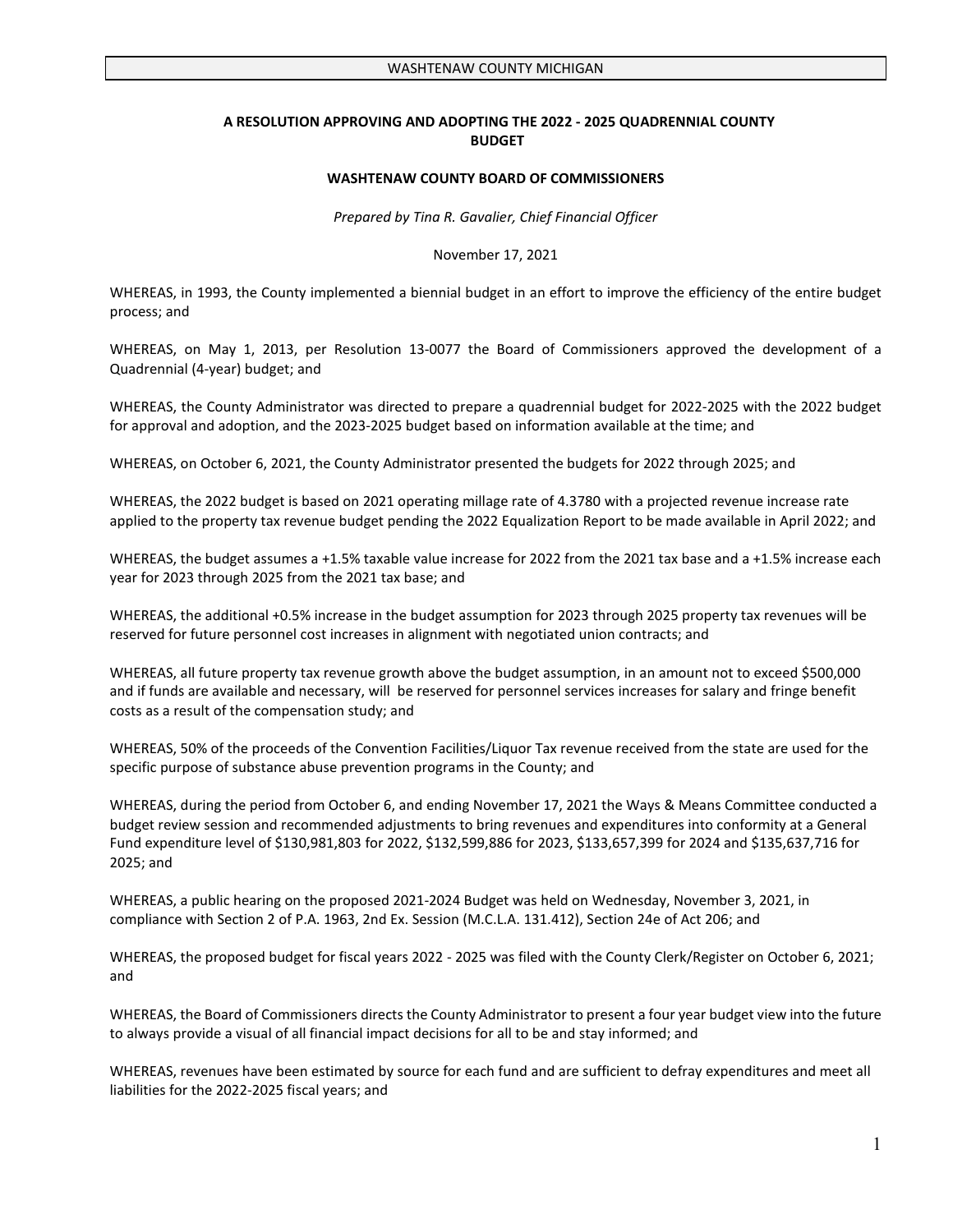WHEREAS, 2021 estimated County General Fund tax dollars supporting Brownfield Redevelopment Financing, Corridor Improvement Authority, Downtown Development Authority, Local Development Financing and Tax Increment Financing Authority Districts include:

|                               |                                        | <b>Estimated Gross GF Tax Revenue</b> | 84,118,672         |           |
|-------------------------------|----------------------------------------|---------------------------------------|--------------------|-----------|
|                               |                                        | <b>Estimated GF TIF Capture</b>       | (2,837,531)        |           |
|                               |                                        | Estimated Net GF Tax Revenue          | 81,281,141         |           |
|                               |                                        | Ad-Valorem                            |                    | County    |
|                               | Unit                                   | Capture                               | <b>IFT Capture</b> | Operating |
|                               | Ann Arbor City DDA/Brownfield          | 381,871,424                           | ٠                  | 1,671,833 |
| Chelsea City DDA/Brownfield   |                                        | 10,751,876                            | 1,617,400          | 50,612    |
|                               | Saline City DDA/TIFA/LDFA (Estimated)  | 31,863,069                            |                    | 139,497   |
| Ypsilanti City DDA/Brownfield |                                        | 13.921.097                            |                    | 60,947    |
| Northfield Township DDA       |                                        | 3,708,913                             | 722,770            | 17,820    |
| Scio township DDA/Brownfield  |                                        | 131,606,874                           | 3,359,244          | 583,528   |
| Superior Township LDFA        |                                        | 1,716,903                             | 5,049,339          | 18,570    |
| York Township Brownfield      |                                        | 37,650,578                            | 10,381,548         | 187,559   |
| Ypsilanti Township LDFA       |                                        | 2,726,955                             |                    | 11,939    |
| Dexter City DDA/Brownfield    |                                        | 21,751,143                            |                    | 95,227    |
| Total County Tax by Millage   |                                        | 637,568,832                           | 21,130,301         | 2,867,281 |
|                               | 2021 County General Operating Tax Rate | 4.3780                                | 2.18900            |           |

 $2,837,531$  : and 2021 County General Operating Tax Revenue 2,791,276 46,254

WHEREAS, this matter has been reviewed by the County Administrator's Office, Corporation Counsel, Equity Office, Finance Office, Human Resources, Information Technology Services and Facilities Management and the Ways & Means Committee.

NOW THEREFORE BE IT RESOLVED that the Washtenaw County Board of Commissioners hereby approves the 2022 Operating Budget as the official budget and the position changes for the fiscal year beginning January 1, 2022.

BE IT FURTHER RESOLVED that the budget assumes a +1.5% taxable value increase per year for 2022 through 2025 from the 2021 tax base, the additional +0.5% increase in the budget assumption for property tax revenues for 2022-2025 will be reserved for future personnel cost increases in alignment with negotiated union contracts and all future property tax revenue growth above the budget assumption, in an amount not to exceed \$500,000 and if funds are available and necessary, will be reserved for personnel services increases for salary and fringe benefit costs as a result of the compensation study.

BE IT FURTHER RESOLVED that the Board of Commissioners directs that the Quadrennial Budgets be amended each year to reflect necessary revisions as economic conditions warrant.

BE IT FURTHER RESOLVED that the Board of Commissioners directs the County Administrator to bring the necessary changes to the Quadrennial Budget back to the Board prior to the beginning of each fiscal year for final adoption.

BE IT FURTHER RESOLVED that the Board of Commissioners approves the attached policies and shall govern the implementation of the quadrennial 2022-2025 Budget.

BE IT FURTHER RESOLVED that the Board of Commissioners hereby rescinds the "hiring freeze" for the Washtenaw County Community Mental Health Department which was implemented by Resolution 19-148.

BE IT FURTHER RESOLVED that the Board of Commissioners hereby rescinds any policy that is in conflict with this document.

BE IT FURTHER RESOLVED that the Board of Commissioners directs that the Budget be adopted by fund and agency within each fund as follows: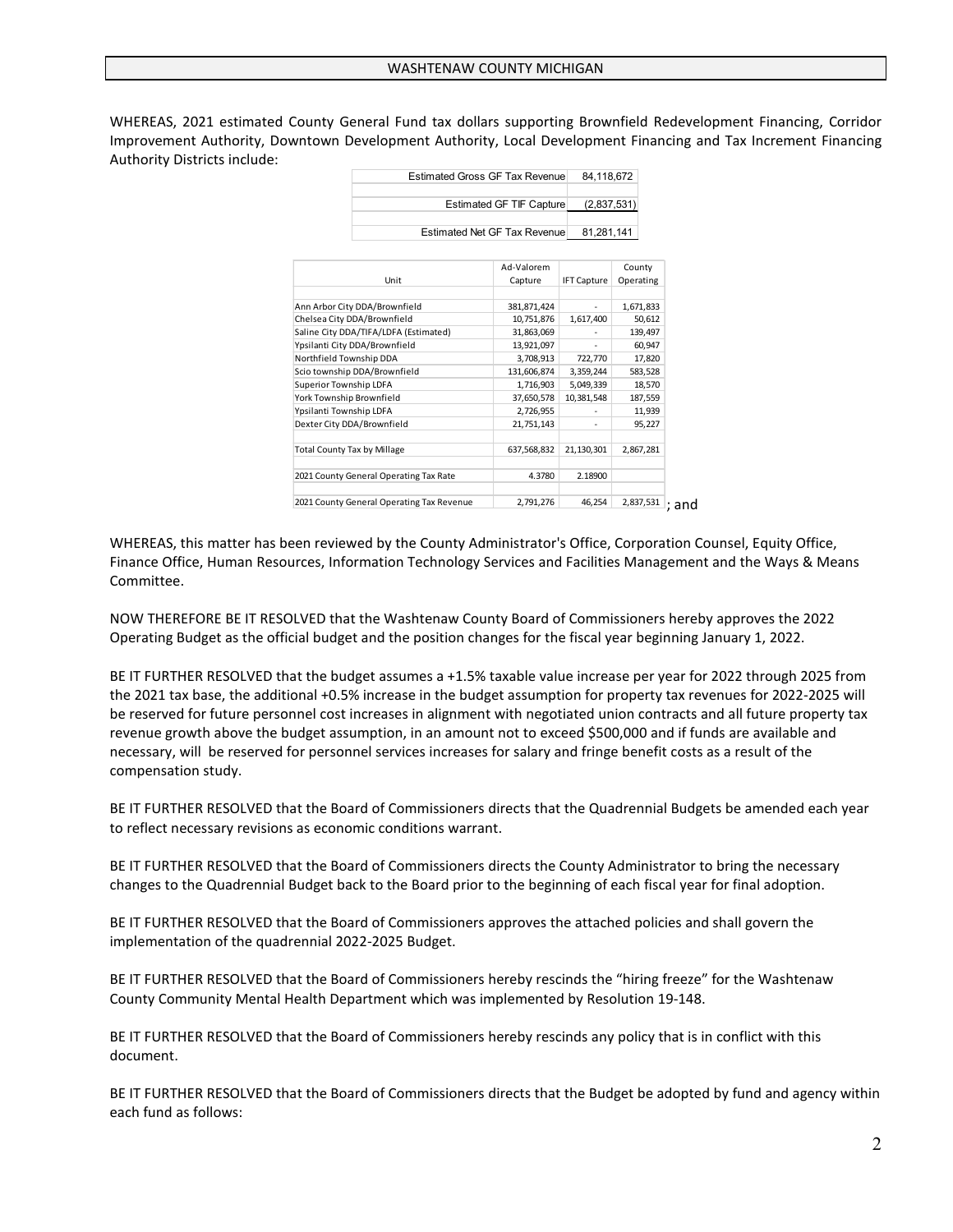#### **Washtenaw County**

#### **2022-2025 General Fund**

**(1010)**

|                           |      |                    | 2022          |               | 2022 |                          |      |                    |               | 2023<br>2023   |  |                       | 2024 |                    | 2024          |                |  |                          | 2025 |                    |     |                |                      |
|---------------------------|------|--------------------|---------------|---------------|------|--------------------------|------|--------------------|---------------|----------------|--|-----------------------|------|--------------------|---------------|----------------|--|--------------------------|------|--------------------|-----|----------------|----------------------|
|                           | 2022 |                    |               | Recommended   |      | <b>Recommended to</b>    | 2023 |                    |               | Recommended    |  | <b>Recommended to</b> | 2024 |                    |               | Recommended    |  | <b>Recommended to</b>    | 2025 |                    |     | Recommended    | 2025 Recommended to  |
| <b>Row Labels</b>         |      | <b>Base Budget</b> | <b>Budget</b> |               |      | <b>Base Variance</b>     |      | <b>Base Budget</b> | <b>Budget</b> |                |  | <b>Base Variance</b>  |      | <b>Base Budget</b> | <b>Budget</b> |                |  | <b>Base Variance</b>     |      | <b>Base Budget</b> |     | <b>Budget</b>  | <b>Base Variance</b> |
| Revenue                   |      |                    |               |               |      |                          |      |                    |               |                |  |                       |      |                    |               |                |  |                          |      |                    |     |                |                      |
| 40 - Taxes                |      | $$89,250,071$ \$   |               | 89,510,703 \$ |      | 260.632                  | -Ŝ   | 90.574.749         | - S           | 90,833,790 \$  |  | 259,041               | -S   | 91.917.797 \$      |               | 92,176,724 \$  |  | 258,927                  |      | 91,917,797 \$      |     | 93,539,801 \$  | 1,622,004            |
| 45 - Licenses and Permits |      | 451,317 \$         |               | 451,317 \$    |      | $\overline{\phantom{a}}$ |      | 451.317 \$         |               | 451,317 \$     |  |                       |      | 451.317 \$         |               | 451,317 \$     |  |                          |      | 451,317 \$         |     | 451,317 \$     |                      |
| 50 - Federal Revenue      |      | 90,800 \$          |               | 90,800        | -S   | ٠                        |      | 90,800 \$          |               | 90,800 \$      |  |                       |      | 90,800 \$          |               | $90,800$ \$    |  | $\overline{\phantom{a}}$ |      | 90,800             |     | 90,800 \$      |                      |
| 54 - State Revenue        |      | $$11,607,450$ \$   |               | 11,451,962 \$ |      | (155, 488)               | -S   | 11.607.450         |               | 11,451,962 \$  |  | (155, 488)            | -S   | 11.607.450 \$      |               | 11,451,962 \$  |  | (155, 488)               | -S   | 11.607.450         |     | 11,451,962 \$  | (155, 488)           |
| 58 - Local Revenue        |      | $$1,423,679$ \$    |               | 1,423,679 \$  |      | ٠                        |      | 1,423,679 \$       |               | 1,423,679 \$   |  |                       |      | 1,423,679 \$       |               | 1,423,679 \$   |  |                          |      | 1,423,679 \$       |     | 1,423,679 \$   |                      |
| 60 - Fees and Services    |      | $$22,773,216$ \$   |               | 22,773,216 \$ |      | $\overline{\phantom{a}}$ |      | 22,773,216 \$      |               | 22,773,216 \$  |  |                       |      | 22,773,216 \$      |               | 22,773,216 \$  |  |                          |      | 22,773,216 \$      |     | 22,773,216 \$  |                      |
| 65 - Fines and Forfeits   |      | $1,012,100$ \$     |               | 1,012,100     | -S   |                          |      | 1,012,100          |               | $1,012,100$ \$ |  |                       |      | 1,012,100 \$       |               | $1,012,100$ \$ |  |                          |      | 1,012,100          |     | $1,012,100$ \$ |                      |
| 66 - Interest             |      | 107.419 \$         |               | 196,944 \$    |      | 89,525                   |      | 107.419 \$         |               | 202,270 \$     |  | 94,851                |      | 107,419 \$         |               | 206,519 \$     |  | 99,100                   |      | 107.419 \$         |     | 211,705 \$     | 104,286              |
| 67 - Other Revenue        |      | 2,043,296 \$       |               | 1,931,352 \$  |      | (111, 944)               |      | 2,043,296 \$       |               | 2,221,022 \$   |  | 177,726               |      | 2,043,296 \$       |               | 1,931,352 \$   |  | (111, 944)               | -S   | 2,043,296          |     | 2,543,406 \$   | 500,110              |
| 69 - Transfers In         |      | 2.139.730          |               | 2.139.730     | -S   | ٠                        |      | 2.139.730          |               | 2,139,730 \$   |  |                       |      | 2.139.730 \$       |               | 2.139.730 \$   |  |                          |      | 2.139.730          |     | 2,139,730 \$   |                      |
| <b>Revenue Total</b>      |      | \$130,899,078      |               | 130,981,803   | - S  | 82,725                   |      | \$132,223,756      |               | 132,599,886 \$ |  | 376,130               |      | \$133,566,804      |               | 133,657,399 \$ |  | 90,595                   |      | \$133,566,804      |     | 135,637,716 \$ | 2,070,912            |
| Expenditure               |      |                    |               |               |      |                          |      |                    |               |                |  |                       |      |                    |               |                |  |                          |      |                    |     |                |                      |
| 70 - Personal Services    |      | $$31,984,379$ \$   |               | 82.839.537 \$ |      | 855.158                  |      | 83,618,944         |               | 85,201,242 \$  |  | 1,582,298             |      | 86.556.985 \$      |               | 87,184,905 \$  |  | 627,920                  |      | 86,556,985         | - Ś | 89,386,154 \$  | 2,829,169            |
| 75 - Supplies             |      | 1,667,503 \$       |               | 1,662,838 \$  |      | (4,665)                  | -S   | 1.518.503 \$       |               | 1,513,838 \$   |  | (4,665)               | - S  | 1.667.503 \$       |               | 1,662,838 \$   |  | (4,665)                  | -S   | 1.667.503 S        |     | 1,513,838 \$   | (153, 665)           |
| 80 - Other Svcs and Chgs  |      | 15.540.005 \$      |               | 13,743,597 \$ |      | $(1,796,408)$ \$         |      | 15.786.351 \$      |               | 13,791,097 \$  |  | $(1,995,254)$ \$      |      | 15.644.423 \$      |               | 13,900,503 \$  |  | $(1,743,920)$ \$         |      | 15.644.423 \$      |     | 13,982,946 \$  | (1,661,477)          |
| 95 - Internal Svc Chgs    |      | $(349,572)$ \$     |               | 827,660 \$    |      | $1,177,232 \quad$ \$     |      | $(298, 815)$ \$    |               | 972,866 \$     |  | 1,271,681             | - 5  | (206,581) \$       |               | 855,549 \$     |  | 1,062,130                |      | $(206, 581)$ \$    |     | 1,047,662 \$   | 1,254,243            |
| 96 - Capital Outlay       |      | 88,625 \$          |               | 88,625 \$     |      | $\sim$                   |      | 88,625 \$          |               | 88,625 \$      |  |                       |      | 88,625 \$          |               | 88,625 \$      |  |                          |      | 88,625 \$          |     | 88,625 \$      |                      |
| 97 - Debt Service         |      |                    |               |               |      | $\sim$                   |      |                    |               |                |  |                       |      |                    |               |                |  |                          |      |                    |     |                |                      |
| 98 - Reserves             |      | 895,871 \$         |               | 1,143,057     | - S  | 247,186                  |      | 866.315 \$         |               | 800,000 \$     |  | $(66,315)$ \$         |      | 807,566 \$         |               | 1,358,668 \$   |  | 551,102                  |      | 807,566            |     | 800,000 \$     | (7, 566)             |
| 99 - Transfers Out        |      | \$31,072,267       |               | 30,676,489    | - S  | (395.778)                | -S   | 30.643.833         |               | 30,232,218 \$  |  | $(411.615)$ \$        |      | 29.008.283         |               | 28,606,311 \$  |  | $(401, 972)$ \$          |      | 29.008.283         |     | 28,818,491 \$  | (189, 792)           |
| <b>Expenditure Total</b>  |      | \$130,899,078      |               | 130.981.803   |      | 82.725                   |      | \$132.223.756      |               | 132.599.886 \$ |  | 376.130               |      | \$133,566,804      |               | 133,657,399 \$ |  | 90.595                   |      | \$133.566.804      |     | 135.637.716 \$ | 2,070,912            |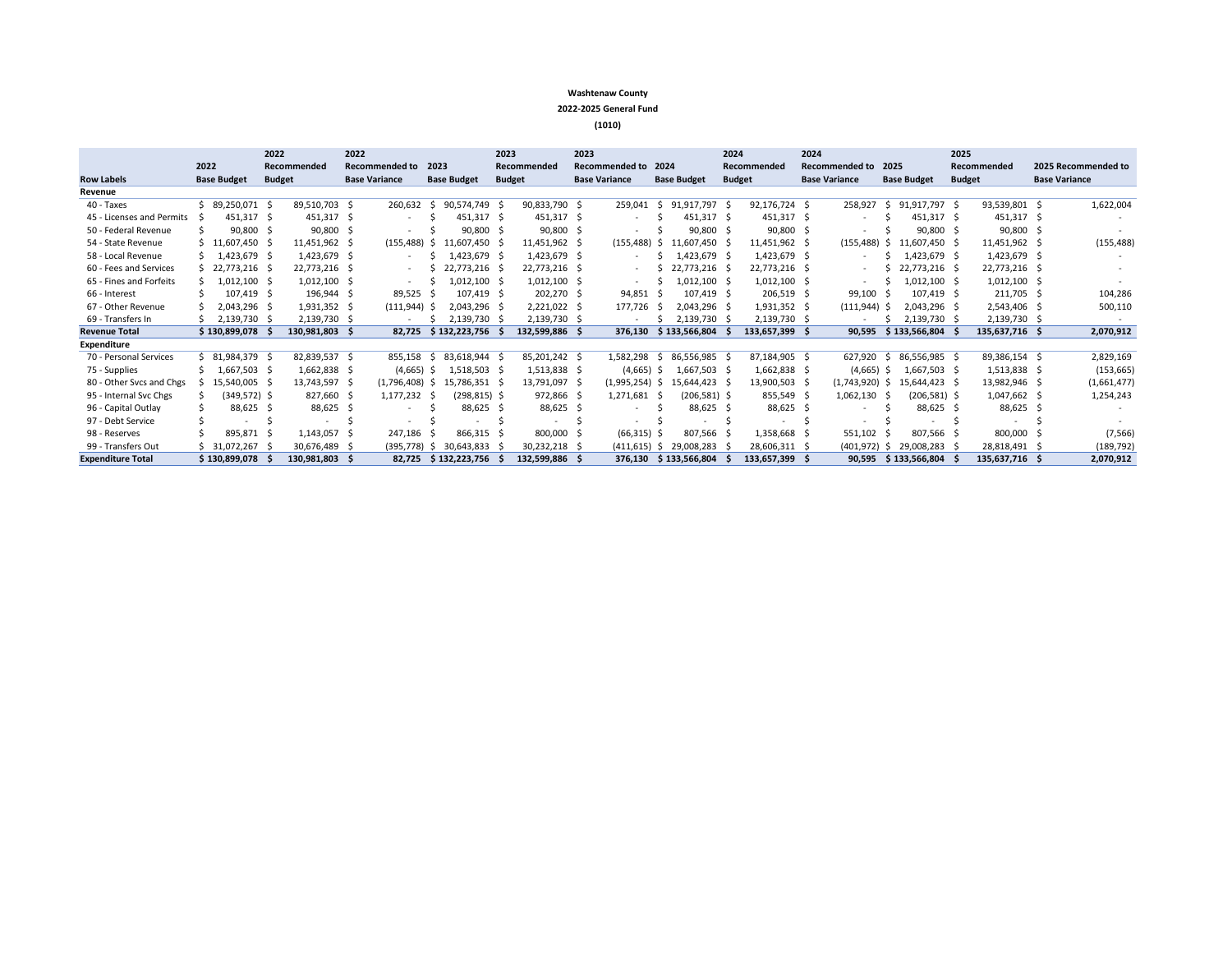# **2022 - 2025 Washtenaw County Quadrennial Budgets**

|                         |                                                            |          |                            |           | 2022                                    |          |                          |          |                         |              | 2023                                |          |                          |
|-------------------------|------------------------------------------------------------|----------|----------------------------|-----------|-----------------------------------------|----------|--------------------------|----------|-------------------------|--------------|-------------------------------------|----------|--------------------------|
|                         |                                                            |          | 2022 Current               |           | Recommended                             |          |                          |          |                         |              | 2023 Current Recommended            |          |                          |
| <b>Fund 1010 Source</b> | <b>GENERAL FUND REVENUES</b>                               |          | <b>Budget</b>              |           | <b>Budget</b>                           |          | 2022 Variance            |          | <b>Budget</b>           |              | <b>Budget</b>                       |          | 2023 Variance            |
| 400                     | <b>Taxes &amp; Penalties</b>                               | \$       | 89,250,071 \$              |           | 89,510,703                              | \$       | 260,632                  | \$       | 90,574,749              | - \$         | 90,833,790                          | - \$     | 259,041                  |
| 450                     | Licenses & Permits                                         | \$       | 451,317                    | - \$      | 451,317                                 | \$       |                          | \$       | 451,317                 | -\$          | 451,317                             | \$       |                          |
| 540                     | Federal, State & Local Revenues                            | \$       | 13, 121, 929               | -\$       | 12,966,441                              | \$       | (155, 488)               | \$       | 13,121,929              | \$           | 12,966,441                          | \$       | (155, 488)               |
| 600                     | <b>Fees &amp; Services</b>                                 | \$       | 22,773,216                 | - \$      | 22,773,216                              | \$.      |                          | \$       | 22,773,216              | \$           | 22,773,216                          | \$       |                          |
| 650                     | <b>Fines &amp; Forfeits</b>                                | \$       | 1,012,100                  | - \$      | 1,012,100                               | \$       |                          | \$       | 1,012,100               | -\$          | 1,012,100                           | \$       |                          |
| 660<br>670              | Interest Income<br>Other Revenue & Reimbursement           | \$<br>\$ | 107,419 \$<br>2,043,296    | \$        | 196,944<br>1,931,352                    | \$<br>\$ | 89,525<br>(111, 944)     | \$<br>\$ | 107,419<br>2,043,296    | -\$<br>\$    | 202,270<br>2,221,022                | \$<br>\$ | 94,851<br>177,726        |
| 695                     | <b>Net Transfers</b>                                       | \$       | 2,139,730                  | \$        | 2,139,730                               | \$       |                          |          | 2,139,730               | \$           | 2,139,730                           | \$       | $\overline{\phantom{a}}$ |
|                         | <b>Total General Fund Revenues</b>                         |          | \$130,899,078              |           | \$130,981,803                           | \$       | 82,725                   |          | \$132,223,756           |              | \$132,599,886                       | \$       | 376,130                  |
| Fund 1010 Agency        | <b>GENERAL FUND EXPENDITURES</b>                           |          |                            |           |                                         |          |                          |          |                         |              |                                     |          |                          |
| 100                     | <b>Board of Commissioners</b>                              | \$       | $825,623$ \$               |           | 925,927                                 | \$       | 100,304                  | \$       | 830,871 \$              |              | 929.905                             | - \$     | 99,034                   |
| 110                     | <b>County Administrator</b>                                | \$       | 1,840,989                  | -\$       | 2,284,382                               | \$       | 443,393                  | \$       | 1,887,599               | -\$          | 2,326,952 \$                        |          | 439,353                  |
| 120                     | <b>Corporation Counsel</b>                                 | \$       | 734,736                    | - \$      | 729,823                                 | \$       | (4, 913)                 | \$       | 751,825                 | -\$          | 746,369                             | \$       | (5, 456)                 |
| 140                     | Finance                                                    | \$       | 3,747,856                  | -\$       | 3,677,043                               | \$       | (70, 813)                | \$       | 3,850,669               | \$           | 3,765,844                           | \$       | (84, 825)                |
| 150                     | <b>Human Resources</b>                                     | \$       | 2,002,820                  | \$        | 1,969,463                               | \$       | (33, 357)                | \$       | 2,049,179               | \$           | 2,024,422                           | \$       | (24, 757)                |
| 160                     | Infrastructure Management                                  | \$       | 8,795,122                  | - \$      | 9,242,399                               | \$       | 447,277                  | \$       | 8,930,451               | -\$          | 9,495,361                           | \$       | 564,910                  |
| 170                     | Clerk / Register of Deeds                                  | \$       | 2,872,241 \$               |           | 2,817,258                               | \$       | (54, 983)                | \$       | 2,809,452               | - \$         | 2,745,577                           | \$       | (63, 875)                |
| 180<br>190              | Treasurer<br>Equalization                                  | \$<br>\$ | 2,217,162 \$<br>1,721,152  | - \$      | 2,279,282<br>1,729,377                  | \$<br>\$ | 62,120<br>8,225          | \$<br>\$ | 2,277,927<br>1,767,386  | - \$<br>- \$ | 2,341,087<br>1,772,535              | \$<br>\$ | 63,160<br>5,149          |
| 200                     | <b>Water Resources Commissioner</b>                        | \$       | 4,402,467                  | \$        | 4,242,956                               | \$       | (159, 511)               | \$       | 4,509,217               | - \$         | 4,347,845                           | \$       | (161, 372)               |
| 270                     | <b>Building Authority</b>                                  | \$       | 6,900                      | -\$       | 6,900                                   | \$       |                          | \$       | 6,900                   | -\$          | 6,900                               | \$       |                          |
| 280                     | <b>Trial Court</b>                                         | \$       | 8,748,790                  | \$        | 8,433,773                               | \$       | (315,017)                | \$       | 8,908,951               | - \$         | 8,593,253                           | \$       | (315, 698)               |
| 175                     | <b>Trial Court - Clerk Services</b>                        | \$       | 3,184,887                  | \$        | 3,269,699                               | \$       | 84,812                   | \$       | 3,286,158               | \$           | 3,391,499                           | \$       | 105,341                  |
| 285                     | <b>District Court</b>                                      | \$       | 7,221,567                  | \$        | 6,959,776                               | \$       | (261,791)                | \$       | 6,906,163               | - \$         | 7,102,751                           | \$       | 196,588                  |
| 288                     | Probation                                                  | \$       | 201,312 \$                 |           | 194,892                                 | \$       | (6,420)                  | \$       | 201,312 \$              |              | 194,892                             | \$       | (6, 420)                 |
| 300                     | Sheriff                                                    | \$       | 31,701,200                 | - \$      | 32,182,209                              | \$       | 481,009                  | \$       | 32,223,764              | - \$         | 32,807,399                          | \$       | 583,635                  |
| 304                     | <b>Sheriff - Corrections</b>                               | \$       | 22,586,791 \$              |           | 21,706,908                              | \$       | (879, 883)               | \$       | 23,421,022              | \$           | 22,445,513                          | \$       | (975, 509)               |
| 306                     | <b>Sheriff - Emergency Services</b>                        | \$       | 5,632,959                  | - \$      | 5,450,706                               | \$.      | (182, 253)               | \$       | 5,848,024               | - \$         | 5,631,702                           | \$       | (216, 322)               |
| 400                     | <b>Prosecuting Attorney</b>                                | \$       | 6,827,590                  | - \$      | 6,814,825                               | \$       | (12,765)                 | \$       | 7,061,939               | -\$          | 7,078,695                           | \$       | 16,756                   |
| 440                     | <b>Public Works</b>                                        | \$       | 130,388 \$                 |           | 129,914                                 | \$       | (474)                    | \$       | 135,003                 | - \$         | 134,529                             | \$.      | (474)                    |
| 760                     | <b>County MSU Extension</b>                                | \$       | 452,956                    | - \$      | 397,685                                 | \$       | (55, 271)                | \$       | 456,666                 | - \$         | 401,395                             | -\$      | (55, 271)                |
| 980                     | <b>Central Charges</b>                                     | \$       | 7,662,175                  | \$        | 7,178,703                               | \$       | (483, 472)               | \$       | 6,677,692               | \$           | 5,929,031                           | \$       | (748, 661)               |
| 985                     | <b>Adjustment for Cost Allocation</b>                      | \$       |                            |           | $(20, 693, 630)$ \$ $(19, 298, 497)$ \$ |          | 1,395,133                | \$       |                         |              | $(20,693,630)$ \$ $(19,298,497)$ \$ |          | 1,395,133                |
| 980                     | <b>Appropriations and Transfers</b>                        |          |                            |           |                                         |          |                          |          |                         |              |                                     |          |                          |
|                         | <b>Capital Projects</b>                                    | \$       | $100,000$ \$               |           | 100,000                                 | \$       |                          | \$       | 100,000                 | -\$          | 100,000                             | - \$     |                          |
|                         | <b>Community Mental Health</b><br><b>Health Department</b> | \$<br>\$ | 3,762,287<br>3,298,523     | \$<br>-\$ | 3,765,278<br>3,303,470                  | \$<br>\$ | 2,991<br>4,947           | \$<br>\$ | 3,567,761<br>3,298,523  | -\$<br>-\$   | 3,570,752<br>3,303,470              | \$<br>\$ | 2,991<br>4,947           |
|                         | <b>Medical Examiner</b>                                    | \$       | 886,352                    | - \$      | 886,352                                 | \$       |                          | \$       | 891,352                 | \$           | 891,352                             | \$       |                          |
|                         | <b>Indigent Transport</b>                                  | \$       | 335,913 \$                 |           | 335,913                                 | \$       |                          | \$       | 335,913                 | - \$         | 335,913                             | \$       |                          |
|                         | <b>Dental Fund</b>                                         | \$       | 20,000                     | \$        | 20,000                                  | \$       |                          | \$       | 20,000 \$               |              | 20,000                              | \$       |                          |
|                         | <b>Food Policy Council</b>                                 | \$       | 7,100                      | \$        | 7,100                                   | \$       | $\overline{\phantom{a}}$ | \$       | 7,100                   | \$.          | 7,100                               | \$       |                          |
|                         | <b>Barrier Busters &amp; Eviction Prevention</b>           | \$       | 125,000                    | \$        | 125,000                                 | \$       |                          | \$       | 125,000                 | \$           | 125,000                             | \$       |                          |
|                         | <b>Child Care</b>                                          | \$       | 5,609,440                  | \$        | 5,517,944                               | \$       | (91, 496)                | \$       | 5,687,877               | \$           | 5,570,727 \$                        |          | (117, 150)               |
|                         | <b>Community Corrections</b>                               | Ş        | 496,678 \$                 |           | 496,678 Ş                               |          |                          | 5        | 496,678 Ş               |              | 496,678 \$                          |          |                          |
|                         | DHS/FIA Board                                              | \$       | 54,109 \$                  |           | 54,109 \$                               |          |                          | \$       | 54,109 \$               |              | 54,109 \$                           |          |                          |
|                         | Friend of the Court                                        | \$       | 2,088,069                  | \$        | 2,027,879 \$                            |          | (60, 190)                | \$       | 2,157,406 \$            |              | 2,107,552 \$                        |          | (49, 854)                |
|                         | <b>Prosecuting Attorney Coop Reimb</b>                     | \$       | 257,382 \$                 |           | 238,824 \$                              |          | (18, 558)                | \$       | 263,744 \$              |              | 244,840 \$                          |          | (18,904)                 |
|                         | <b>Substance Abuse</b>                                     | \$       | 904,654 \$                 |           | 826,910 \$                              |          | (77, 744)                | \$       | 904,654 \$              |              | 826,910                             | -\$      | (77, 744)                |
|                         | Indigent Health Care                                       | \$       | 600,000 \$                 |           | 600,000 \$                              |          |                          | \$       | 600,000 \$              |              | 600,000 \$                          |          |                          |
|                         | <b>Transfers for Coordinated Funding</b>                   | \$       | $1,015,000$ \$             |           | $1,015,000$ \$                          |          | $\overline{\phantom{a}}$ | \$       | $1,015,000$ \$          |              | $1,015,000$ \$                      |          |                          |
|                         | <b>LEPC Appropriation</b>                                  | \$       | $12,000$ \$                |           | $12,000$ \$                             |          |                          | \$       | $12,000$ \$             |              | $12,000$ \$                         |          |                          |
|                         | <b>Community Development</b>                               | \$       | 833,471 \$                 |           | 837,896                                 | \$       | 4,425                    | \$       | 833,471 \$              |              | 837,896 \$                          |          | 4,425                    |
|                         | <b>Economic Development</b>                                | \$       | 595,000 \$                 |           | 595,000 \$                              |          |                          | \$       | 595,000 \$              |              | 595,000 \$                          |          |                          |
|                         | <b>Infrastructure Allocation</b>                           | \$       | 500,000 \$                 |           | 500,000 \$                              |          | $\overline{a}$           | \$       | 500,000 \$              |              | 500,000                             | Ŝ.       |                          |
|                         | <b>Facilities Replacements</b>                             | \$       | 1,221,486 \$               |           | 1,221,486 \$                            |          |                          | \$       | 1,221,486 \$            |              | 1,221,486                           | -\$      |                          |
|                         | <b>IT Replacements</b><br>Jail Expansion - Bond Payment    | \$<br>\$ | 1,180,725 \$<br>800,000 \$ |           | 997,725 \$<br>800,000 \$                |          | (183,000)                | \$<br>\$ | $1,180,725$ \$          |              | 997,725 \$<br>800,000 \$            |          | (183,000)                |
|                         | Law Library                                                | \$       | $12,400$ \$                |           | 12,400 \$                               |          |                          | \$       | 800,000 \$<br>12,400 \$ |              | $12,400$ \$                         |          |                          |
|                         | <b>Public Defender Appropriation</b>                       | \$       | 3,359,436                  | \$        | 3,359,436                               | \$       | $\sim$                   | \$       | 3,439,017               | \$           | 3,439,017                           | \$       | $\sim$                   |
|                         | <b>Total General Fund Expenditures</b>                     | \$       |                            |           | 130,899,078 \$ 130,981,803 \$           |          | 82,725                   |          | \$132,223,756           |              | $$132,599,886$ \$                   |          | 376,130                  |
|                         | <b>Net Revenues (Expenditures)</b>                         | \$       |                            | \$        |                                         |          |                          | \$       |                         | \$           |                                     |          |                          |
|                         | <b>Planned Contribution To (Use Of) Fund Balance</b>       | \$       |                            | \$        | 343,057                                 |          |                          | \$       |                         | \$           | (289, 670)                          |          |                          |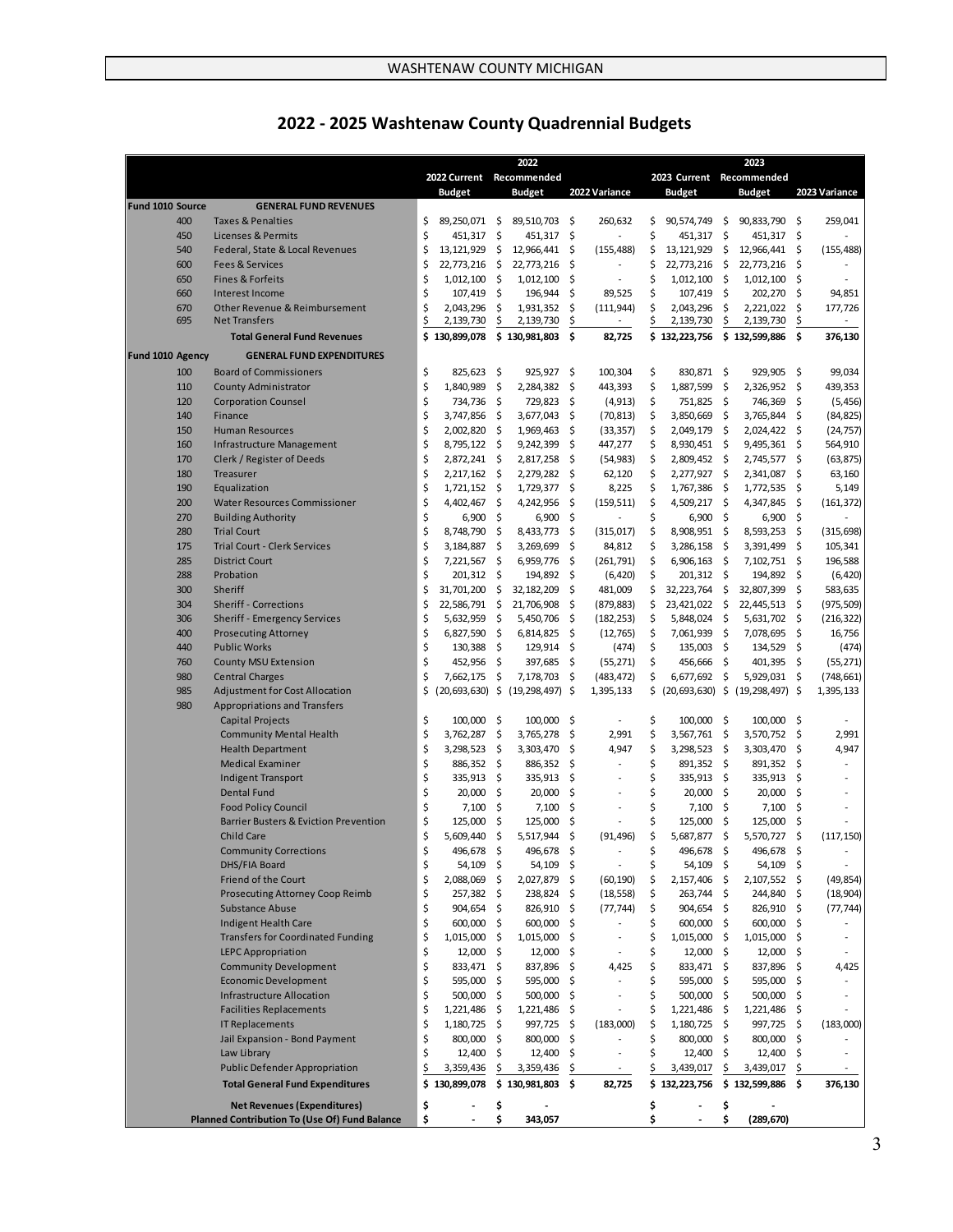|                  |                                                                    |          |                        | 2024       |                                     |          |                          | 2025     |                        |
|------------------|--------------------------------------------------------------------|----------|------------------------|------------|-------------------------------------|----------|--------------------------|----------|------------------------|
|                  |                                                                    |          | 2024 Current           |            | Recommended                         |          |                          |          | Recommended            |
|                  |                                                                    |          | <b>Budget</b>          |            | <b>Budget</b>                       |          | 2024 Variance            |          | <b>Budget</b>          |
| Fund 1010 Source | <b>GENERAL FUND REVENUES</b>                                       |          |                        |            |                                     |          |                          |          |                        |
| 400              | <b>Taxes &amp; Penalties</b>                                       | \$       | 91,917,797 \$          |            | 92,176,724                          | \$       | 258,927                  | \$       | 93,539,801             |
| 450              | <b>Licenses &amp; Permits</b>                                      | \$       | 451,317                | \$         | 451,317                             | \$       |                          | \$       | 451,317                |
| 540              | Federal, State & Local Revenues                                    | \$       | 13,121,929             | \$         | 12,966,441                          | \$       | (155, 488)               | \$       | 12,966,441             |
| 600              | <b>Fees &amp; Services</b>                                         | \$       | 22,773,216             | -\$        | 22,773,216                          | \$       | $\overline{a}$           | \$       | 22,773,216             |
| 650              | <b>Fines &amp; Forfeits</b>                                        | \$       | 1,012,100              | -\$        | 1,012,100                           | \$       | ٠                        | \$       | 1,012,100              |
| 660              | Interest Income                                                    | \$       | 107,419                | \$         | 206,519                             | \$       | 99,100                   | \$       | 211,705                |
| 670              | Other Revenue & Reimbursement                                      | \$       | 2,043,296              | Ś          | 1,931,352                           | \$       | (111, 944)               | \$       | 2,543,406              |
| 695              | <b>Net Transfers</b>                                               | \$       | 2,139,730              | \$         | 2,139,730                           | \$       |                          | \$       | 2,139,730              |
|                  | <b>Total General Fund Revenues</b>                                 | \$       | 133,566,804            |            | \$133,657,399                       | \$       | 90,595                   |          | \$135,637,716          |
| Fund 1010 Agency | <b>GENERAL FUND EXPENDITURES</b>                                   |          |                        |            |                                     |          |                          |          |                        |
| 100              | <b>Board of Commissioners</b>                                      | \$       | 840,109                | \$         | 936,770 \$                          |          | 96,661                   | \$       | 939,952                |
| 110              | <b>County Administrator</b>                                        | \$       | 1,917,836              | \$         | 2,369,033                           | \$       | 451,197                  | \$       | 2,408,474              |
| 120              | <b>Corporation Counsel</b>                                         | \$       | 764,364                | \$         | 755,319                             | \$       | (9,045)                  | \$       | 768,674                |
| 140              | Finance                                                            | \$       | 3,910,188              | \$         | 3,825,363                           | \$       | (84, 825)                | \$       | 3,903,663              |
| 150              | <b>Human Resources</b>                                             | \$       | 2,071,667              | \$         | 2,050,852                           | \$       | (20, 815)                | \$       | 2,086,701              |
| 160              | Infrastructure Management                                          | \$       | 9,024,984              | \$         | 9,686,043                           | \$       | 661,059                  | \$       | 9,868,590              |
| 170              | Clerk / Register of Deeds                                          | \$       | 3,015,156              | \$         | 2,939,812                           | \$       | (75, 344)                | \$       | 2,841,703              |
| 180              | Treasurer                                                          | \$       | 2,316,685              | \$         | 2,374,957                           | \$       | 58,272                   | \$       | 2,419,571              |
| 190              | Equalization                                                       | \$       | 1,802,320              | -\$        | 1,802,208                           | \$       | (112)                    | \$       | 1,832,612              |
| 200              | <b>Water Resources Commissioner</b>                                | \$       | 4,582,603              | \$         | 4,410,397                           | \$       | (172, 206)               | \$       | 4,491,518              |
| 270              | <b>Building Authority</b>                                          | \$       | 6,900                  | \$         | 6,900                               | \$       |                          | \$       | 6,900                  |
| 280              | <b>Trial Court</b>                                                 | \$       | 9,020,985              | \$         | 8,685,652                           | \$       | (335, 333)               | \$       | 8,780,782              |
| 175              | <b>Trial Court - Clerk Services</b>                                | \$       | 3,356,890              | \$         | 3,476,636                           | \$       | 119,746                  | \$       | 3,580,421              |
| 285              | <b>District Court</b>                                              | \$       | 6,977,339              | \$         | 7,189,582                           | \$       | 212,243                  | \$       | 7,291,955              |
| 288              | Probation                                                          | \$       | 201,312                | -\$        | 194,892                             | \$       | (6, 420)                 | \$       | 194,892                |
| 300<br>304       | Sheriff                                                            | \$<br>\$ | 32,697,152             | \$         | 30,950,880 \$                       |          | (1,746,272)              | \$       | 31,785,189             |
| 306              | <b>Sheriff - Corrections</b>                                       | \$       | 23,679,601             | \$         | 22,911,791                          | \$<br>\$ | (767, 810)               | \$       | 23,398,312             |
| 400              | <b>Sheriff - Emergency Services</b><br><b>Prosecuting Attorney</b> | \$       | 5,921,664<br>7,184,808 | -\$<br>-\$ | 5,728,977<br>7,199,457              | \$       | (192, 687)<br>14,649     | \$<br>\$ | 5,857,069<br>7,334,205 |
| 440              | <b>Public Works</b>                                                | \$       | 138,412                | -\$        | 137,938                             | \$       | (474)                    | \$       | 137,938                |
| 760              | <b>County MSU Extension</b>                                        | \$       | 460,432                | -\$        | 405,161                             | \$       | (55, 271)                | \$       | 405,161                |
| 980              | <b>Central Charges</b>                                             | \$       | 7,974,961              | \$         | 8,922,866                           | \$       | 947,905                  | \$       | 8,457,583              |
| 985              | <b>Adjustment for Cost Allocation</b>                              | \$       |                        |            | $(20,693,630)$ \$ $(19,298,497)$ \$ |          | 1,395,133                | \$       | (19, 298, 497)         |
| 980              | <b>Appropriations and Transfers</b>                                |          |                        |            |                                     |          |                          |          |                        |
|                  | <b>Capital Projects</b>                                            | \$       | 100,000                | -\$        | 100,000                             | \$       | $\overline{a}$           | \$       | 100,000                |
|                  | <b>Community Mental Health</b>                                     | \$       | 1,748,770              | -\$        | 1,751,761                           | \$       | 2,991                    | \$       | 1,751,761              |
|                  | <b>Health Department</b>                                           | \$       | 3,298,523              | \$         | 3,303,470                           | \$       | 4,947                    | \$       | 3,303,470              |
|                  | <b>Medical Examiner</b>                                            | \$       | 896,352                | -\$        | 896,352                             | \$       |                          | \$       | 901,352                |
|                  | <b>Indigent Transport</b>                                          | \$       | 335,913                | \$         | 335,913                             | \$       | $\overline{a}$           | \$       | 335,913                |
|                  | <b>Dental Fund</b>                                                 | \$       | 20,000                 | \$         | 20,000                              | \$       | $\overline{a}$           | \$       | 20,000                 |
|                  | <b>Food Policy Council</b>                                         | \$       | 7,100                  | \$         | 7,100                               | \$       |                          | \$       | 7,100                  |
|                  | <b>Barrier Busters &amp; Eviction Prevention</b>                   | \$       | 125,000                | \$         | 125,000                             | \$       |                          | \$       | 125,000                |
|                  | <b>Child Care</b>                                                  | \$       | 5,705,817              | \$         | 5,621,983                           | \$       | (83, 834)                | \$       | 5,698,138              |
|                  | <b>Community Corrections</b>                                       | \$       | 496,678                | \$         | 496,678 \$                          |          |                          |          | 496,678                |
|                  | DHS/FIA Board                                                      | \$       | 54,109                 | - \$       | 54,109 \$                           |          | $\overline{\phantom{a}}$ | \$       | 54,109                 |
|                  | <b>Friend of the Court</b>                                         | \$       | 2,188,710 \$           |            | 2,141,480                           | \$       | (47, 230)                | \$       | 2,205,214              |
|                  | <b>Prosecuting Attorney Coop Reimb</b>                             | \$       | 267,357                | \$         | 247,146                             | \$       | (20, 211)                | \$       | 252,195                |
|                  | <b>Substance Abuse</b>                                             | \$       | 904,654                | \$         | 826,910                             | \$       | (77, 744)                | \$       | 826,910                |
|                  | Indigent Health Care                                               | \$       | 600,000                | \$         | 600,000                             | \$       |                          | \$       | 600,000                |
|                  | <b>Transfers for Coordinated Funding</b>                           | \$       | 1,015,000              | \$         | 1,015,000                           | \$       | $\overline{\phantom{a}}$ | \$       | 1,015,000              |
|                  | <b>LEPC Appropriation</b>                                          | \$       | 12,000                 | \$         | 12,000                              | \$       | $\overline{a}$           | \$       | 12,000                 |
|                  | <b>Community Development</b><br><b>Economic Development</b>        | \$       | 833,471                | \$         | 837,896<br>595,000                  | \$       | 4,425                    | \$       | 837,896                |
|                  | <b>Infrastructure Allocation</b>                                   | \$<br>\$ | 595,000<br>500,000     | \$<br>\$   | 500,000                             | \$<br>\$ | $\overline{a}$           | \$<br>\$ | 595,000<br>500,000     |
|                  | <b>Facilities Replacements</b>                                     | \$       | 1,221,486              | \$         | 1,221,486                           | \$       |                          | \$       | 1,221,486              |
|                  | <b>IT Replacements</b>                                             | \$       | 1,180,725              | \$         | 997,725                             | \$       | (183,000)                | \$       | 997,725                |
|                  | Jail Expansion - Bond Payment                                      | \$       | 800,000                | \$         | 800,000                             | \$       | $\overline{a}$           | \$       | 800,000                |
|                  | Law Library                                                        | \$       | 12,400                 | \$         | 12,400                              | \$       | $\overline{\phantom{a}}$ | \$       | 12,400                 |
|                  | <b>Public Defender Appropriation</b>                               | Ś        | 3,475,001              |            | 3,475,001                           | \$       | $\sim$                   | \$       | 3,475,001              |
|                  | <b>Total General Fund Expenditures</b>                             | \$       | 133,566,804            |            | \$133,657,399                       | \$       | 90,595                   |          | \$135,637,716          |
|                  |                                                                    |          |                        |            |                                     |          |                          |          |                        |
|                  | <b>Net Revenues (Expenditures)</b>                                 | \$       |                        | \$         |                                     |          |                          | \$       |                        |
|                  | <b>Planned Contribution To (Use Of) Fund Balance</b>               | \$       |                        | \$         | 558,668                             |          |                          | \$       | (612,054)              |

# **2022 – 2025 Washtenaw County Quadrennial Budgets**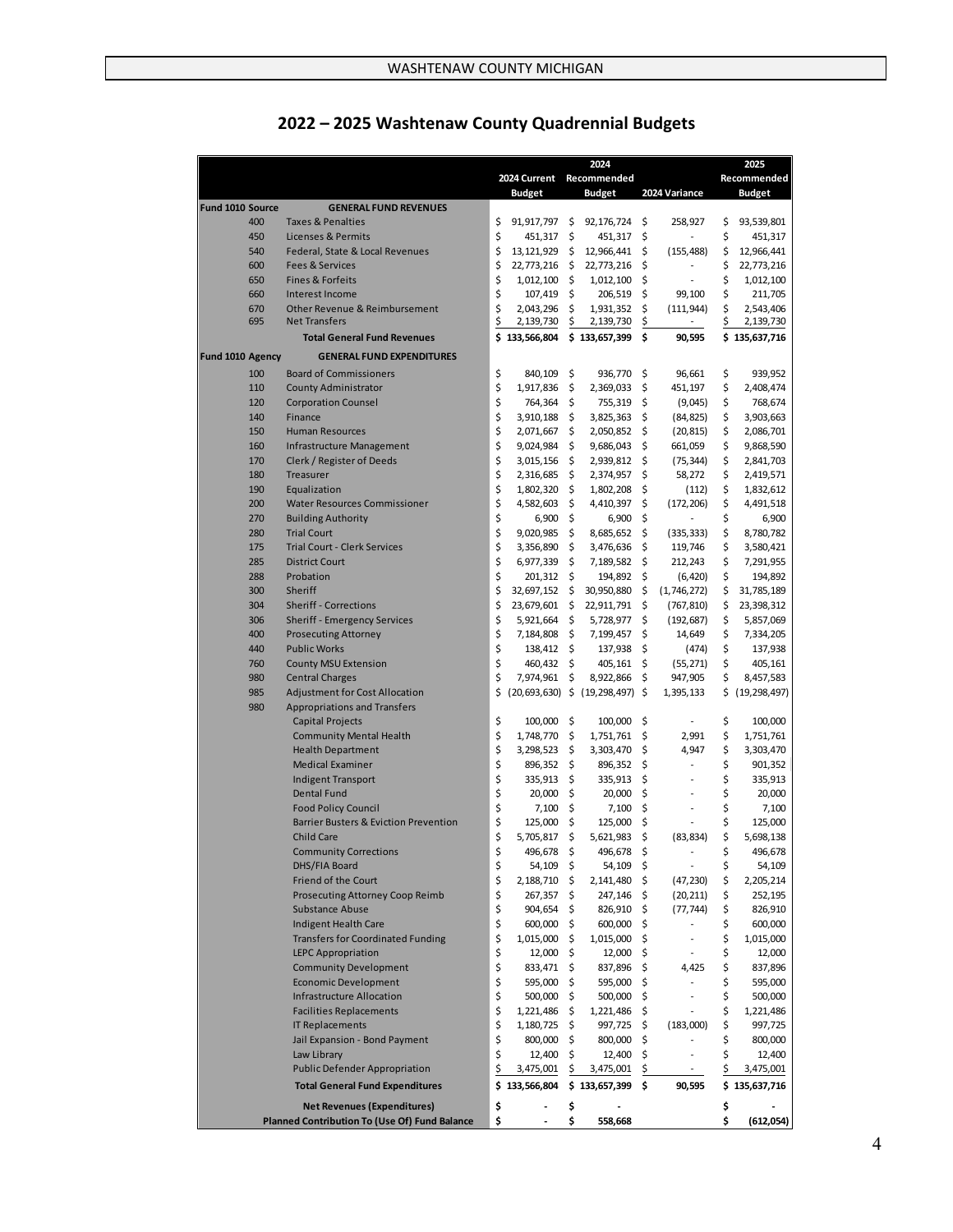|              |            |                                                             |          |                      |                           | 2022                     |            |                          |          |                        |              | 2023                     |          |                          |
|--------------|------------|-------------------------------------------------------------|----------|----------------------|---------------------------|--------------------------|------------|--------------------------|----------|------------------------|--------------|--------------------------|----------|--------------------------|
|              |            |                                                             |          |                      |                           | 2022 Current Recommended |            |                          |          |                        |              | 2023 Current Recommended |          |                          |
|              |            | FUND # AGENCY # ORGANIZATION NAME                           |          | <b>Budget</b>        |                           | <b>Budget</b>            |            | 2022 Variance            |          | <b>Budget</b>          |              | <b>Budget</b>            |          | 2023 Variance            |
|              |            |                                                             |          |                      |                           |                          |            |                          |          |                        |              |                          |          |                          |
|              |            | <b>SPECIAL REVENUE FUNDS</b>                                |          |                      |                           |                          |            |                          |          |                        |              |                          |          |                          |
| 1042         | 170        | <b>Concealed Pistol Licensing</b>                           | \$       | 78,332 \$            |                           | 78,835                   | \$         | 503                      | \$       | 80,040 \$              |              | 80,395                   | \$       | 355                      |
| 1090         | 190        | <b>Aerial Photo</b>                                         | \$       | 39,000 \$            |                           | 66,000                   | -\$        | 27,000                   | \$       | 39,000 \$              |              | 66.000                   | \$       | 27,000                   |
| 1320         | 300        | <b>Sheriff Community Engagement</b>                         | \$       | 136,000 \$           |                           | 136,000                  | \$         |                          | \$       | 136,000 \$             |              | 136,000                  | \$       |                          |
| 1350         | 300        | <b>Sheriff Training Funds</b>                               | \$<br>\$ | 73,000 \$            |                           | 73,000                   | -\$        | $\overline{a}$<br>÷      | \$<br>\$ | 73,000 \$              |              | 73,000                   | \$       | $\overline{\phantom{a}}$ |
| 1410<br>1420 | 300<br>300 | <b>Inmate Concessions</b>                                   | \$       | 500,000<br>1,954,429 | - \$<br>-\$               | 500,000                  | -\$<br>-\$ |                          | \$       | 500,000                | - \$<br>- \$ | 500,000                  | \$<br>\$ |                          |
| 1510         | 300        | <b>Community Corrections</b><br><b>Emergency Management</b> | \$       | 2,503,669            | -\$                       | 1,978,324<br>2,535,012   | - \$       | 23,895<br>31,343         | \$       | 1,984,465<br>2,505,996 | - \$         | 2,023,023<br>2,542,833   | \$       | 38,558<br>36,837         |
| 1620         | 400        | Pros Attny - CRP                                            | \$       | 757,004              | -\$                       | 716,471 \$               |            | (40, 533)                | \$       | 775,805                | - \$         | 734,520                  | \$       | (41, 285)                |
| 1710         | 440        | Solid Waste Fund                                            | \$       | 1,267,661            | - \$                      | 1,244,706                | -\$        | (22, 955)                | \$       | $1,293,817$ \$         |              | 1,269,608                | \$       | (24, 209)                |
| 1750         | 505        | <b>Building Inspection</b>                                  | \$       | 1,428,183            | -\$                       | $1,426,662$ \$           |            | (1, 521)                 | \$       | 1,457,880              | -\$          | 1,457,133                | - \$     | (747)                    |
| 1755         | 200        | Soil Erosion                                                | \$       | 4,543 \$             |                           | $3,671$ \$               |            | (872)                    | \$       | 4,543 \$               |              | $3,671$ \$               |          | (872)                    |
| 1883         | 430        | <b>FBI Fund</b>                                             | \$       | 300,000              | - \$                      | 300,000                  | - \$       |                          | \$       | 300,000 \$             |              | 300,000                  | -\$      |                          |
| 1900         | 290        | <b>Indigent Defense</b>                                     | \$       | 8,138,910            | -\$                       | 7,530,193 \$             |            | (608, 717)               | \$       | 7,957,362              | - \$         | 7,829,236                | \$       | (128, 126)               |
| 1990         | 140        | <b>EECS Special Voted Millage</b>                           | \$       | 3,585,305            | -\$                       | 3,600,207                | -\$        | 14,902                   | \$       | $3,585,524$ \$         |              | 3,600,363                | \$       | 14,839                   |
| 2295         | 300/510    | Public Safety and Mental Health Millage                     | \$       | 4,242,041 \$         |                           | 4,242,041 \$             |            |                          | \$       | 4,305,672 \$           |              | 4,305,672 \$             |          |                          |
| 2012         | 980        | Road Millage                                                | \$       | 8,970,132 \$         |                           | 9,104,684                | -\$        | 134,552                  | \$       | 9,104,684              | \$           | 9,239,236                | \$       | 134,552                  |
| 2060         | 284        | Law Library                                                 | \$       | 20,900               | -\$                       | 20,900                   | -\$        |                          | \$       | 20,900                 | \$           | 20,900                   | -\$      |                          |
| 2080         | 750        | <b>Parks And Recreation Fund</b>                            | \$       | 13,649,850           | -\$                       | 14,080,132               | -\$        | 430,282                  | \$       | 13,875,709             | -\$          | 14,289,279               | -\$      | 413,570                  |
| 2090         | 750        | <b>Natural Areas</b>                                        | \$       | 5,820,527            | - \$                      | $6,686,339$ \$           |            | 865,812                  | \$       | 5,820,527 \$           |              | 6,821,957                | \$       | 1,001,430                |
| 2150         | 280        | <b>Friend Of The Court</b>                                  | \$       | 6,981,792            | -\$                       | 6,801,221                | - \$       | (180, 571)               | \$       | 7,189,804              | \$           | 7,040,240                | \$       | (149, 564)               |
| 2210         | 500        | <b>Health Department</b>                                    | \$       | 17,146,872 \$        |                           | 17,396,462               | - \$       | 249,590                  | \$       | 17,675,495             | - \$         | 17,967,611               | \$       | 292,116                  |
| 2220         | 510        | <b>Community Mental Health</b>                              | \$       | 89, 101, 248         | -\$                       | 93,029,268               | - \$       | 3,928,020                | \$       | 89, 101, 248           | - \$         | 93,029,268               | \$       | 3,928,020                |
| 2224         | 510        | Mental Health Millage Funds                                 | \$       | 6,620,119            | - \$                      | 6,880,751 \$             |            | 260,632                  | \$       | $6,724,921$ \$         |              | $6,983,962$ \$           |          | 259,041                  |
| 2290         | 140        | <b>Accommodation Ordinance Tax</b>                          | \$       | 8,417,909            | -\$                       | 8,425,061 \$             |            | 7,152                    | \$       | 8,417,667 \$           |              | 8,424,819                | - \$     | 7,152                    |
| 2300         | 650        | Community & Economic Development Operations                 | \$       | 787,471 \$           |                           | 787,471 \$               |            |                          | \$       | 787,471 \$             |              | 787,471 \$               |          |                          |
| 2310         | 650        | <b>Community &amp; Economic Development Grants</b>          | \$       | 10,990,256           | $\boldsymbol{\mathsf{S}}$ | 11,988,740 \$            |            | 998,484                  | \$       | 10,990,256             | \$           | 10,700,420               | \$       | (289, 836)               |
| 2600         | 650        | <b>Economic Development</b>                                 | \$       | 595,000              | -\$                       | 595,000                  | \$         |                          | \$       | 595,000                | \$           | 595,000                  | \$       |                          |
| 2660         | 650        | Brownfield Redevelopment                                    | \$       | 375,000 \$           |                           | 375,000 \$               |            |                          | \$       | 375,000 \$             |              | 375,000                  | - \$     |                          |
| 2830         | 285        | <b>Public Improvement Fund</b>                              | \$       | 95,000               | \$                        | 95,000                   | \$         | L,                       | \$       | 95,000                 | \$           | 95,000                   | \$       |                          |
| 2920         |            | 280/600/610 Child Care Fund                                 | \$       | 12,274,144           | -\$                       | 12,009,949               | -\$        | (264, 195)               | \$       | 12,473,890             | \$           | 12,203,451               | -\$      | (270, 439)               |
| 2930         | 690        | Veterans Relief Fund                                        | \$       | 1,712,468            | -\$                       | 1,793,458                | -\$        | 80,990                   | \$       | 1,741,457              | \$           | 1,820,360                | \$       | 78,903                   |
| 2980         | 610        | <b>DHHS</b>                                                 | \$       | 104,109              | - \$                      | 104,109 \$               |            | $\overline{\phantom{a}}$ | \$       | $104, 109$ \$          |              | 104,109 \$               |          |                          |
|              |            |                                                             |          |                      |                           |                          |            |                          |          |                        |              |                          |          |                          |
|              |            | <b>DEBT SERVICE FUNDS</b>                                   |          |                      |                           |                          |            |                          |          |                        |              |                          |          |                          |
| 3000         | 580        | PUBLIC WORKS - DEBT SERVICE                                 | \$       | 1,400,644            | -\$                       | 1,400,644                | -\$        |                          | \$       | 1,493,013              | - \$         | 1,493,013                | \$       |                          |
| 3700         | 320        | BUILDING AUTHORITY - DEBT SERV.                             | \$       | 3,553,645            | -\$                       | 3,553,645 \$             |            | $\overline{a}$           | \$       | 3,396,036 \$           |              | 3,396,036 \$             |          |                          |
|              |            | <b>CAPITAL/CONSTRUCTION FUNDS</b>                           |          |                      |                           |                          |            |                          |          |                        |              |                          |          |                          |
| 4040         | 170        | <b>ROD Technology Fund</b>                                  | \$       | 328,690              | -\$                       | 328,690 \$               |            |                          | \$       | 332,951 \$             |              | 332,951 \$               |          |                          |
| 4060         | 140        | Capital Reserve Fund                                        | \$       | 5,573,339            | - \$                      | 5,573,339 \$             |            | ÷                        | \$       | 5,573,339              | - \$         | 5,573,339                | \$       |                          |
| 4110         | 160        | <b>Facilities Replacements</b>                              | \$       | $1,221,486$ \$       |                           | 1,221,486                | -\$        | ÷                        | \$       | 1,221,486              | - \$         | 1,221,486                | \$       |                          |
| 4120         | 160        | <b>Facilities Enhancement Projects</b>                      | \$       | 100,000              | \$                        | 100,000                  | \$         |                          | \$       | 100,000                | \$           | 100,000                  | \$       |                          |
| 4210         | 160        | <b>IT Replacements</b>                                      | \$       | 1,260,725            | - \$                      | 1,047,725 \$             |            | (213,000)                | \$       | 1,260,725              | \$.          | 1,047,725                | \$       | (213,000)                |
| 4500         | 440        | <b>WWRA Recycling Proj Const</b>                            | \$       | 350,000              | \$                        | 350,000                  | -\$        |                          |          |                        |              |                          |          |                          |
|              |            |                                                             |          |                      |                           |                          |            |                          |          |                        |              |                          |          |                          |
|              |            | <b>ENTERPRISE FUNDS</b>                                     |          |                      |                           |                          |            |                          |          |                        |              |                          |          |                          |
| 5499         | 180        | Forfeiture Foreclosure                                      | \$       | 440,354 \$           |                           | 327,651 \$               |            | (112, 703)               | \$       | 453,051 \$             |              | 333,617 \$               |          | (119, 434)               |
|              |            | <b>WHP Support (Leased Positions)</b>                       | \$       | 506,588 \$           |                           | 436,150 \$               |            | (70, 438)                | \$       | 532,925 \$             |              | 461,412 \$               |          | (71, 513)                |
|              |            |                                                             |          |                      |                           |                          |            |                          |          |                        |              |                          |          |                          |
|              |            | <b>INTERNAL SERVICE FUNDS</b>                               |          |                      |                           |                          |            |                          |          |                        |              |                          |          |                          |
| 6310         | 160        | Facilities Mgt O M                                          | \$       | 9,362,769 \$         |                           | 9,199,369 \$             |            | (163, 400)               | \$       | $9,417,167$ \$         |              | 9,328,668 \$             |          | (88, 499)                |
| 6320         | 160        | Fleet                                                       | \$       | 3,279,046 \$         |                           | 3,222,773 \$             |            | (56, 273)                | \$       | 3,408,450 \$           |              | 3,364,078 \$             |          | (44, 372)                |
| 6330         | 300        | Sheriff In Car Video                                        | \$       | 335,000 \$           |                           | 553,500 \$               |            | 218,500                  | \$       | 335,000 \$             |              | 553,500 \$               |          | 218,500                  |
| 6340         | 980        | Postage                                                     | \$       | 300,000 \$           |                           | 300,000 \$               |            |                          | \$       | $300,000$ \$           |              | 300,000 \$               |          |                          |
| 6360         | 980        | Copiers                                                     | \$       | 419,474 \$           |                           | 417,049 \$               |            | (2,425)                  | \$       | 419,474 \$             |              | 417,049 \$               |          | (2, 425)                 |
| 6440         | 130        | Self Insurance Risk                                         | \$       | $2,491,455$ \$       |                           | 2,860,045 \$             |            | 368,590                  | \$       | 2,500,866 \$           |              | 2,860,045 \$             |          | 359,179                  |
| 6630         | 980        | <b>Medical Insurance</b>                                    | \$       | 30,062,080           | - \$                      | 30,464,964 \$            |            | 402,884                  | \$       | 31,364,817 \$          |              | 31,667,059 \$            |          | 302,242                  |
| 6650         | 980        | <b>Fringe Benefit Revolving</b>                             | \$       | 10,677,423 \$        |                           | 10,257,843 \$            |            | (419,580)                | \$       | 10,897,423 \$          |              | 10,622,009 \$            |          | (275, 414)               |
| 6660         | 980        | <b>Workers Compensation Revolving</b>                       | \$       | 823,428 \$           |                           | 796,758 \$               |            | (26, 670)                | \$       | 847,880 \$             |              | 823,791 \$               |          | (24,089)                 |
| 6670         | 980        | <b>Employee Severance</b>                                   | \$       | 1,971,196 \$         |                           | 1,939,950 \$             |            | (31, 246)                | \$       | 2,039,834 \$           |              | 2,017,543 \$             |          | (22, 291)                |
| 6900         | 980        | <b>Telephone Revolving</b>                                  | \$       | 700,000 \$           |                           | 700,000 \$               |            |                          | \$       | 700,000 \$             |              | 700,000 \$               |          |                          |

# **2022 - 2025 Washtenaw County Quadrennial Budgets**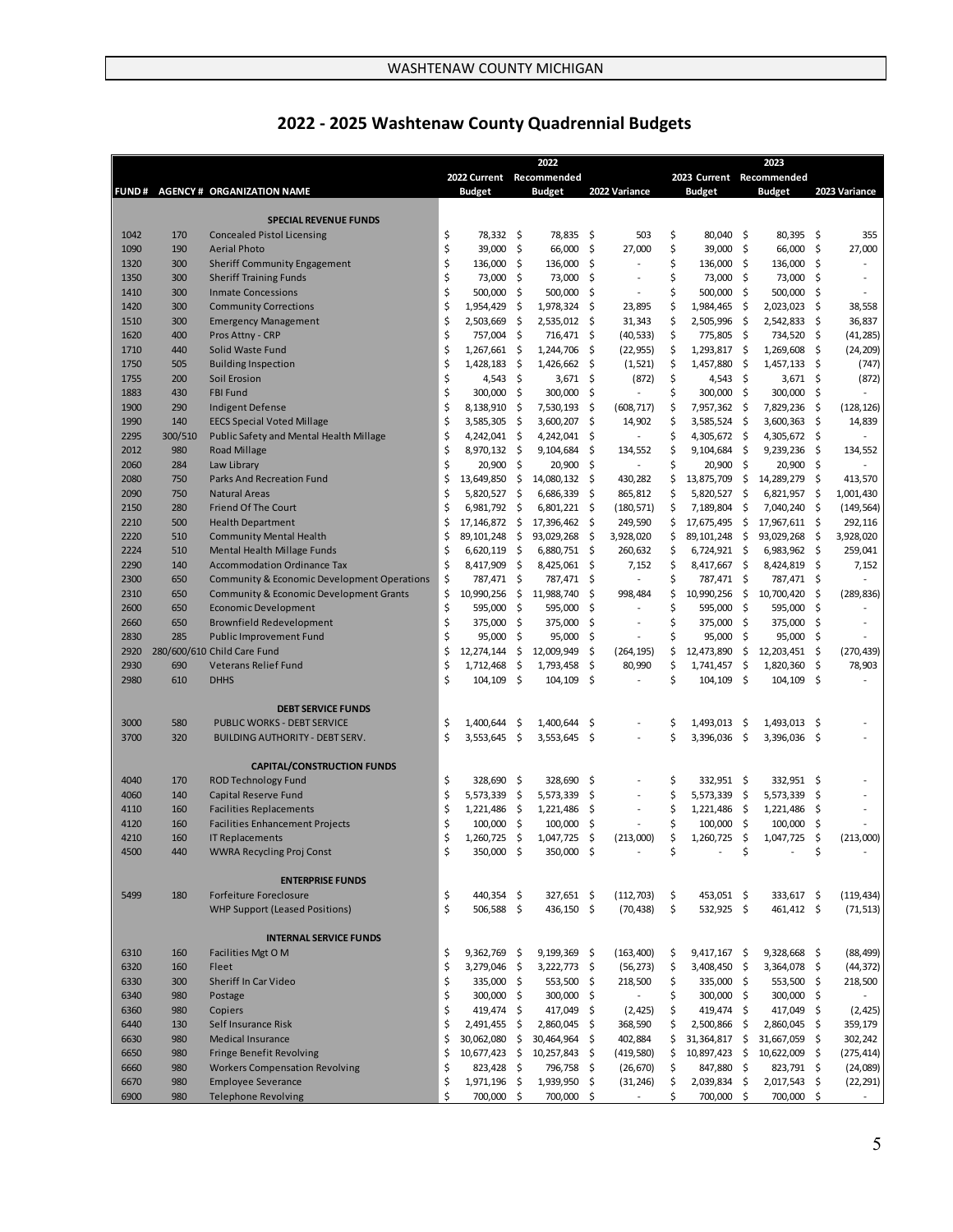|              |         |                                                        |         |                |          | 2024           |                  |         | 2025          |
|--------------|---------|--------------------------------------------------------|---------|----------------|----------|----------------|------------------|---------|---------------|
|              |         |                                                        |         | 2024 Current   |          | Recommended    |                  |         | Recommended   |
|              |         | FUND # AGENCY # ORGANIZATION NAME                      |         | <b>Budget</b>  |          | <b>Budget</b>  | 2024 Variance    |         | <b>Budget</b> |
|              |         |                                                        |         |                |          |                |                  |         |               |
|              |         | <b>SPECIAL REVENUE FUNDS</b>                           |         |                |          |                |                  |         |               |
| 1042         | 170     | <b>Concealed Pistol Licensing</b>                      | \$      | 81,064         | \$       | 81,034         | \$<br>(30)       | \$      | 82,189        |
| 1090         | 190     | <b>Aerial Photo</b>                                    | \$      | 39,000         | \$       | 66,000         | \$<br>27,000     | \$      | 66,000        |
| 1320         | 300     | <b>Sheriff Community Engagement</b>                    | \$      | 136,000        | \$       | 136,000        | \$               | \$      | 136,000       |
| 1350         | 300     | <b>Sheriff Training Funds</b>                          | \$      | 73,000         | \$       | 73,000         | \$               | \$      | 73,000        |
| 1410         | 300     | <b>Inmate Concessions</b>                              | \$      | 500,000        | \$       | 500,000        | \$               | \$      | 500,000       |
| 1420         | 300     | <b>Community Corrections</b>                           | \$      | 1,996,025      | \$       | 2,038,042      | \$<br>42,017     | \$      | 2,064,957     |
| 1510         | 300     | <b>Emergency Management</b>                            | \$      | 2,505,996      | \$       | 2,545,590      | \$<br>39,594     | \$      | 2,542,800     |
| 1620         | 400     | Pros Attny - CRP                                       | \$      | 786,342        | \$       | 741,438        | \$<br>(44, 904)  | \$      | 756,585       |
| 1710         | 440     | Solid Waste Fund                                       | \$      | 1,293,817      | \$       | 1,266,684      | \$<br>(27, 133)  | \$      | 1,290,033     |
| 1750         | 505     | <b>Building Inspection</b>                             | \$      | 1,480,437      | \$       | 1,478,341      | \$<br>(2,096)    | \$      | 1,501,625     |
| 1755         | 200     | Soil Erosion                                           | \$      | 4,543          | \$       | 3,671          | \$<br>(872)      | \$      | 3,671         |
| 1883         | 430     | <b>FBI Fund</b>                                        | \$      | 300,000        | \$       | 300,000        | \$               | \$      | 300,000       |
| 1900         | 290     | <b>Indigent Defense</b>                                | \$      | 8,212,238      | \$       | 7,927,027      | \$<br>(285, 211) | \$      | 8,010,116     |
| 1990         | 140     | <b>EECS Special Voted Millage</b>                      | \$      | 3,585,524      | \$       | 3,600,339      | \$<br>14,815     | \$      | 3,600,041     |
| 2295         | 300/510 | Public Safety and Mental Health Millage                | \$      | 4,370,254      | \$       | 4,370,254      | \$               | \$      | 4,370,254     |
| 2012         | 980     | Road Millage                                           | \$      | 9,239,236      | \$       | 9,377,825      | \$<br>138,589    | \$      |               |
| 2060         | 284     | Law Library                                            | \$      | 20,900         | \$       | 20,900         | \$               | \$      | 20,900        |
| 2080         | 750     | <b>Parks And Recreation Fund</b>                       | \$      | 14,022,687     | \$       | 14,414,402     | \$<br>391,715    | \$      | 14,573,779    |
| 2090         | 750     | <b>Natural Areas</b>                                   | \$      | 5,820,527      | \$       | 6,923,134      | \$<br>1,102,607  | \$      | 7,025,828     |
| 2150         | 280     | <b>Friend Of The Court</b>                             | \$      | 7,283,716      | -\$      | 7,142,026      | \$<br>(141, 690) | \$      | 7,333,227     |
| 2210         | 500     | <b>Health Department</b>                               | \$      | 17,855,627     | \$       | 18,209,140     | \$<br>353,513    | \$      | 18,640,484    |
| 2220         | 510     | <b>Community Mental Health</b>                         | \$      | 89, 101, 248   | \$       | 93,029,268     | \$<br>3,928,020  | \$      | 93,029,268    |
| 2224         | 510     | <b>Mental Health Millage Funds</b>                     | \$      | 6,825,795      | \$       | 7,088,721      | \$<br>262,926    | \$      | 7,195,052     |
| 2290         | 140     | <b>Accommodation Ordinance Tax</b>                     | \$      | 8,419,814      | \$       | 8,426,966      | \$<br>7,152      | \$      | 8,426,966     |
| 2300         | 650     | <b>Community &amp; Economic Development Operations</b> | \$      | 787,471        | \$       | 787,471        | \$               | \$      | 787,471       |
| 2310         | 650     | <b>Community &amp; Economic Development Grants</b>     | \$      | 10,990,256     | \$       | 10,530,182     | \$<br>(460, 074) | \$      | 10,245,043    |
| 2600         | 650     | <b>Economic Development</b>                            | \$      | 595,000        | \$       | 595,000        | \$               | \$      | 595,000       |
| 2660         | 650     | <b>Brownfield Redevelopment</b>                        | \$      | 375,000        | \$       | 375,000        | \$               | \$      | 375,000       |
| 2830         | 285     | <b>Public Improvement Fund</b>                         | \$      | 95,000         | \$       | 95,000         | \$               | \$      | 95,000        |
| 2920         |         | 280/600/610 Child Care Fund                            | \$      | 12,521,308     | \$       | 12,322,751     | \$<br>(198, 557) | \$      | 12,506,488    |
| 2930         | 690     | <b>Veterans Relief Fund</b>                            | \$      | 1,750,609      | \$       | 1,847,665      | \$<br>97,056     | \$      | 1,875,380     |
| 2980         | 610     | <b>DHHS</b>                                            | \$      | 104,109        | \$       | 104,109        | \$               | \$      | 104,109       |
|              |         |                                                        |         |                |          |                |                  |         |               |
|              |         | <b>DEBT SERVICE FUNDS</b>                              |         |                |          |                |                  |         |               |
| 3000         | 580     | PUBLIC WORKS - DEBT SERVICE                            | \$      | 1,497,219      | \$       | 1,497,219      | \$               | \$      | 1,499,390     |
| 3700         | 320     | <b>BUILDING AUTHORITY - DEBT SERV.</b>                 | \$      | 3,402,819      | \$       | 3,402,819      | \$               | \$      | 2,954,150     |
|              |         |                                                        |         |                |          |                |                  |         |               |
|              |         | <b>CAPITAL/CONSTRUCTION FUNDS</b>                      |         |                |          |                |                  |         |               |
| 4040         | 170     | <b>ROD Technology Fund</b>                             | \$      | 335,000        | \$       | 335,000        | \$               | \$      | 335,000       |
| 4060         | 140     | Capital Reserve Fund                                   | \$      | 5,573,339      | \$       |                | \$               | \$      | 5,573,339     |
|              |         |                                                        |         |                |          | 5,573,339      |                  |         |               |
| 4110<br>4120 | 160     | <b>Facilities Replacements</b>                         | \$      | 1,221,486      | \$<br>\$ | 1,221,486      | \$               | \$      | 1,221,486     |
|              | 160     | <b>Facilities Enhancement Projects</b>                 | \$      | 100,000        |          | 100,000        | \$               | \$      | 100,000       |
| 4210         | 160     | <b>IT Replacements</b>                                 | \$<br>Ś | 1,260,725      | \$       | 1,047,725      | \$<br>(213,000)  | \$<br>Ś | 1,047,725     |
| 4500         | 440     | WWRA Recycling Proj Const                              |         |                | \$       | $\overline{a}$ | \$               |         |               |
|              |         |                                                        |         |                |          |                |                  |         |               |
|              |         | <b>ENTERPRISE FUNDS</b>                                |         |                |          |                |                  |         |               |
| 5499         | 180     | <b>Forfeiture Foreclosure</b>                          | \$      | 462,384 \$     |          | 336,942 \$     | (125, 442)       | \$      | 341,122       |
|              |         | <b>WHP Support (Leased Positions)</b>                  | \$      | 561,792 \$     |          | 473,579 \$     | (88, 213)        | \$      | 493,638       |
|              |         |                                                        |         |                |          |                |                  |         |               |
|              |         | <b>INTERNAL SERVICE FUNDS</b>                          |         |                |          |                |                  |         |               |
| 6310         | 160     | Facilities Mgt O M                                     | \$      | $9,483,880$ \$ |          | $9,376,111$ \$ | (107, 769)       | \$      | 9,462,904     |
| 6320         | 160     | Fleet                                                  | \$      | 3,585,273 \$   |          | 3,242,979 \$   | (342, 294)       | \$      | 3,374,359     |
| 6330         | 300     | Sheriff In Car Video                                   | \$      | 335,000 \$     |          | 553,500 \$     | 218,500          | \$      | 553,500       |
| 6340         | 980     | Postage                                                | \$      | 300,000 \$     |          | 300,000 \$     |                  | \$      | 300,000       |
| 6360         | 980     | Copiers                                                | \$      | 419,474 \$     |          | 417,049        | \$<br>(2, 425)   | \$      | 417,049       |
| 6440         | 130     | Self Insurance Risk                                    | \$      | 2,505,931 \$   |          | 2,885,045      | \$<br>379,114    | \$      | 2,885,045     |
| 6630         | 980     | <b>Medical Insurance</b>                               | \$      | 32,638,358 \$  |          | 32,754,148 \$  | 115,790          | \$      | 33,925,113    |
| 6650         | 980     | <b>Fringe Benefit Revolving</b>                        | \$      | 11,207,423 \$  |          | 11,004,383 \$  | (203, 040)       | \$      | 11,405,877    |
| 6660         | 980     | <b>Workers Compensation Revolving</b>                  | \$      | 851,688 \$     |          | 836,694        | \$<br>(14, 994)  | \$      | 851,698       |
| 6670         | 980     | <b>Employee Severance</b>                              | \$      | 2,057,104      | \$       | 2,055,182      | \$<br>(1,922)    | \$      | 2,101,321     |
| 6900         | 980     | <b>Telephone Revolving</b>                             | \$      | 700,000 \$     |          | 700,000        | \$               | \$      | 700,000       |

# **2022 – 2025 Washtenaw County Quadrennial Budgets**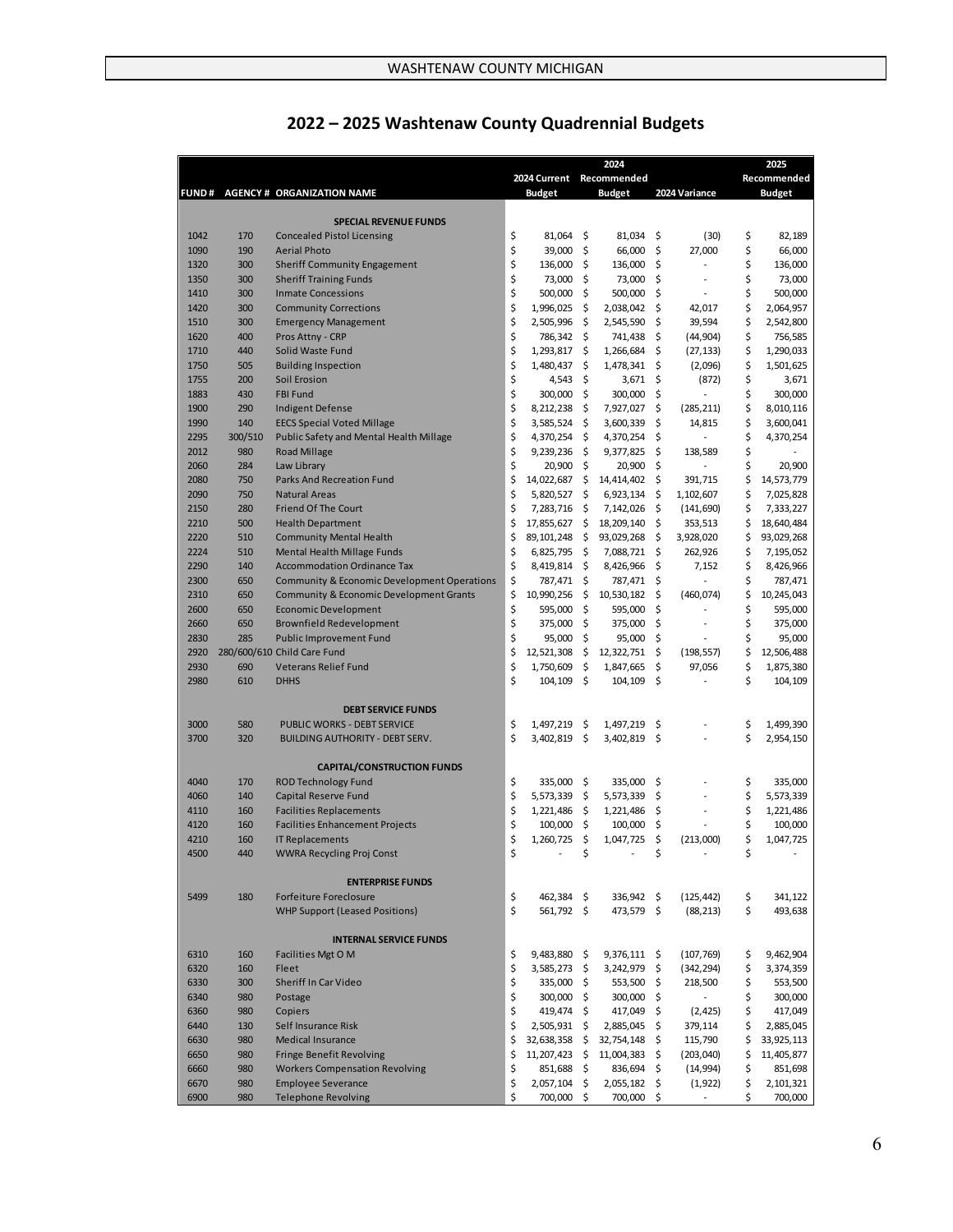# **2022 Washtenaw County**  POSITION MODIFICATIONS

| <b>POSITION</b>             |                                                               |             |                 |              |               |                  |
|-----------------------------|---------------------------------------------------------------|-------------|-----------------|--------------|---------------|------------------|
| <b>CONTROL</b>              |                                                               |             | <b>EMPLOYEE</b> |              |               |                  |
| NO.                         | <b>POSITION TITLE</b>                                         | <b>NOTE</b> | <b>GROUP</b>    | <b>GRADE</b> | <b>CREATE</b> | <b>ELIMINATE</b> |
|                             |                                                               |             |                 |              |               |                  |
| <b>ADMINISTRATION</b>       |                                                               |             |                 |              |               |                  |
| 3417-0001                   | Director of Strategic Planning                                | b           | 4000            | 34           | 1.0           |                  |
|                             |                                                               |             |                 |              |               |                  |
| <b>HEALTH DEPARTMENT</b>    |                                                               |             |                 |              |               |                  |
| 2037-0002                   | Registered Dietician I II                                     | c           | 1000            | 20/22        | 0.6           |                  |
| 2037-0004                   | Registered Dietician I II                                     |             | 1000            | 20/22        |               | 0.5              |
| 2037-0006                   | Registered Dietician I II                                     | c           | 1000            | 20/22        | 1.0           |                  |
| 3429-0001                   | <b>Medical Director</b>                                       |             | 4100            | 34           |               | 1.0              |
| 3431-0001                   | <b>Medical Director</b>                                       | a           | 4100            | 34           | 1.0           |                  |
|                             |                                                               |             |                 |              |               |                  |
|                             | OFFICE OF COMMUNITY AND ECONOMIC DEVELOPMENT                  |             |                 |              |               |                  |
| 1887-0001                   | Rehab Weatherization Specialist I/II                          |             | 1000            | 18/19        |               | 1.0              |
| 2603-0001                   | Housing and Weatherization Program Specialist                 | b           | 1000            | 26/28        | 1.0           |                  |
|                             |                                                               |             |                 |              |               |                  |
| <b>PARKS AND RECREATION</b> |                                                               |             |                 |              |               |                  |
| 1750-0012                   | Park Maintenance Tech I/II/III                                |             | 1100            | 17/19/21     |               | 0.8              |
| 1750-0012                   | Park Maintenance Tech I/II/III                                | c           | 1100            | 17/19/21     | 1.0           |                  |
| 1751-0003                   | Natural Area Stewardship Tech I/II/III                        |             | 1100            | 17/19/21     |               | 0.8              |
| 1751-0003                   | Natural Area Stewardship Tech I/II/III                        | c           | 1100            | 17/19/21     | 1.0           |                  |
| 2278-0002                   | Park Associate Sr. Principle Planner I/II/III/IV              |             | 1000            | 22/24/26/28  |               | 1.0              |
| 2906-0001                   | Parks Project Manager                                         | a           | 1000            | 29           | 1.0           |                  |
| 2278-0004                   | Park Associate Sr. Principle Planner I/II/III/IV              |             | 1000            | 22/24/26/28  |               | 1.0              |
| 2906-0002                   | Parks Project Manager                                         | a           | 1000            | 29           | 1.0           |                  |
| 2278-0001                   | Park Associate Sr. Principle Planner I/II/III/IV              |             | 1000            | 22/24/26/28  |               | 1.0              |
| 2403-0001                   | Park Planner I/II                                             | a           | 1000            | 24/26        | $1.0$         |                  |
| 2278-0003                   | Park Associate Sr. Principle Planner I/II/III/IV              |             | 1000            | 22/24/26/28  |               | 1.0              |
| 2403-0002                   | Park Planner I/II                                             | a           | 1000            | 24/26        | 1.0           |                  |
| 3299-0001                   | Park Superintendent                                           |             | 4000            | 32           |               | 1.0              |
| 3115-0001                   | Independence Lake Superintendent                              | a           | 4000            | 31           | 1.0           |                  |
| 3076-0003                   | Park Facility Manager                                         |             | 4000            | 30           | 1.0           |                  |
| 7550-0001                   | <b>Assistant Greens Manager</b>                               |             | 2000            | 75           | 1.0           |                  |
|                             |                                                               |             |                 |              |               |                  |
| <b>TRIAL COURT</b>          |                                                               |             |                 |              |               |                  |
| 3310-0001                   | Chief Deputy Court Administrator                              | b           | 4000            | 33           | 1.0           |                  |
|                             |                                                               |             |                 |              |               |                  |
| <b>WATER RESOURCES</b>      |                                                               |             |                 |              |               |                  |
| 2604-0001                   | <b>Communications and Media Specialist</b>                    | b           | 1000            | 26           | $1.0\,$       |                  |
| 2581-0002                   | Water Resources Service Coordinator III                       |             | 1000            | 25/26        |               | 1.0              |
|                             |                                                               |             |                 |              |               |                  |
| Notes:                      |                                                               |             |                 |              |               |                  |
|                             | a - Reclassification into a new Job Class; effective 1/1/2022 |             |                 |              |               |                  |
|                             | b - Formalizing creation to replace borrowed position         |             |                 |              |               |                  |
| c - Increase in FTE status  |                                                               |             |                 |              |               |                  |
|                             |                                                               |             |                 |              |               |                  |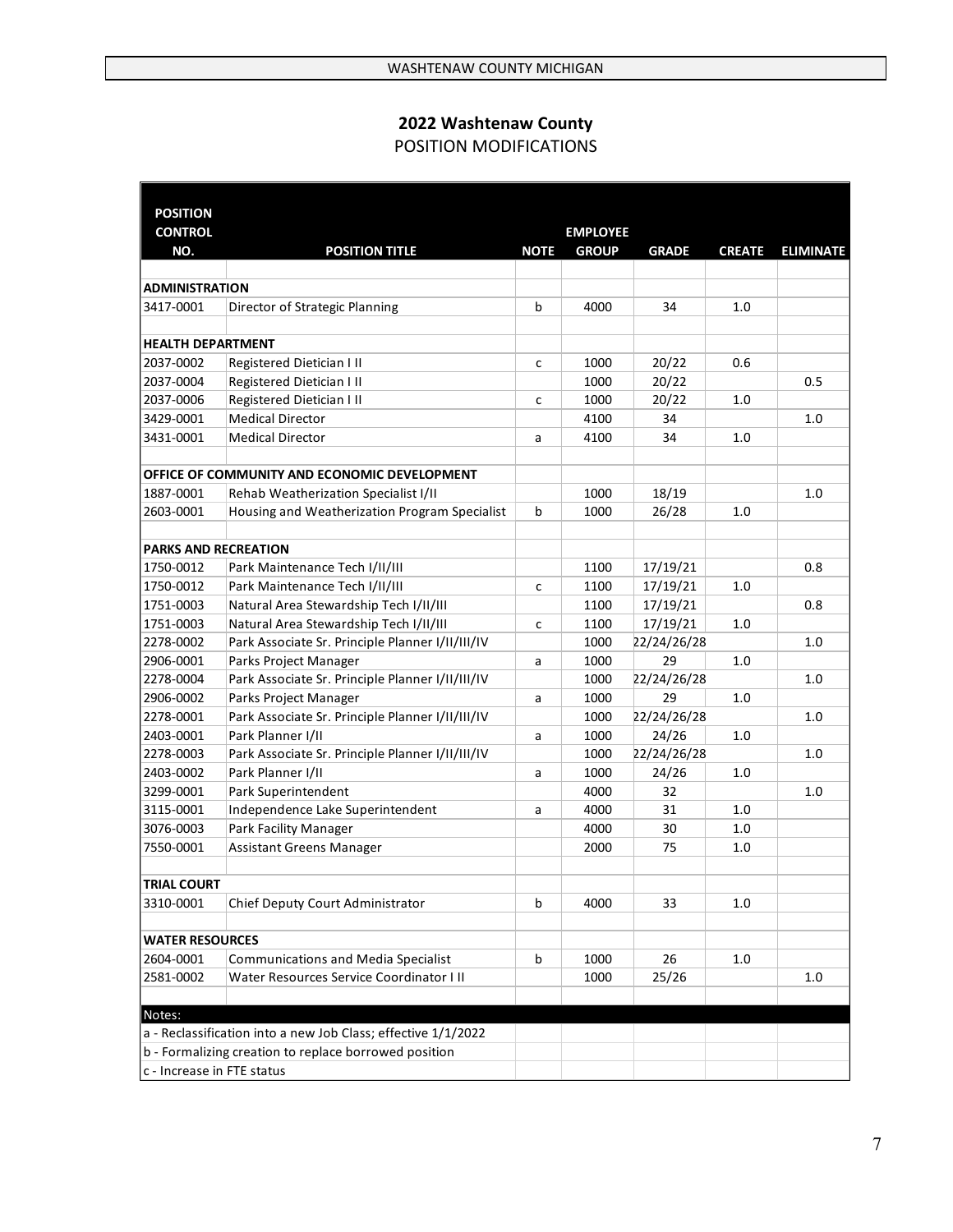#### **I. GENERAL BUDGET POLICIES OF THE COUNTY BOARD OF COMMISSIONERS**

- A. The Board of Commissioners, pursuant to State Law, shall annually adopt an appropriations and revenue budget for the General Fund of the County and for those other funds and agencies of the County where State Law authorizes the Board of Commissioners to establish budgets.
- B. Budgets shall be prepared consistent with State Law regarding appropriations, and revenue estimates. Adoption will be by total appropriation to each agency, with latitude for category transfers as further directed and permitted by Budget Resolution and other actions of the Board.
- C. Budget appropriations and revenues shall be established with accurate estimates to provide adequately for the operations of departments and capital and debt service funding.
- D. Amendments to Budget appropriations and revenues shall be recommended to the Administrator for approval by the Board of Commissioners except where specific policies and the Budget Resolution permit adjustments with the approval of the County Administrator.
- E. The Budget shall be prepared and presented to the Board of Commissioners by the County Administrator in summary and detail format and with sufficient narrative to permit thorough analysis. It shall be prepared as established by a budget calendar, so that the Board of Commissioners can review and adopt in accordance with State statutes.
- F. The County Administrator shall establish calendars, forms and review processes to assure that departments and agencies thoroughly participate in the budget process.
- G. The Board of Commissioners, in Ways & Means Committee, shall review the Budget as proposed by the County Administrator and hold a Public Hearing on the Budget prior to adoption in accordance with State Law.
- H. Appropriations will be considered the maximum authorization to incur obligations and not a mandate to spend. The County Administrator shall exercise control in order to ensure that expenditures are related to program objectives and shall notify the Board of Commissioners when, in his/her judgment, expenditures not necessary to accomplish these objectives are incurred by any elected or administrative officer. The County Administrator is authorized to withhold payment for any request which does not appear to correspond with the intent of this policy, and shall so advise the Board of Commissioners.
- I. No obligation shall be incurred against, and no payment shall be made from any appropriation account unless there is a sufficient unencumbered balance in the appropriation and sufficient funds will be available to meet the obligation.
- J. In accordance with approved Personnel Policies, the Board of Commissioners intends that reasonable attempts shall be made to find alternative positions through vacant County positions in instances where County employees are scheduled for layoff due to funding shortfalls. The hiring freeze strategy may be used to provide additional alternative positions for possible reassignment.
- K. Annually, the Administrator shall prepare and update long-term projections of at least four years for revenues and expenditures to enable the Board of Commissioners to review trends in future financing.
- L. It is the intent of the Board of Commissioners to adopt and maintain a balanced budget for all operations of the County falling within the responsibility of the Board.
- M. Indirect costs shall be charged through a central cost allocation plan so that all operating departments accurately reflect costs of centrally provided services.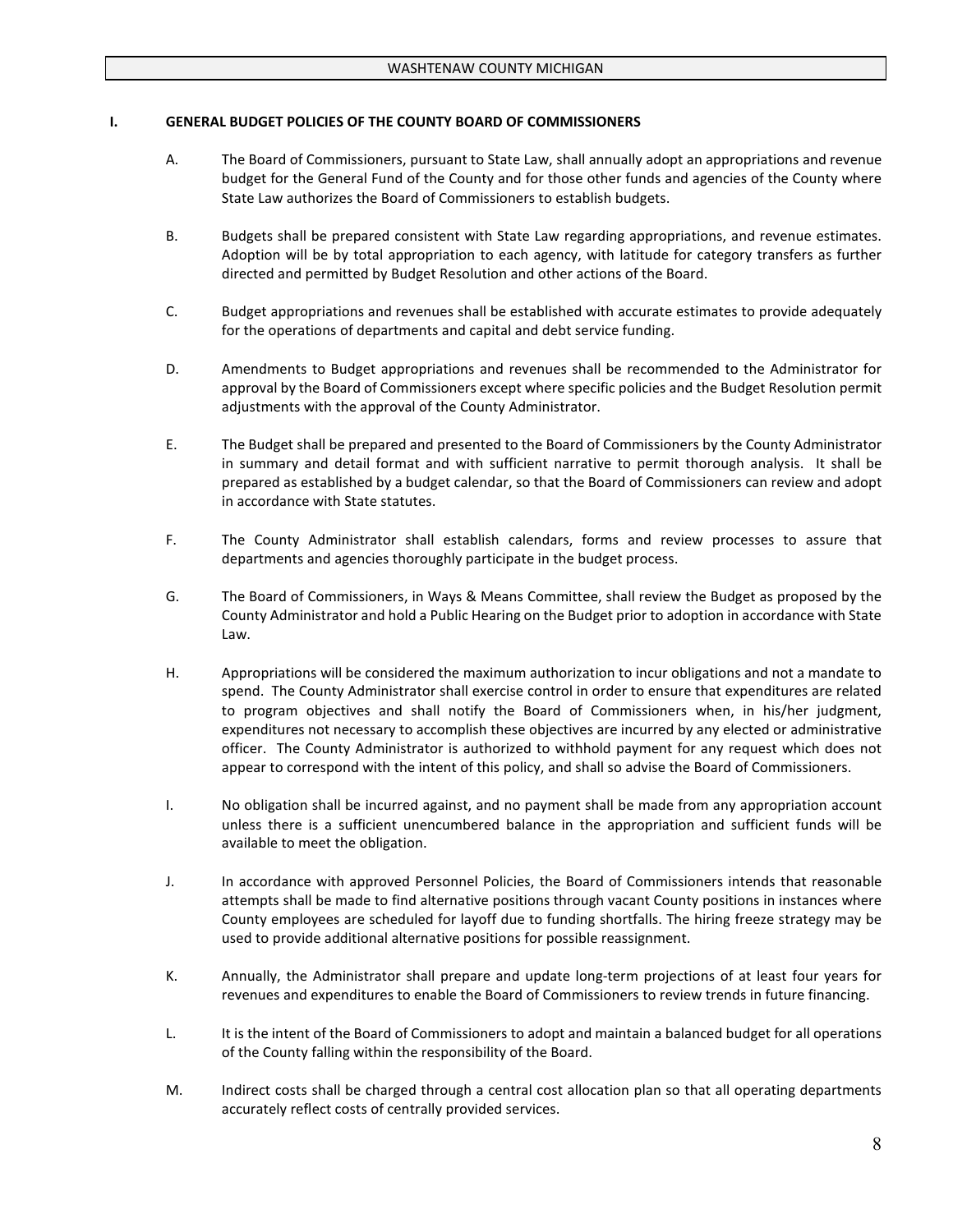- N. A capital improvements budget shall be adopted with the operating budget, and the County shall also prepare and maintain a 20 year capital improvement plan.
- O. The County investment policy shall be followed in accordance with State law and administered by the County Treasurer.
- P. The County shall appropriate sufficient funds to meet Debt Service obligations as required by State Law and bonding representations, and shall assure that bonding limitations imposed by State Law are not exceeded.
- Q. County Managers shall regularly monitor expenditures and revenues to ensure that their organization stays within limits approved in the budget.
- R. The Board of Commissioners shall have sole authority over the appropriation of County funds except as specifically regulated by Federal and State laws.
- S. The County shall maintain financial records on a modified accrual basis approved for governmental operations.
- T. The Board of Commissioners directs that full disclosure be provided in annual financial statements and bond representations.
- U. A General Fund contingency account designated as the Unearmarked Reserve shall be maintained in the annual County budget for emergency appropriations. The annual Unearmarked Reserve shall be appropriated at \$100,000 and shall require Board of Commissioner action for expenditure of these funds.
- V. All County Departments requesting supplemental appropriations from the Unearmarked Reserve shall submit a resolution informing the County Administrator of the need for the supplemental appropriation. The County Administrator shall review the resolution and may recommend to the Board approval of the supplemental appropriation outlining reasons for the recommendation.
- W. The Board shall require an actuarial or certified study be done annually to determine the necessary level of fund balance needed in self-insurance funds to provide financial resources that can be used to meet contingency requirements.
- X. Capital assets shall be accounted for in accordance with generally accepted accounting principles and shall include:
	- All acquisitions of machinery, equipment, furniture, vehicles, and other similar items having a useful life of more than one year and a unit cost of \$5,000 or more (as recommended by the Government Financial Officers Association).
	- All acquisitions of and improvements to real property (land and buildings).
	- All acquisitions or construction of infrastructure assets (roads, bridges, drainage systems, water and sewer systems, etc.) where the County will maintain title of the assets, as required by GASB 34.

#### **II. SPECIFIC POLICIES AND DIRECTIVES OF THE COUNTY BOARD OF COMMISSIONERS REGARDING THE BUDGET**

- A. Budget Transfers
	- 1. Departments are authorized to make expenditures and adjustments, according to established procedures, as identified within categories and less than \$10,000 without additional review or approval by the Board of Commissioners or the County Administrator, unless specifically restricted. If the transfer is greater than \$10,000 or is between categories, Administrator approval is needed.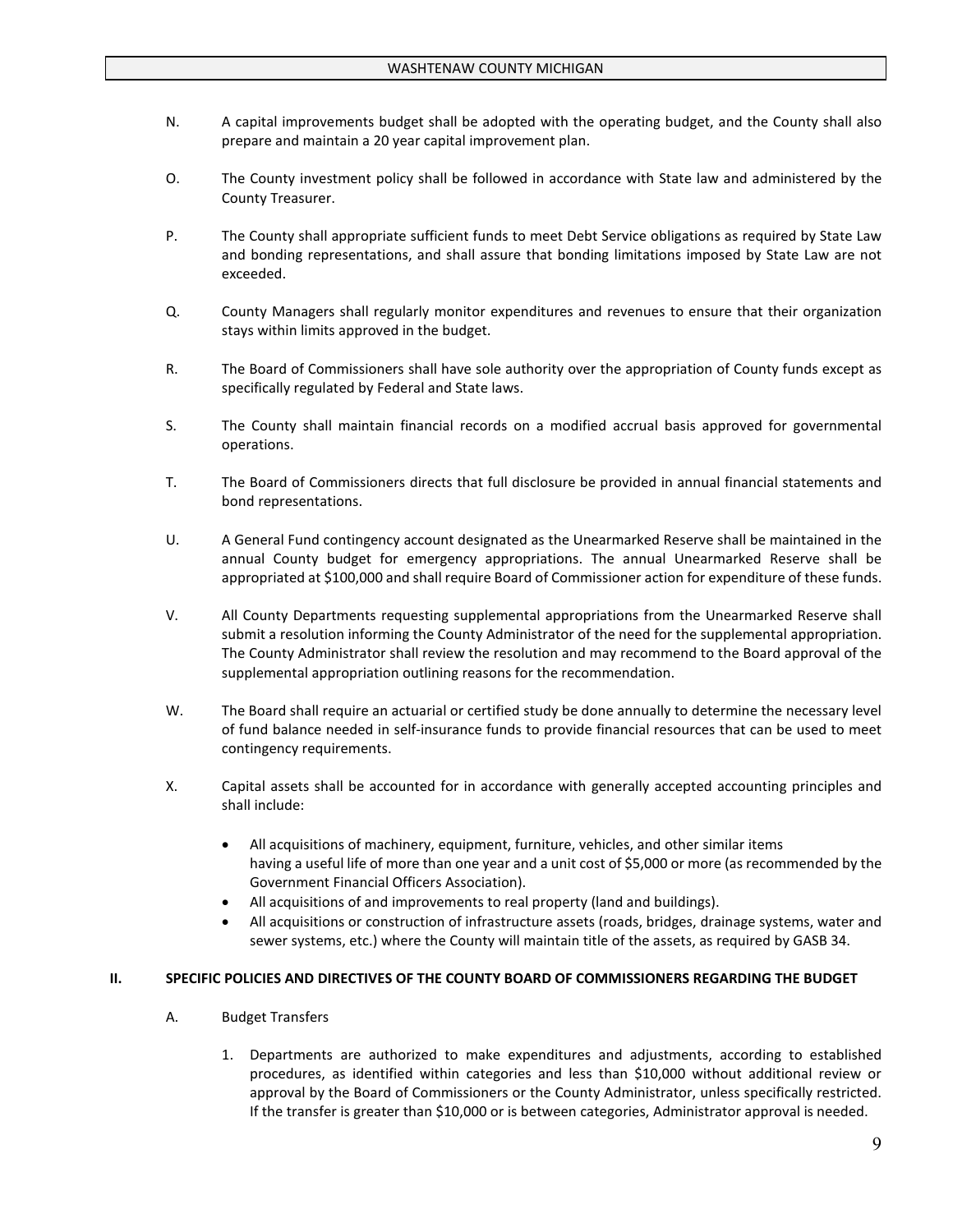2. The Board of Commissioners authorizes the County Administrator to sign contracts, providing such contracts have been authorized as part of the budget process or by other County Policy and Procedure. The Board of Commissioners shall exclude from the claims process those payments made on contracts approved by the Board of Commissioners and signed by the Chair of the Board of Commissioners, or the County Administrator, or the Purchasing Manager, in accordance with the Procurement Policy.

Notwithstanding the above, for any proposed contract for services, new construction or renovation that exceeds one hundred thousand (\$100,000) dollars per year or more than one hundred-fifty thousand (\$150,000) dollars, the County Administrator shall give the individual members of the Board of Commissioners seven (7) business days notice in writing of the proposed contract. If no objections are presented to Administration during this seven (7) business day period, the County Administrator may sign the contract. If any Commissioner objects to the contract, it shall be formally presented to the Board of Commissioners at the next Ways & Means Committee meeting for approval.

Furthermore, for any proposed contract for professional services that exceeds fifty thousand (\$50,000) dollars, the County Administrator shall give the individual members of the Board of Commissioners seven (7) business days notice in writing of the proposed contract. If no objections are presented to Administration during this seven (7) business day period, the County Administrator may sign the contract. If any Commissioner objects to the contract, it shall be formally presented to the Board of Commissioners at the next Ways & Means Committee meeting for approval.

- 3. The Washtenaw County Board of Commissioners authorizes the County Administrator to approve hiring of all budgeted temporary employees and temporary assistance from employment agencies in those departments experiencing difficulties due to staff on unpaid leave or vacant positions, and to approve transfers within Personnel line-items as necessary for hiring of said temporary employees.
- 4. The County Administrator shall be authorized to approve and execute adjustments in budgets in an amount not to exceed 10% or up to \$100,000, whichever is less, with the exception of Unearmarked Reserve and the Board of Commissioners budget. The County Administrator shall report adjustments in budgets greater than \$25,000 and less than \$100,000 to the Board of Commissioners in writing quarterly.
- 5. The County Administrator shall be authorized to approve and execute adjustments in grant applications and awards in an amount not to exceed 10% of the total grant program or up to \$100,000 with the exception of Unearmarked Reserve. Any increase in County appropriation shall require the approval of the Board. The County Administrator shall report adjustments in budgets greater than \$25,000 and less than \$100,000 to the Board of Commissioners in writing quarterly.

The addition of permanent positions in any grant must be approved by the Board. Changes in the distribution of costs for and fund designation of the corresponding position titles between grants may be approved by the County Administrator, after approval by the granting agency. The County Administrator is authorized to extend duly approved grants provided there is no change in the financial provisions or other terms to a maximum of 12 months.

6. Department activity shall be monitored at the category level rather than the line item level. Budget transfers will be required only at the category level.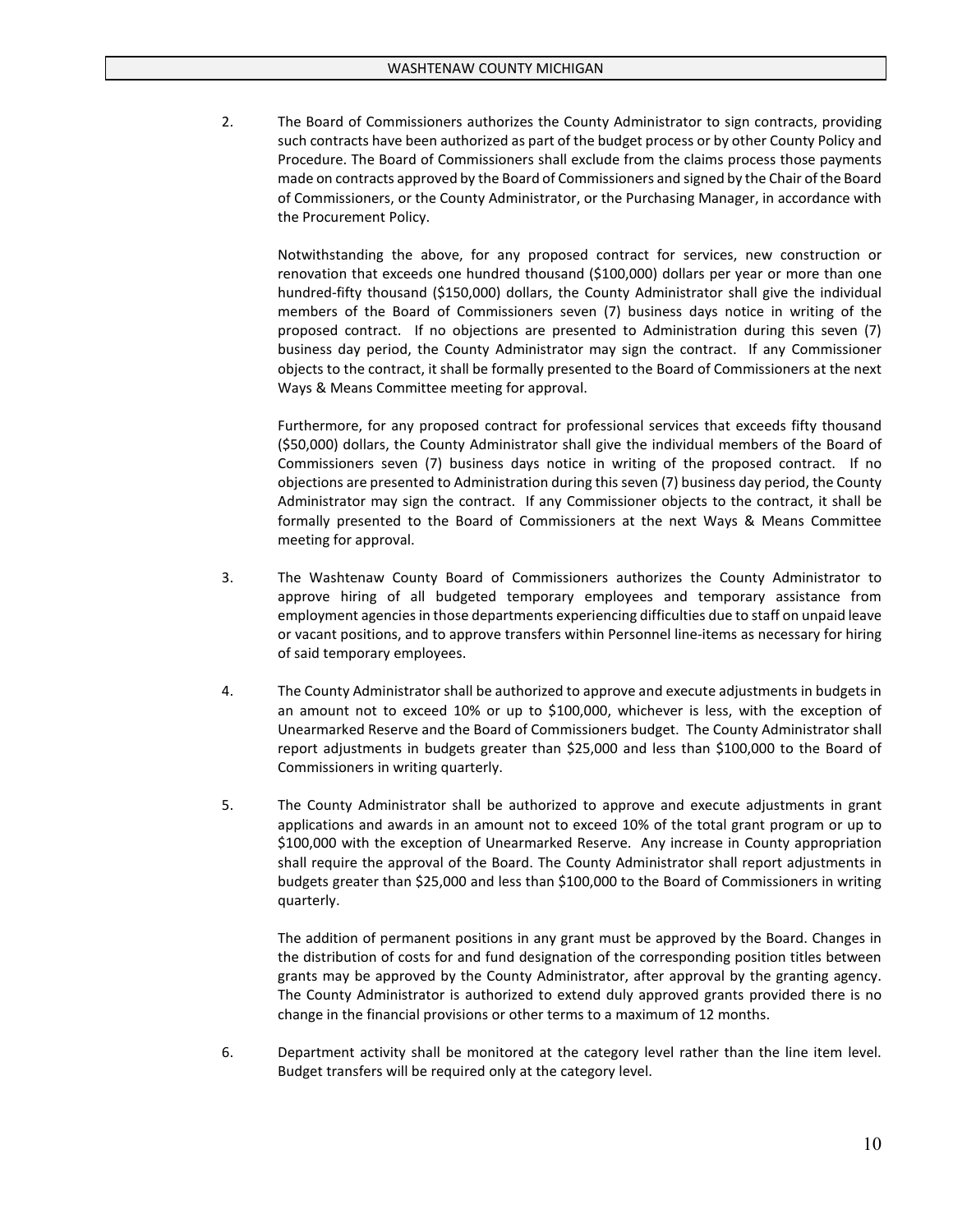- 7. The Budget Office computes salaries and fringes for all County departments, applying an attrition factor based upon each department's actual experience over the past five years. The Sheriff's Office is budgeted at 100% attrition with the understanding that salary savings will cover overtime expenditures as result of back filling for vacant positions.
- 8. The Board of Commissioners authorizes the County Administrator to adjust the Sheriff's Office budget in the amount of actual forfeiture proceeds for the current year and further modify the budget for the use of fund balance in an amount not to exceed 10% or \$100K, whichever is less of fund balance, within the Drug Enforcement Administration specific guidelines for use of these non-general fund proceeds.
- B. Positions Authorized and Personnel Matters
	- 1. The Board of Commissioners approves and adopts for 2022 the approved County position modifications in accordance with the schedule in the Budget Resolution, which amends the 2021 schedule.
	- 2. The County Administrator is authorized to review Hold Vacant positions for necessity of operation. Vacancies occurring during the 2022 fiscal year will be reviewed in accordance with the administrative review procedures.
	- 3. The Board of Commissioners instructs the Human Resources Department and the Finance Department to ensure that no person will be paid as a regular employee for any County department or agency unless there is an approved position as shown in the budget as adopted, subject to amendments which may be made after the budget adoption by the Board of Commissioners.
	- 4. The County Administrator is authorized to approve instep hiring of personnel up to midpoint of pay grade when experience and salary requirements of the candidate and market conditions warrant.
	- 5. The County Administrator is authorized to amend job descriptions and job titles, as well as education and experience requirements.
	- 6. The Board of Commissioners authorizes the County Administrator to administer fee revenue generating positions in accordance with the County policy.
	- 7. The Board of Commissioners extends the provisions of the Plan for Administrative Review of all vacancies. The County Administrator may split full-time positions and combine part-time positions as needs may dictate.
	- 8. The Board of Commissioners directs the County Administrator to review all positions placed on Hold Vacant status prior to January 1, 2021 and if appropriate, eliminate all those that are not deemed critical nor mandated by state and federal laws.
	- 9. The Board of Commissioners instructs the Human Resources Department to ensure that any person who is a retired employee shall not be paid as an employee, contracted or otherwise, unless authorized by the Board of Commissioners. The Administrator shall report on a monthly basis any temporary rehires of retirees.
	- 10. The Board of Commissioners directs that all position reclassifications be approved through the Budget Process except as merited by emergencies or significant changes.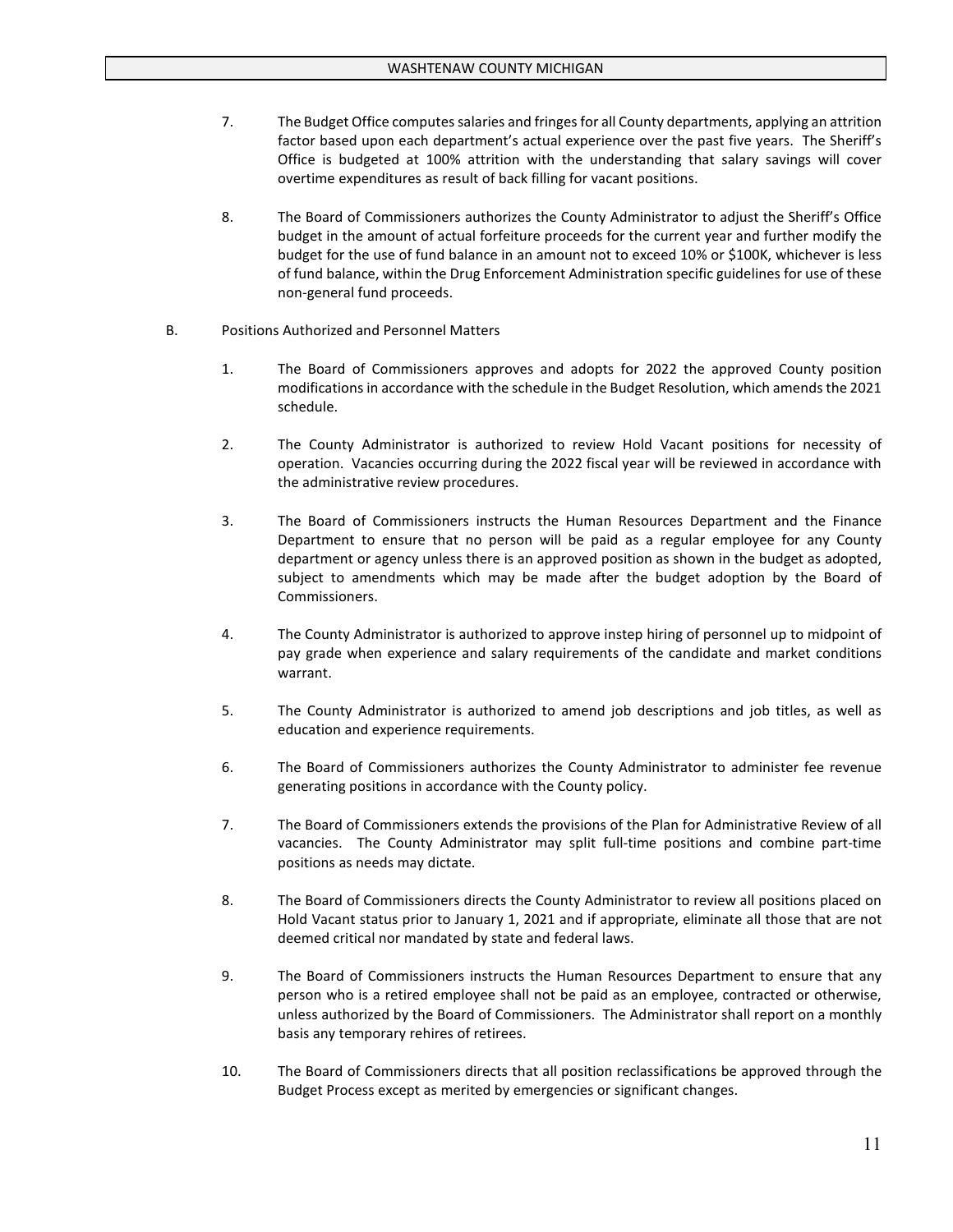- 11. The Board of Commissioners authorizes the County Administrator to reclassify vacant positions downward without Board approval when found necessary in the realignment of departmental operations.
- 12. Human Resources, through collaboration with Finance, will manage departmental succession planning needs through the use of a "Moving Out" process that allows for the temporary assignment of a position control number to an incumbent as well as a replacement candidate simultaneously. This process will allow for an active window no greater than 90 days for the transition of department heads, managers, or very specialized/technical positions. The "Moving Out" process will allow Human Resources the flexibility to work with departments to assist in their succession planning process when significant institutional and processing knowledge may be lost without appropriate transition and training. Departments will be responsible for identifying the funds within their current budget to cover the expense and must provide a transition plan for Human Resources consideration. If after reviewing their budget and working with Finance the Department is unable to identify sufficient funds a request may be made to the County Administrator for approval of financial assistance.
- 13. The Board of Commissioners authorizes the County Administrator to move positions between funding sources if there is no net impact on the General Fund.
- 14. All positions authorized and personnel matters acted on by the County Administrator in Section II b shall be reported to the Board of Commissioners in a quarterly Staff Update Report by the Administrator.
- 15. The Board of Commissioners authorizes the County Administrator to red circle an employee's salaries above pay range. If assignment extends past six months the County Administrator will provide a report of employees on extended assignment to the Board of Commissioners.
- 16. The Board of Commissioners authorizes the elimination of the non-union pay for performance program, which had a 0 - 8% pay scale range. The Board of Commissioners authorizes the County Administrator to determine annually, effective January  $1<sup>st</sup>$  of each year if step increases of the non-union pay scale are compounding, remain flat or suspension is needed based on budgetary matters.
- 17. The Board of Commissioners authorizes that the following elected official salary increases be effective 1.1.18:
	- a. Sheriff & Prosecuting Attorney 4% and thereafter extended wage increases the same as appointed department heads to maintain alignment and comparability.
	- b. Treasurer, Clerk / Register of Deeds, Water Resources Commissioner 8% and thereafter extended wage increases the same as appointed department heads to maintain alignment and comparability.
- 18. As adopted per Resolution #18-190 compensation for the members of the Washtenaw County Board of Commissioners will be set at \$23,858 effective 1.1.19. Officers of the Board shall receive additional salary as follows:
	- a. Chair of the Board \$3,000
	- b. Vice-Chair of the Board \$1,000
	- c. Chairs of Standing Committees \$3,000.
- C. Commissioner Budget Priorities and Principles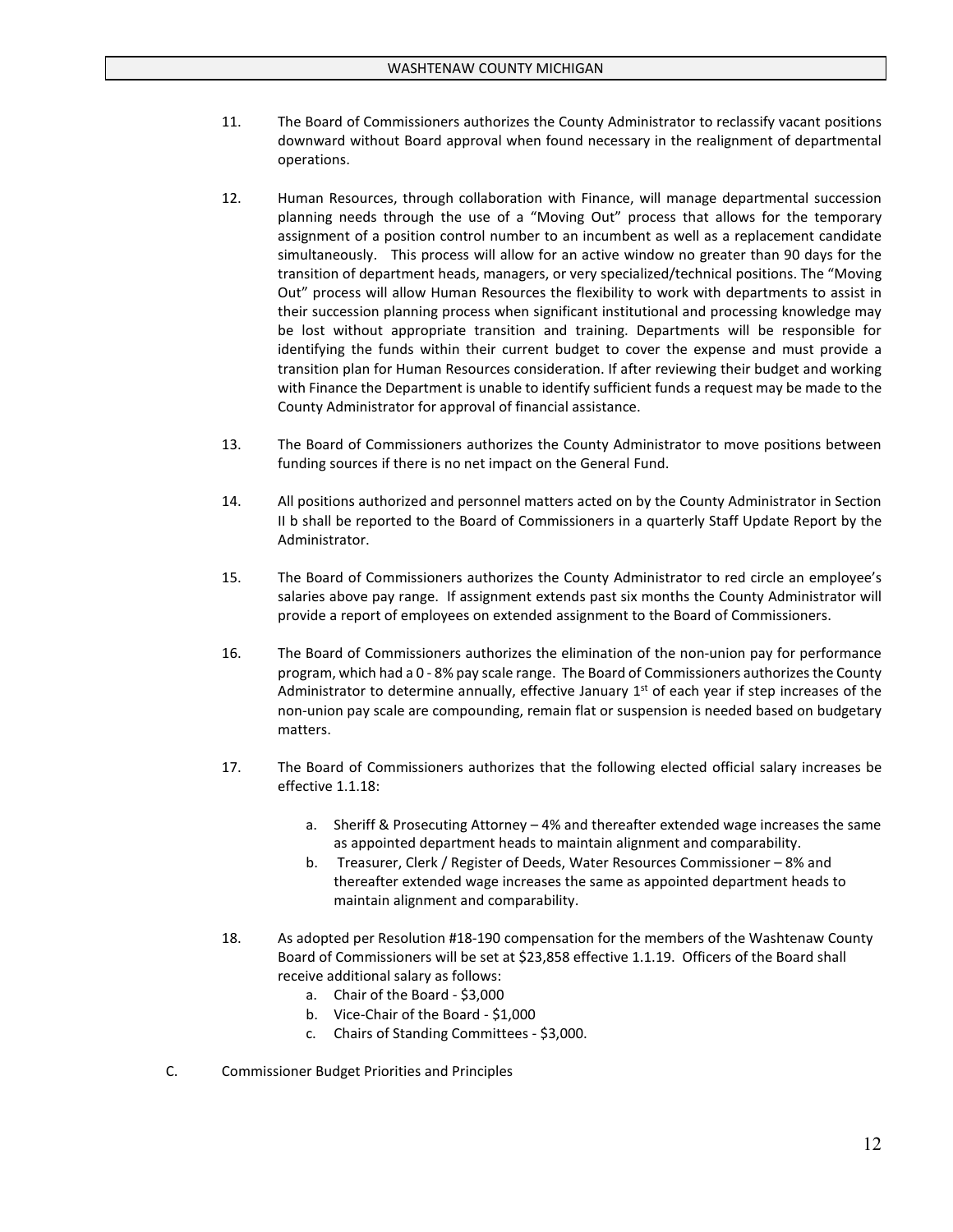- 1. As adopted per Resolution 18-069 a set of Budget Priorities and Principles to be used as decisions about budget allocations for 2022-2024 are made. The budget priorities are:
	- a. Sustain excellence in essential services.
	- b. Assure public safety and access to justice.
	- c. Maintain a safety-net and work to improve the human condition.
	- d. Pursue environmental justice.
	- e. Create a mission-driven and thriving workplace within County government.
	- f. Support equitable economic opportunity.

The budget principles are:

- a. Outcome oriented The provision of services will be focused on outcomes.
- b. Equity To the extent possible, the allocation of resources in the budget should address economic and social inequalities that exist in the County.
- c. Coordination The allocation of resources in the budget should require and support improved coordination of units of County government and its ability to achieve common outcomes.
- d. Planning The allocation of scare resources should be based on comprehensive county-wide planning to identify shared priorities and strengthen outcomes.
- e. Measurement The allocation of resources in the budget should be based on solid data and measurement of needs and outcomes.
- 2. The County Administrator shall present a recommended timeline and process for budget reaffirmation, inclusive of a departmental and public participation process, to the Board of Commissioners for approval by the end of the  $1<sup>st</sup>$  quarter each year.
- D. Other Specific Policies
	- 1. All departments, boards and commissions shall utilize the services of Finance/Purchasing Division in accordance with established procurement policy and procedures. The County shall accept no liability for any goods or services procured in violation of such policy or procedure. All Consultant services, service contracts, and other contractual services shall be accompanied by a valid purchase order from Purchasing.
	- 2. The 2022-2025 budgets are established in accordance with this resolution based on an assumed # of 82 deputy contracts as authorized per Resolution 18-042.

The Board of Commissioners adopted the recommendation from the Police Services Steering Committee (PSSC) for the police services 2019-2022 cost/price metrics as the agreed calculation for the total price of a police service unit (PSU). On December 1, 2010, the Board of Commissioners by Resolution 10-221 adopted the recommendation from the PSSC and adopted Scenario 3 as the agreed upon calculation for the total cost of a PSU. On March 7, 2018, the Board of Commissioners by Resolution 18-043 adopted the 2019-22 cost/price metrics as the agreed calculation for the total price of a police service unit (PSU). The Board of Commissioners authorized the PSU contract price of \$160,650 for 2020, \$163,060 for 2021 and \$165,506 for 2022 - 2025. The Board of Commissioners authorizes the Administrator to implement budget or personnel modifications if the contract levels change throughout the contract period. The Administrator shall report any major modifications to the Chair of the Board of Commissioners.

In addition, the Board authorizes the Administrator to contract with Ypsilanti Township for the use of Community Services Officers (CSO) and Community Work Program Supervisors as needed.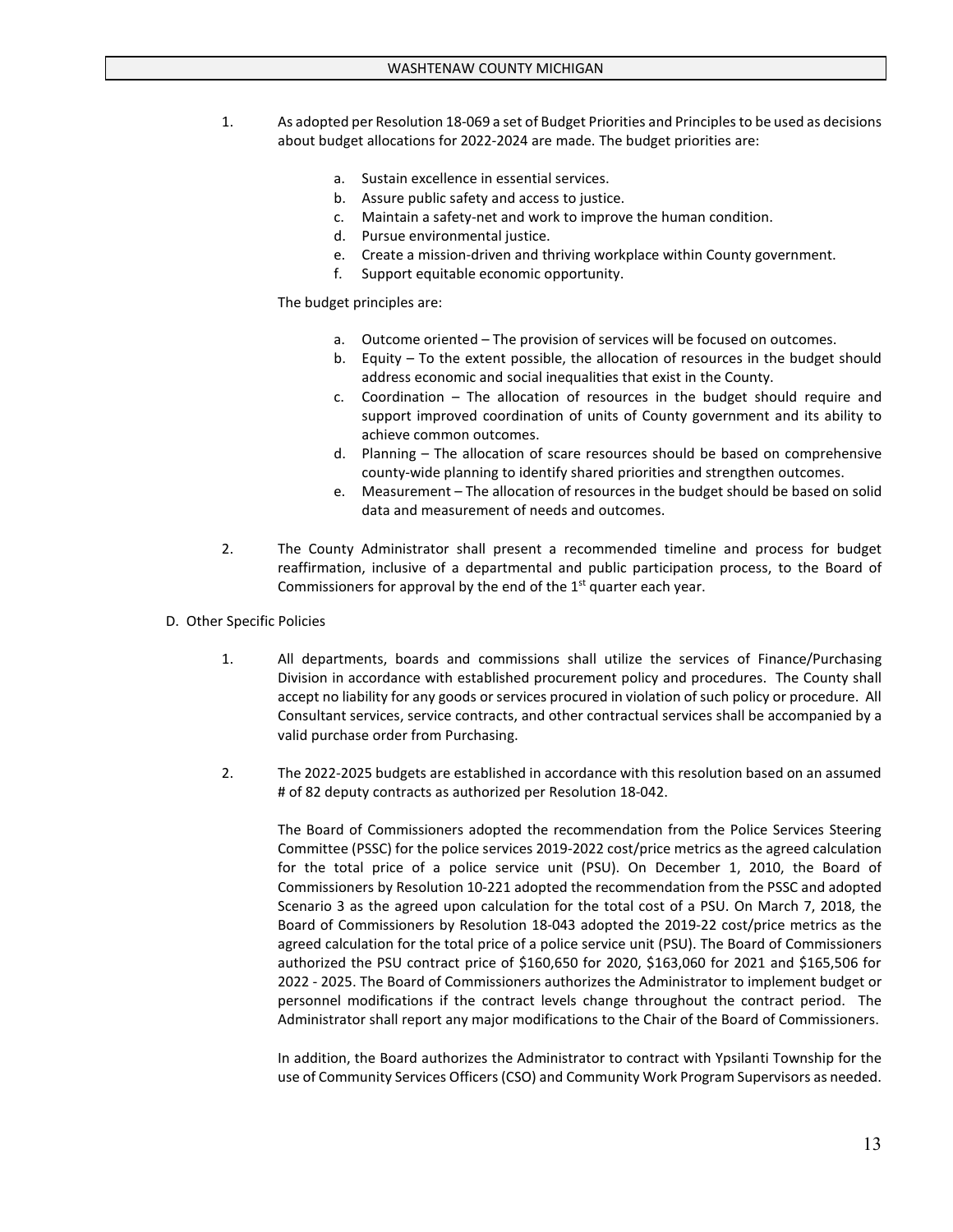- 3. The Board of Commissioners authorizes the County Administrator to approve expenditures up to the Self Insured Retention (SIR) maintained through the County insurance policies for all claims and/or lawsuits against the County and/or County elected officials, officers and employees acting in their official capacity. These claims include**,** but are not limited to: employment-related lawsuits, damages to County vehicles, theft, libel, slander and any other uninsured liability not presently covered by an existing insurance policy. The County Administrator shall report expenditures to the Chair of the Board of Commissioners prior to settlements.
- 4. The Board of Commissioners authorizes the County Administrator to modify these policies where necessary to carry out the lump sum budget agreement between the Board and the Countyfunded Courts concerning budget and operational matters, as stated in the Memorandum of Understanding reaffirmed on February 16, 2011 in Resolution 11-0039.
- 5. The Board of Commissioners shall appropriate \$100,000 to cover litigation matters involving the County as Plaintiff, to be overseen by the County Administrator.
- 6. The Board of Commissioners directs that henceforth each County agency include Indirect Costs, as determined by the most recent Cost Allocation Plan, prepared by Maximus, Inc*.*, in applications for Federal and State grants; further that where Indirect Costs are not in approved grant budgets, each agency shall explain the reason for not including them in the resolution approving the grant. The amount of Indirect Costs shall be shown in the grant budget as zero or greater.
- 7. The Board of Commissioners reaffirms its Capital Reserve Fund policy in accordance with Resolution 99-0100 and authorizes the following transfers of funds into the Capital Reserve Fund: As of the end of each year, all reserves in excess of \$4,000,000 accumulated in the Delinquent Tax Revolving Funds/Reserve. All debt service will be paid out of the Capital Reserve Fund.
- 8. The Board of Commissioners continues the authority granted in 1988, that any permanent policies or resolutions included in the approved Washtenaw County Policies and Procedures Website no longer need to be included in the Annual Budget Resolution.
- 9. The Board of Commissioners rescinds any prior action not in conformity with the above-stated general policies and specific policies.
- 10. The Board of Commissioners continues their support of a five year County-wide Technology Plan. The County Administrator will present an update on the progress of the Plan semiannually or as often as needed.
- 11. The Board of Commissioners commits to long-term budget flexibility and sustainability, and an adequate level of cash flow with its attention to fund balance. A healthy fund balance is an essential ingredient and the following was considered to determine an appropriate level as a target: an appropriate level to fund at least 60 days of operations, to help offset negative cash flow (primarily from the seven month delay in property tax collections after incurred expenses), and to assist buffering any unexpected downturns. Therefore, the Board shall plan future budgets to meet the goal of a Reserve for Subsequent Years representing at least 20.0% of General Fund expenditures, net of indirect costs.
- 12. Any structural annual surplus or deficit as a result of the annual Equalization Report will have options for use or reduction recommended by the County Administrator in alignment with the Board of Commissioner's Budget Priorities and Principles to be used as decisions about budget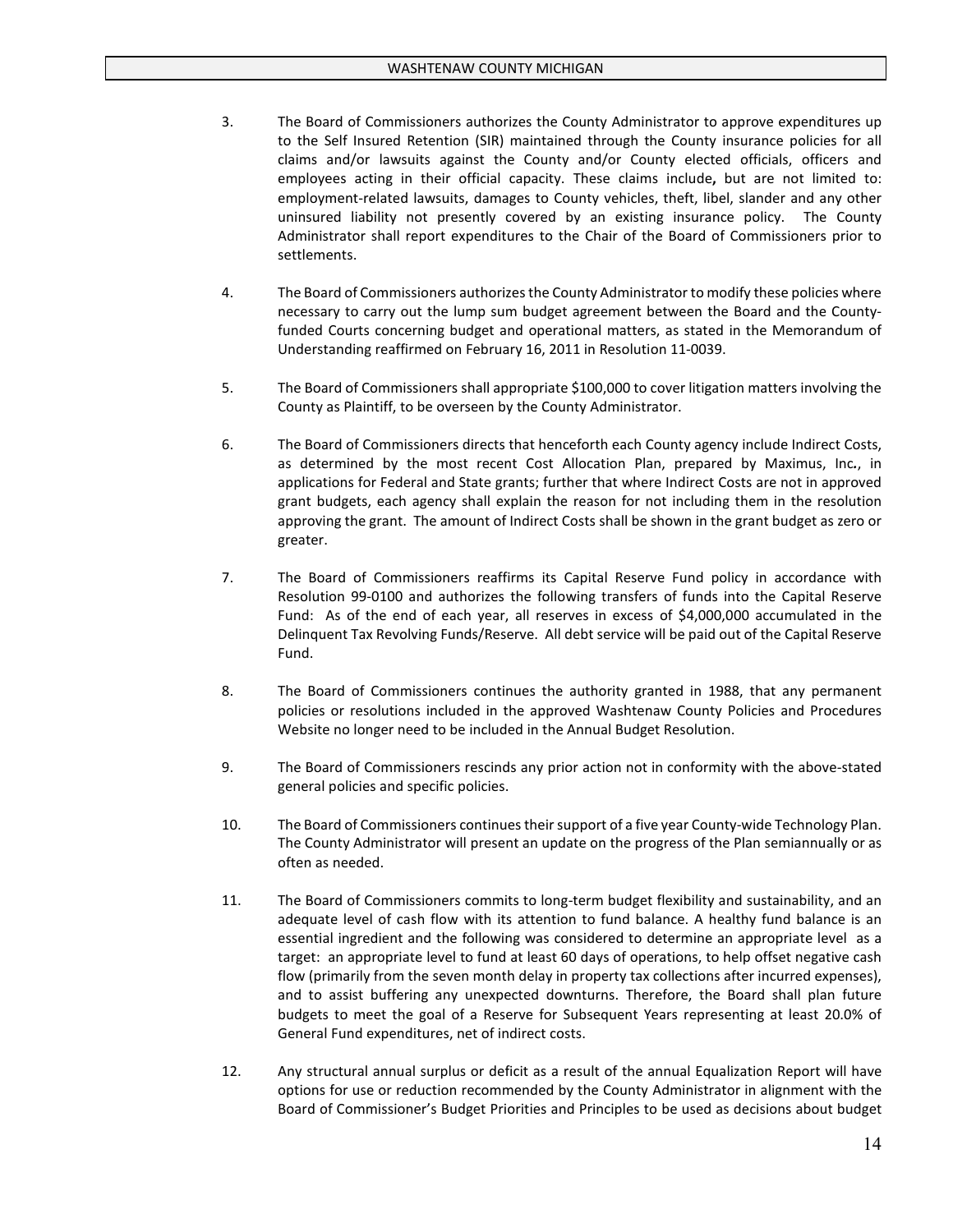allocations for 2022-2025 are made per Resolution 18-069, presented to the Board of Commissioner for consideration and confirmed by Board action and authorization after the 3<sup>rd</sup> quarter budget report to the Board of Commissioners each calendar year.

Any nonstructural annual surplus exceeding the final budgeted planned contribution to fund balance as reported in March of each year for the prior year and confirmed in the Comprehensive Annual Financial Report as presented in April of each year may be considered by the Board of Commissioners for investment in their priorities. The investments supported by this one-time annual surplus shall be considered non-structural.

The Board of Commissioners reiterates its commitment to long-term financial stability with a conscious "eye on the future" and that there are fiscal challenges that exist that are not sustainable over the very long-term. Therefore, the Board of Commissioners directs the County Administrator to recommend in alignment within the budget priorities and principles the use of any General Fund budget surplus in consideration of an additional county capital allocation for ongoing space, equipment and technology needs.

- 13. All grant submissions to the Board of Commissioners shall clearly indicate the minimum required match. The summary shall separately specify any proposed match in excess of the minimum required.
- 14. The Board of Commissioners authorizes the County Administrator to execute contracts and contract policies and procedures. These contracts shall be prepared, monitored and evaluated by the identified County oversight departments. In addition, the Office of Community and Economic Development in alignment with Resolution 18-073 will prepare, monitor and evaluate the human services and children's well-being coordinated funding allocations. Upon approval of the Board of Commissioners the 2022-2025 Adopted Budget will provide the General Fund allocation for the period of January 1, 2022 through December 31, 2025.
- 15. The Parks and Recreation Commission's fund balance will be available to the Parks and Recreation Commission at any time upon resolution by the Parks and Recreation Commission authorizing such expenditures.
- 15.A. Natural Areas Preservation Program funding shall not be used to establish a permanent or temporary endowment fund without approval of the Board of Commissioners.
- 16. The Board of Commissioners approves departmental service fee increases in the 2021-2024 Budgets based on the Michigan, Detroit Area All Consumer Price Index (CPI) as previously authorized in Resolution 03-0209.
- 17. The Board of Commissioners authorizes the County Administrator to approve fee adjustments for the GIS initiative as recommended by the GIS Steering Committee.
- 18. The Board of Commissioners authorizes the review of the methodology for determining the necessary staffing levels and authorized overtime expenditures for the Clerk/Register of Deeds Office as determined and agreed to by Support Services and the Clerk/Register of Deeds. This methodology provides the link between expenditures and volume of documents processed by the Register of Deeds staff. Due to the cyclical nature of the document flow, Support Services will review the need for budget adjustments based on changing document volume on at least a semi-annual basis.
- 19. The Board of Commissioners, upon approval of any Public Works bond resolution authorizing the issuance of bonds for an approved Public Works project, authorizes the establishment of budgets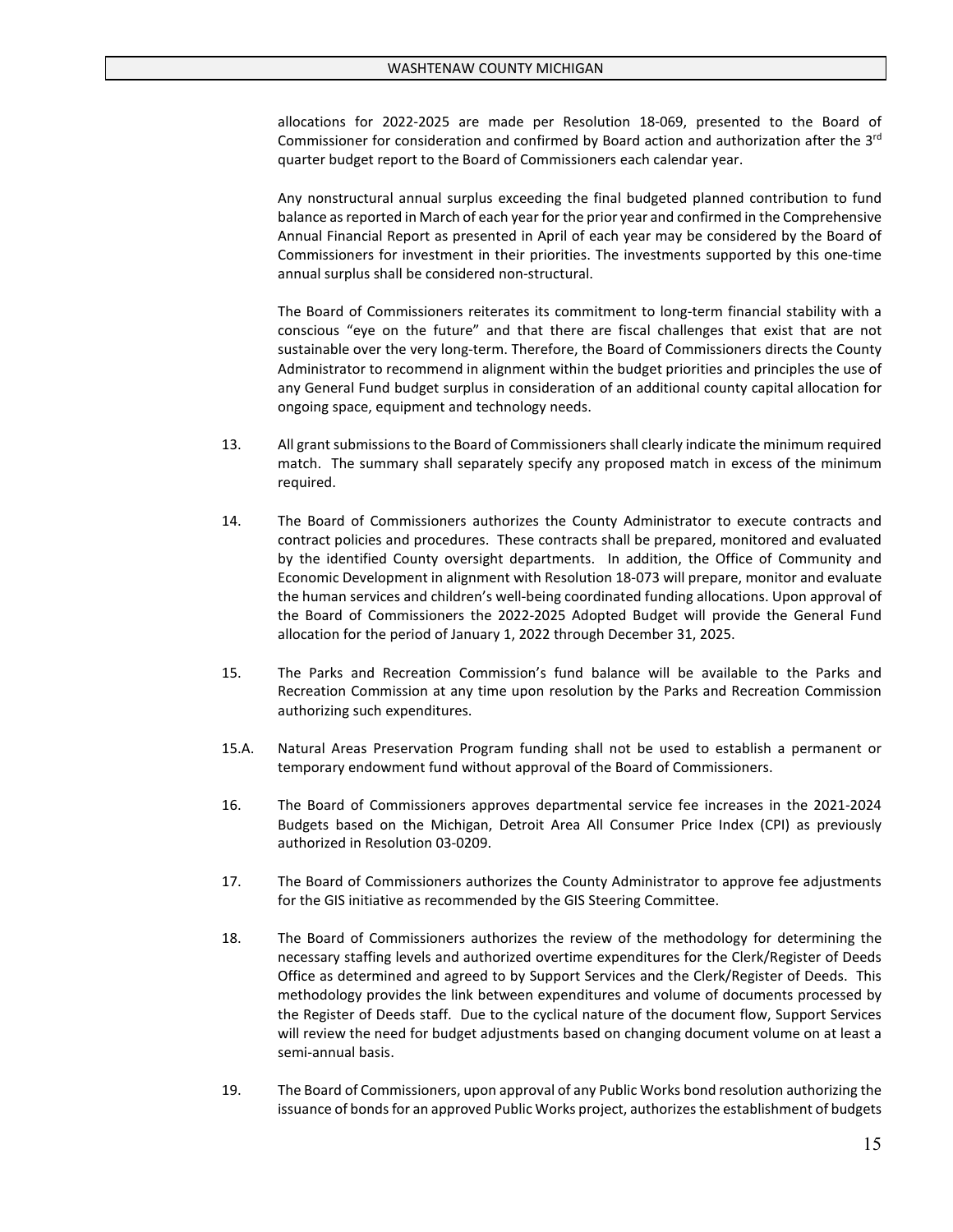for the project related debt service and construction funds for the duration of the project, up to the amount authorized in the bond resolution.

- 20. The Board of Commissioners recognizes that reductions in state funding and economic trends may have an impact on the fiscal operations of Washtenaw County Government in 2020 and beyond. The Board directs the County Administrator to report back quarterly on the projected impact on the 2022-2025 Budgets and recommends appropriate action. The Board further directs the County Administrator to continue to assess the long-term implications of the current economic trends on the County's operations during 2022 through 2025 and recommend appropriate action, if needed. Furthermore, the Board directs the County Administrator to always provide a four year budget view into the future (even if pre-adopted budgets are presented) to always provide a visual of all financial impact decisions for all to be and stay informed.
- 21. The Board of Commissioners directs the County Administrator to report to them quarterly on the status of the budget during the 2022 through 2025 fiscal years.
- 22. The Board of Commissioners directs that all Ways & Means agenda items with policy or operational changes that assume a budget increase must also include a proposed funding source for consideration if such action is approved.
- 23. The Board of Commissioners reverses the general budget policies established during the 2010 and 2011 biennial county budget that eliminated increased general fund appropriations to support non-general fund. The amendment would update the General Budget Policies of the County Board of Commissioners in order to provide general fund support for non-general fund health and human service departments to cover future negotiated wage increases and PDQs for non-general fund departments will be covered by the general fund.
- 24. The Board of Commissioners, with agreement by the Courts, commits to cover budget overages in any Public Safety & Justice line items deemed to be statutory in nature including Jury Fees, Attorney Fees, Attorney Fees Appeals, Witness Fees and Extraditions. Any surpluses in these line items are to be returned to the General Fund and are not available for increased spending in other program areas. In addition, the Board requests that any policy, operational or fee schedule change be communicated with the budget staff prior to being implemented as a means to accurately project the budget impact of such change.
- 25. The Board of Commissioners approves new revenues and cost reductions with the projection that the Building Services program will have a surplus without the need for any support by the County for fiscal years 2022 through 2025. Additionally, efforts are to continue to work collaboratively with County employees to reduce program costs while maintaining our excellent quality of service and to collaborate with other County communities to more efficiently utilize resources. The County Administrator shall provide the Board quarterly updates on the fiscal and program status of Building Services to stay abreast of changing conditions and the estimated amount of County funding needed.
- 26. The Board of Commissioners shall establish the budget with plans for increasing, over time, non-General Fund balances to an amount of at least 8% of total budget net of General Fund appropriation and indirect costs for all County departments outside of the GF, taking into consideration the impact of such reserves on outside funding.
- 27. A review of all County capital plans will be incorporated into the quadrennial budget review including the status and needed actions for the 20 year space plan as adopted on July 10, 2013 in Resolution 13-0109. The space plan has been reviewed in alignment with the 2022-2025 budget and program increases.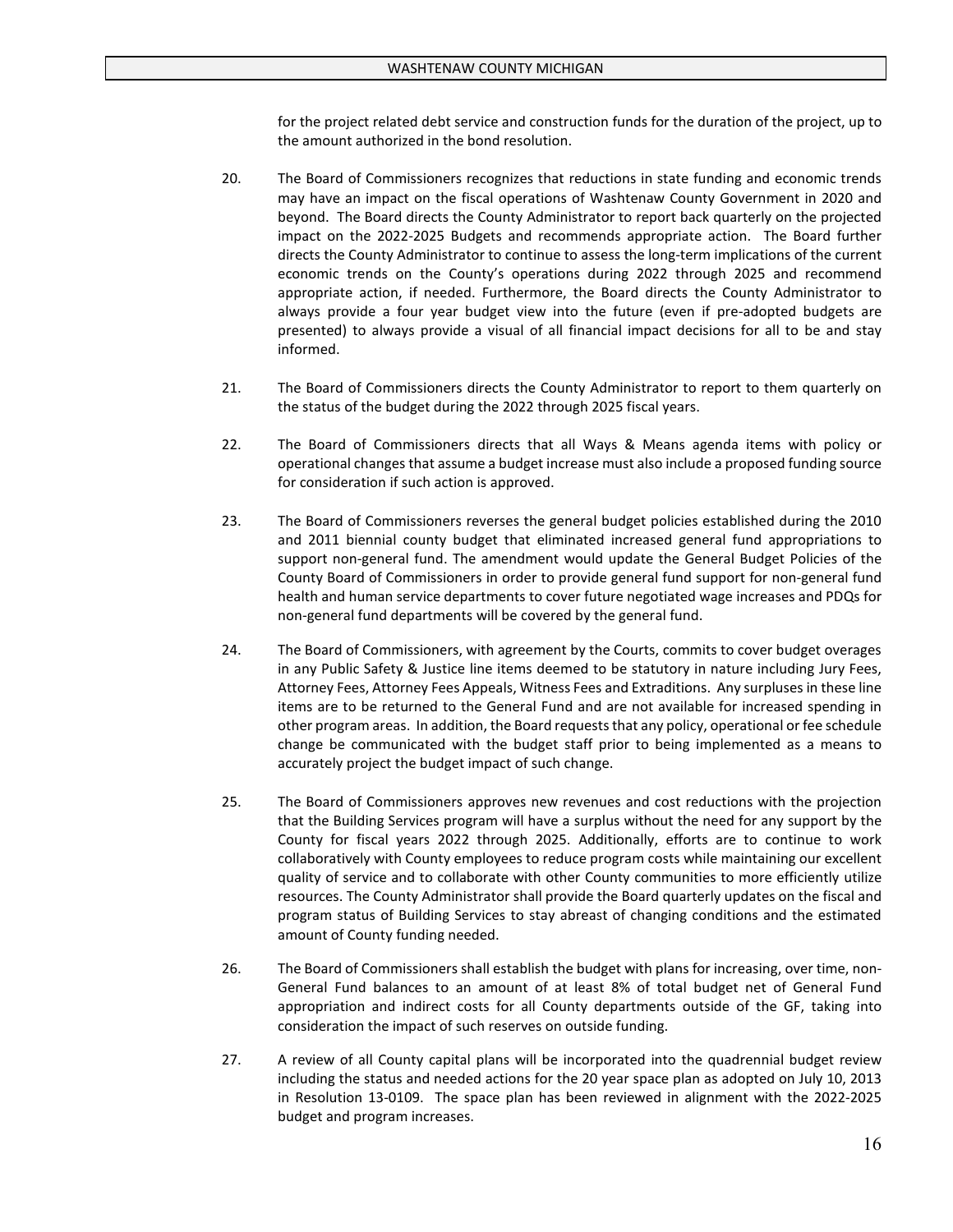- 28. The Board of Commissioners temporarily rescinds the County policy establishing the 1/8<sup>th</sup> mill allocation for building maintenance and moves to a flat appropriation as adopted in the budget to realize identified capital savings for fiscal year 2020. The long-term sustainability of these modifications will be reviewed and a recommendation will be included in the 2021-2024 budgets.
- 29. Due to the history of increasing medical costs the Board of Commissioners authorizes the County Administrator to calculate a medical composite rate 3% to 5% above the medical agency of record's recommended composite rate for budget purposes to build a fund balance within the medical fund to a level to cover at least 60 days of operating expenditures.
- 30. Due to the change in the timing of the collection of property tax revenue, which is now seven months into operations of a fiscal year, there is the likelihood that the General Fund (1010) cash balance may be depleted to a negative balance prior to the collection of the July tax levy. In the event the General Fund (1010) does experience a negative cash balance funds held within the Capital Reserve Fund (4060), Capital Equipment Fund (4010), and the 1/8 Mill Capital Improvement Fund (4010) may be utilized to be borrowed from as these funds are supported by allocated general revenues. In the event these funds have insufficient cash balances to address the negative balance within the General Fund other funds within the pooled cash account may be borrowed from. All funds borrowed will be repaid immediately upon collection of the July property tax levy.
- 31. The Board of Commissioners authorizes any collective bargaining agreements entered into on or after March 20, 2013, as well as Non-Union employees, comply with section 3 of PA 152 of Washtenaw County Michigan 2011, as approved per Resolution 13-0053. As such, for medical benefit plan coverage years beginning on or after January 1, 2012, a public employer shall pay no more of the annual costs or illustrative rate and payments for reimbursement of co-pays, deductibles, and payments into health savings accounts, flexible spending accounts, or similar accounts used for health care, than a total amount identified and allowed for in the Act. The state treasurer shall by October 1 of each year adjust the maximum payment permitted for each coverage category, based on the change in the medical care component of the United States consumer price index for the most recent 12-month period for which data are available from the United States department of labor, bureau of labor statistics.
- 32. The Administrator is directed to prepare and implement a staff study, a maximum of twice, to assess the capabilities of the organization to meet the community outcomes and processes.
- 33. The County shall conduct a citizen experience study assessing customer interactions with county entities via our website and other means to inform the development of community outcomes and Board priorities.
- 34. Effective for new hires after 1-1-14 and thereafter, in alignment with respective labor agreements, employees will participate in a defined contribution system with vesting requirements for employer contributions and the employer will establish a retiree health reimbursement account (HRA) on behalf of the employee. For employees who leave prior to the defined contribution vesting requirements, 100% of the applicable employer contributions shall be forfeited and transferred to the Washtenaw County Employees' Retirement System with the intent to reduce the unfunded actuarial accrued liability (UAAL). Furthermore, for employees who leave prior to normal retirement eligibility and corresponding retirement, 100% of the applicable HRA shall be forfeited and transferred to the Washtenaw County Voluntary Employees Beneficiary Association with the intent to reduce the UAAL.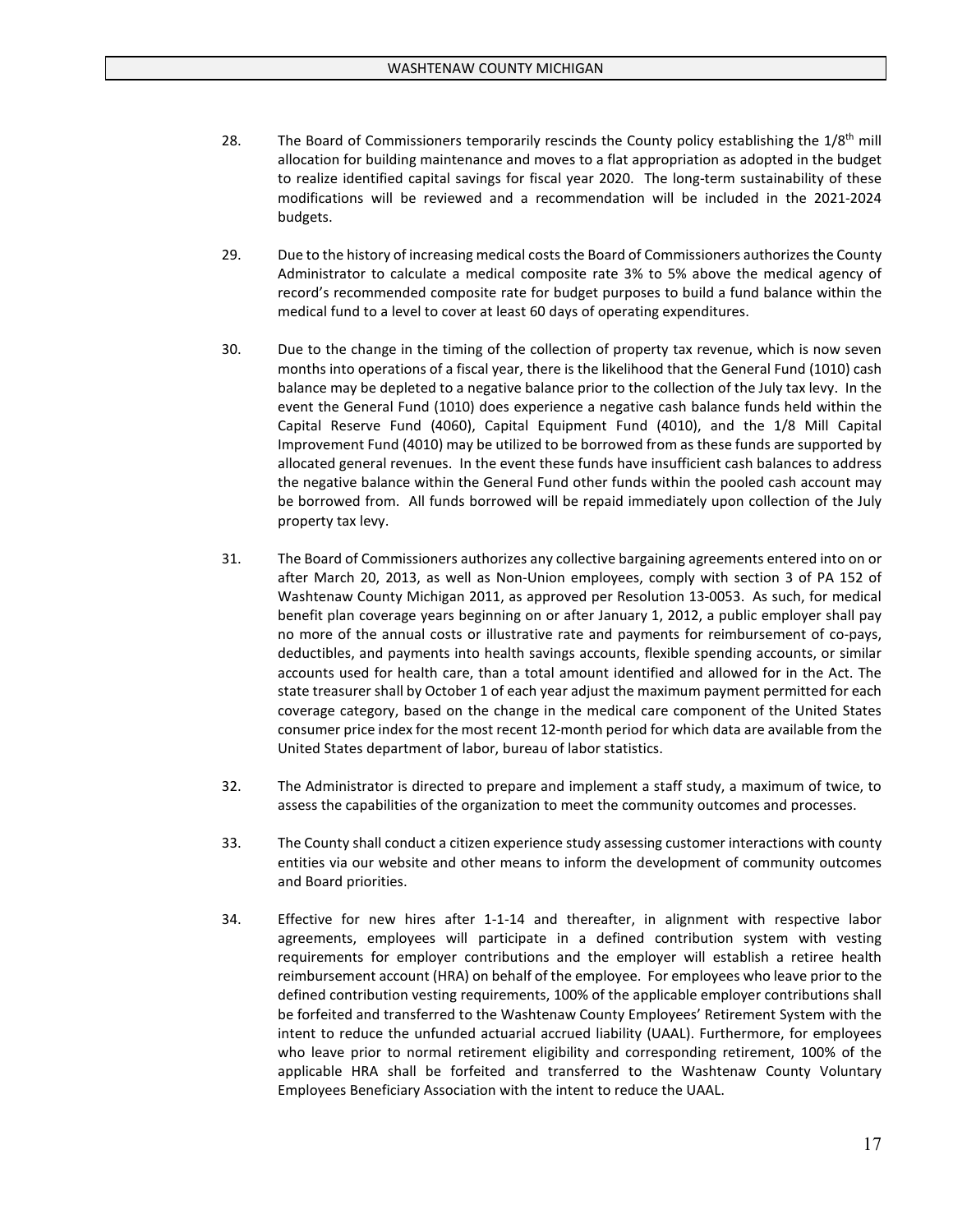- 35. The Board of Commissioners recognizes the significant reductions in county capital appropriations, since 2008, and that they are not sustainable into the future. County space, equipment and technology needs must be met and maintained appropriately to continue providing services to all county customers. The Board directs the Administrator to evaluate and recommend an appropriate additional capital allocation from either structural or non-structural funds in alignment with item II. D. #12 to mitigate deferment of maintenance and replacement needs of the county's infrastructure.
- 36. The County Administrator shall extend the County contract with the Michigan Immigrant Rights Center and maintain the contract expenditure of \$75,000 per year to provide communitybased trainings and to coordinate and provide legal services for individuals and families for immigration and immigration-related issues, including but not limited to child custody, power of attorney, visas, citizenship or legal resident applications, and detention and deportation actions. These funds may be used to coordinate legal services across the county or to provide direct legal support. These funds may not be used for criminal defense of any charge that precipitates or is associated with an immigration action**.**
- 37. The Office of Community and Economic Development shall make funding not to exceed \$75,000 available through the Barrier Busters Emergency Unmet Needs Fund, but no less than \$25,000 for the purpose of providing emergency financial support to low-income immigrant families, including but not limited to supports for housing, utilities, transportation, child care, psychological services and food assistance.
- 38. The County Administrator shall negotiate the parameters of all expenditures to outside agencies to ensure that they align with and advance the Board of Commissioners' adopted budget priorities and principles. Contracts for outside agency allocations of \$50,000 or more shall require approval of the Board of Commissioners.

Budgeted line items for outside agency allocations are "not to exceed" expenditure caps. Every effort shall be made to keep expenditures under these allocations.

Notwithstanding the above, the County Administrator is authorized to execute expenditures for the following without further Board approval:

- 1. MAC Dues
- 2. Huron River Watershed Council
- 3. SEMCOG
- 4. SEMCOG Water Quality
- 5. Soil Conservancy
- 6. WATS
- 7. Area Agency on Aging
- 8. United Way 211
- 9. Washtenaw Health Initiative
- 10.Barrier Busters / Eviction Prevention
- 11.Law Library
- 39. All outside agency allocations shall be formalized with a contract between the agency and a designed department of Washtenaw County. All such contracts shall include annual goals for the use of funds. The contracts shall also specify the anticipated quarterly and annual return on investment, including metrics and expectations. Prior to the payment of invoices, the outside agency shall present a report, including program metrics, to demonstrate progress toward program outcomes.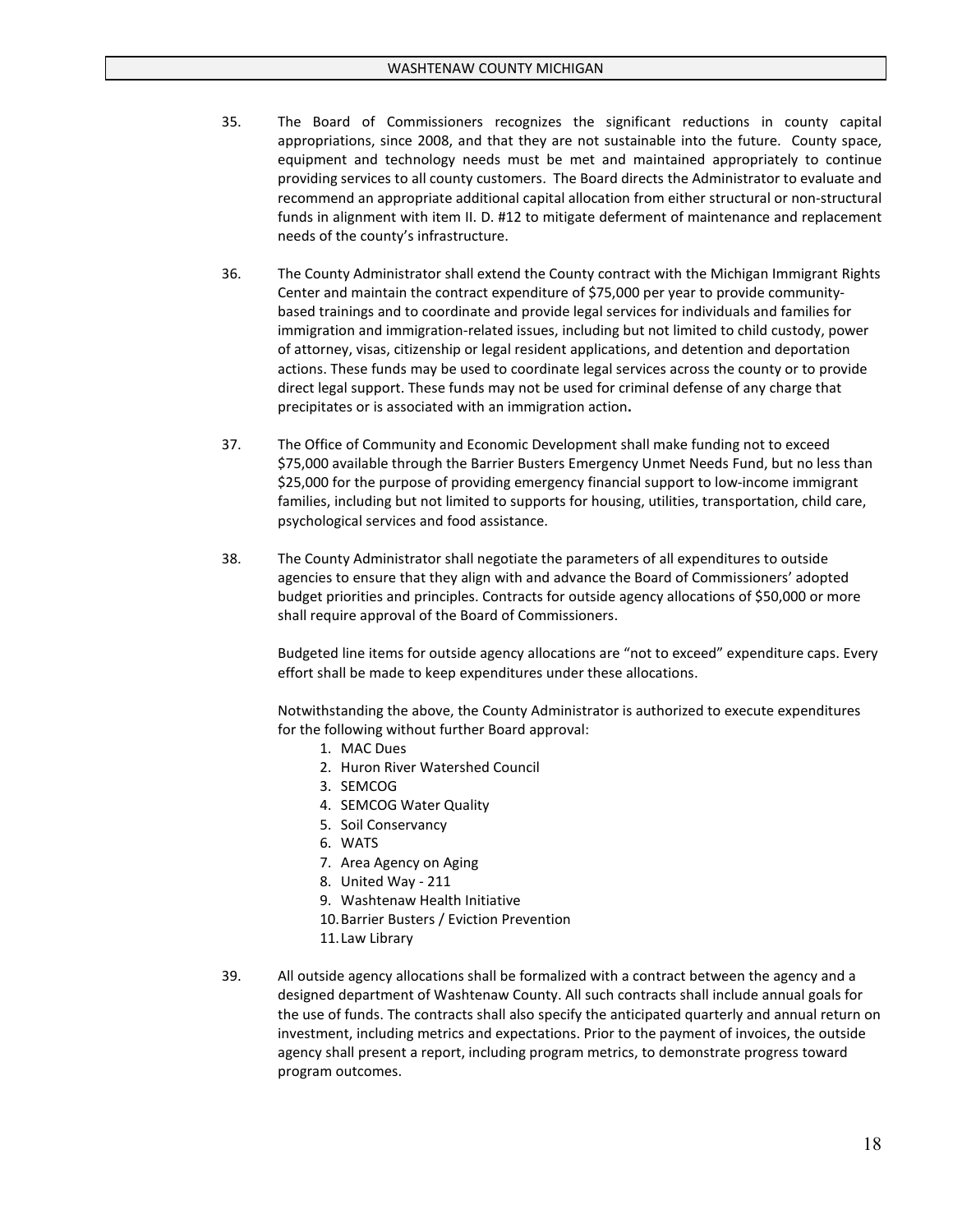- 40. The budget assumes a +1.5% taxable value increase per year for 2022 through 2025 from the 2021 tax base. The additional +0.5% increase in the budget assumption for property tax revenues for 2022-2025 will be reserved for future personnel cost increases in alignment with negotiated union contracts. Future property tax revenue growth above the budget assumption, in an amount not to exceed \$500,000 and if funds are available and necessary, will be reserved for personnel services increases for salary and fringe benefit costs for 2022-2025 as a result of the compensation study.
- 41. The Health Department will serve as the county Fiduciary to the Washtenaw County Food Policy Council, and in this role will manage the finances, if any, of the Food Policy Council and will coordinate items from the Food Policy Council which require submission to or to or approval of the Board of Commissioners. To support the costs of these services, the Board of Commissioners appropriate not more than \$7,100 for each of the next four years, to be offset through an equal reduction to the non-structural "Undesignated Allocation", to be used to cover the indirect costs to the Health Department for these services and per diem payments to Food Policy Council appointees.
- 42. The Budget includes \$16,000 appropriation to the Office of Community and Economic Development for the Washtenaw County Historic District Commission activities. In addition, up to an additional \$20,000 of funding for tourist activities will be covered directly from the Accommodation Ordinance Tax Fund.
- *43.* All donations to County Departments by for-profit entities exceeding \$1,000 in value, whether monetary or in-kind, shall be reported to the County Administrator and the Board of Commissioners within 7 business days of receipt. Donations exceeding \$2,500 by for-profit entities require pre-authorization by the Board of Commissioners and should be submitted to the County Administrator in advance for the Board's approval. *Donations made for a specific purpose and/or program, i.e. Shop with a Cop, are excluded from being reported.*
- 44. Facilities Management will report quarterly to the Board of Commissioners on the status of current and future facilities projects.
- 45. The Board of Commissioners has demonstrated a strong commitment to environmental stewardship through making the pursuit of environmental justice one of its budget priorities in this document, and through Resolution 17-100, which affirmed the County's intent to take action on climate change in accordance with the Paris Accord.
	- i. *Intent.* The intent of the Board of Commissioners is to align County policies and procedures with its legislated goals of battling climate change and creating plans and policies that will ensure net zero-carbon County operations as soon as possible and no later than 2030.
	- ii. *Organization and Procedures.* Facilities Management will:
		- a) Establish an *Environmental Infrastructure Workgroup*, to include interested countywide elected officials or their designated representatives, interested County Commissioners (up to one fewer than a majority of the Board), department heads or their designated representatives, the County Administrator or his/her designated representative, and a Liaison from the County's Environmental Council. This Workgroup shall meet at least quarterly and shall report directly to the Board of Commissioners at least annually (in October) on its progress. The purposes of this Workgroup are: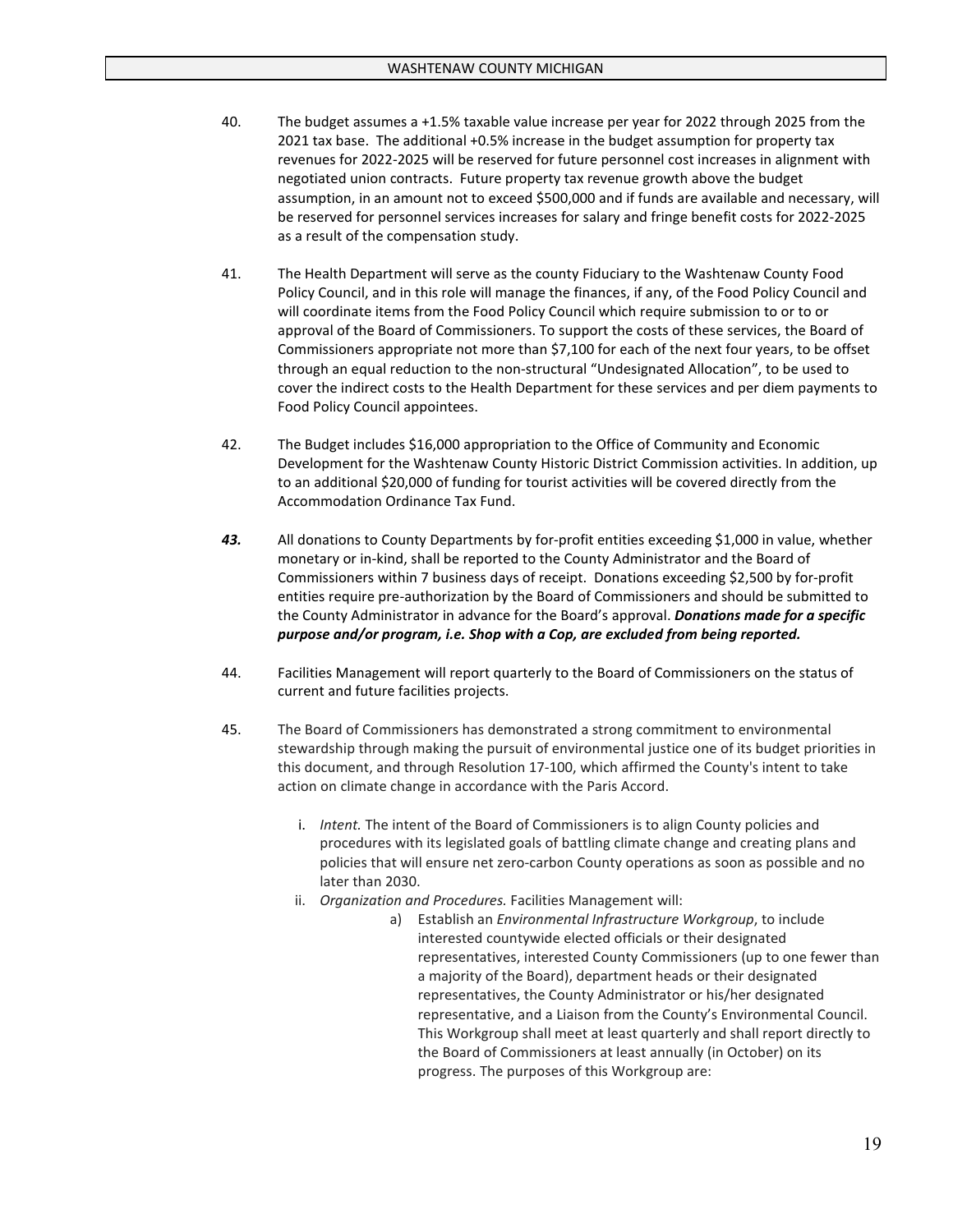- 1. Comment on and provide input to the "DRAFT Energy and Environmental Infrastructure Policy 2022-2025" described below, in (2) (b);
- 2. Work on an ongoing basis with the County's Environmental Council, providing information, support and advice.
- b) Facilities Management, with ongoing input from the Environmental Infrastructure Workgroup (see (2)(a) and from the County's Environmental Council after its establishment, will draft an updated comprehensive strategy addressing the County's energy use and environmental impact as they relate to infrastructure, the "*DRAFT*  Energy and Environmental Infrastructure Policy 2022-2025," as a component of its comprehensive restructuring.
- c) The Draft Policy report should address and make recommendations on at least, but not limited to, the following, as well as other aspects of County operations as directed by the Board of Commissioners: fleet (conversion to electrics and hybrids where possible, EV charging station installations, idling guidelines); infrastructure energy use reduction; remodeling and new building Greenhouse Gas (GHG) guidelines; conversion of the County to reliance on renewable energy; and staffing and budget considerations necessary to accomplish the above.
- d) The "*DRAFT* Energy and Environmental Infrastructure Policy" will be presented to the Board of Commissioners' Environmental Council no later than June 1, 2022 for a maximum two month period of review and input, and then will be revised based on that input and forwarded to the Board of Commissioners for consideration no later than October 1, 2022 for formal review, input and approval.